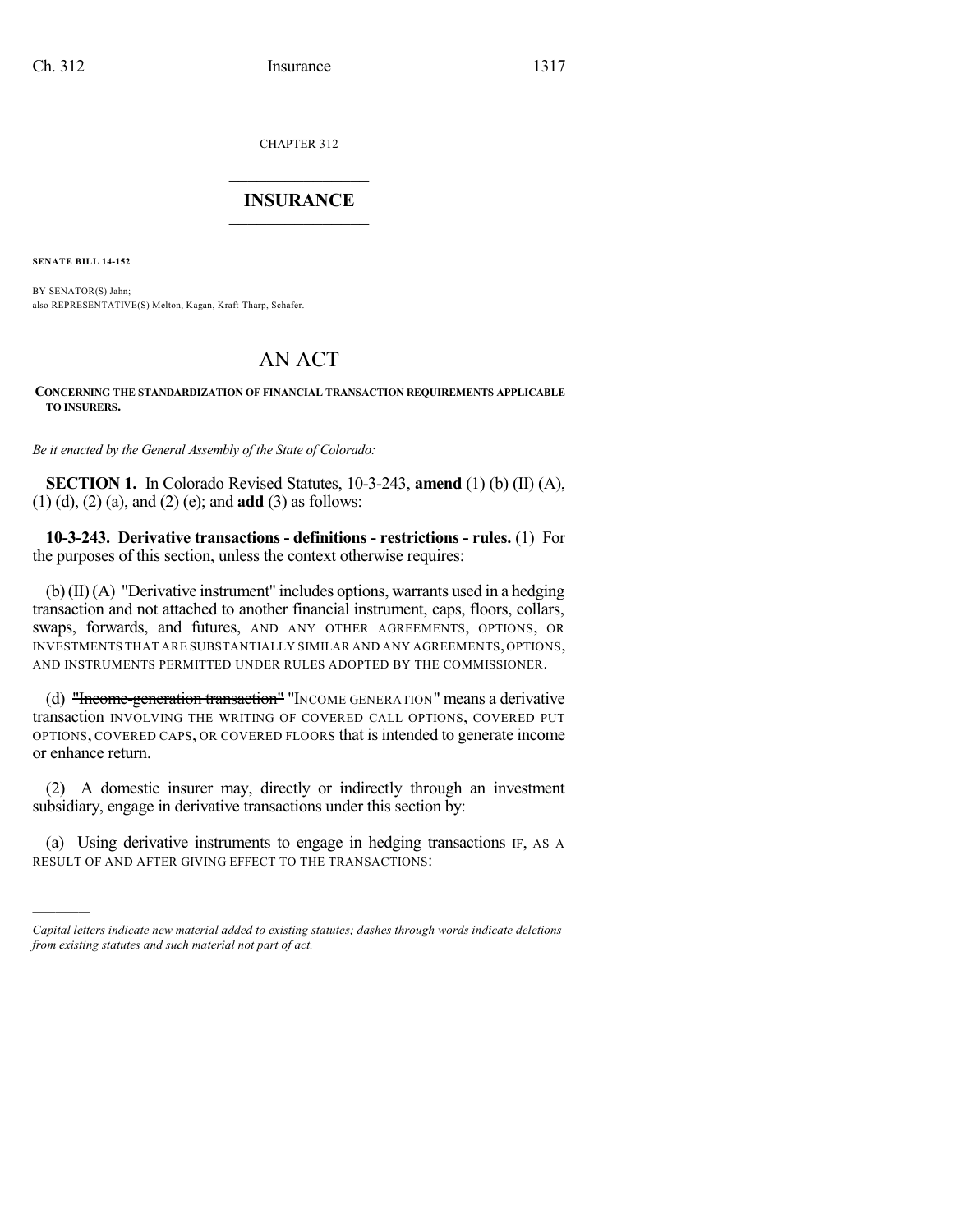(I) THE AGGREGATE STATEMENT VALUE OF OPTIONS, CAPS, FLOORS, AND WARRANTS NOT ATTACHED TO ANOTHER FINANCIAL INSTRUMENT PURCHASED AND USED IN HEDGING TRANSACTIONS DOES NOT EXCEED SEVEN AND ONE-HALF PERCENT OF ITS ADMITTED ASSETS;

(II) THE AGGREGATE STATEMENT VALUE OF OPTIONS,CAPS,AND FLOORS WRITTEN IN HEDGING TRANSACTIONS DOES NOT EXCEED THREE PERCENT OF ITS ADMITTED ASSETS; AND

(III) THE AGGREGATE POTENTIAL EXPOSURE OF COLLARS,SWAPS,FORWARDS,AND FUTURES USED IN HEDGING TRANSACTIONS DOES NOT EXCEED SIX AND ONE-HALF PERCENT OF ITS ADMITTED ASSETS.

(e) Any investments in derivative investmentsshall be made in accordance with a written derivative use plan approved by the company's board of directors. The derivative use plan shall MUST be available for review by the commissioner upon request. AN INSURER MUST BE ABLE TO DEMONSTRATE TO THE COMMISSIONER THE INTENDED HEDGING CHARACTERISTICS AND ONGOING EFFECTIVENESS OF THE DERIVATIVE TRANSACTIONS THROUGH CASH FLOW TESTING OR OTHER APPROPRIATE ANALYSIS.

(3) THE COMMISSION MAY PROMULGATE RULES AS NECESSARY TO IMPLEMENT THIS SECTION.

**SECTION 2.** In Colorado Revised Statutes, **repeal and reenact, with amendments,** part 8 of article 3 of title 10 as follows:

## PART 8 INSURANCE HOLDING COMPANY SYSTEMS

**10-3-801. Definitions.**AS USED IN THIS PART 8,UNLESS THE CONTEXT OTHERWISE REQUIRES:

(1) AN "AFFILIATE" OF, OR PERSON "AFFILIATED" WITH, A SPECIFIC PERSON IS A PERSON THAT DIRECTLY, OR INDIRECTLY THROUGH ONE OR MORE INTERMEDIARIES, CONTROLS, IS CONTROLLED BY, OR IS UNDER COMMON CONTROL WITH, THE PERSON **SPECIFIED.** 

(2) "COMMISSIONER" MEANS THE COMMISSIONER OF INSURANCE, THE COMMISSIONER'S DEPUTIES, OR THE DIVISION OF INSURANCE, AS APPROPRIATE.

(3) "CONTROL",INCLUDING THE TERMS "CONTROLLING","CONTROLLED BY",AND "UNDER COMMON CONTROL WITH", MEANS THE POSSESSION, DIRECT OR INDIRECT, OF THE POWER TO DIRECT OR CAUSE THE DIRECTION OF THE MANAGEMENT AND POLICIES OF A PERSON, WHETHER THROUGH THE OWNERSHIP OF VOTING SECURITIES, BY CONTRACT OTHER THAN A COMMERCIAL CONTRACT FOR GOODS OR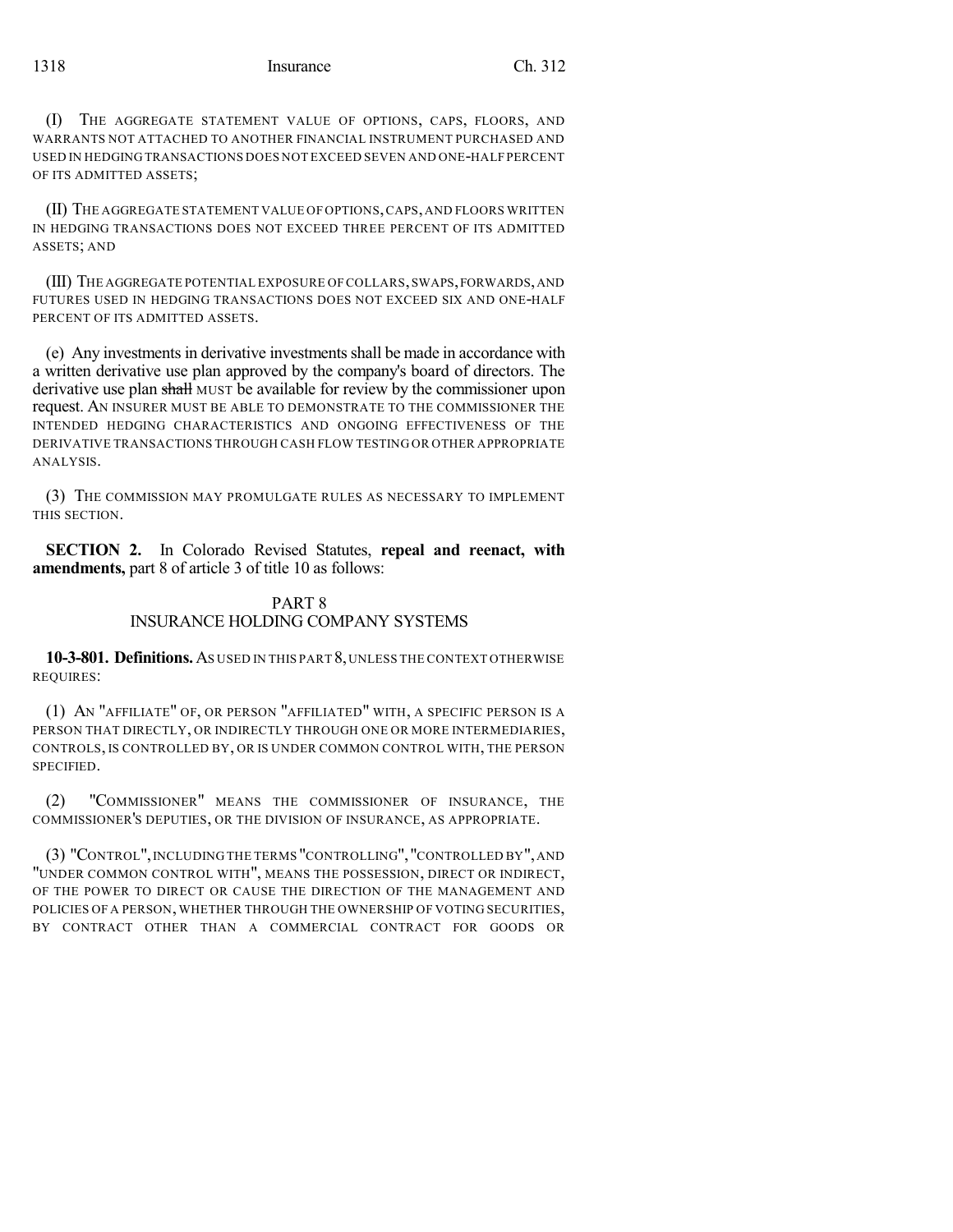NONMANAGEMENT SERVICES, OR OTHERWISE, UNLESS THE POWER IS THE RESULT OF AN OFFICIAL POSITION WITH OR CORPORATE OFFICE HELD BY THE PERSON. CONTROL IS PRESUMED TO EXIST IF ANY PERSON, DIRECTLY OR INDIRECTLY, OWNS,CONTROLS, HOLDS WITH THE POWER TO VOTE, OR HOLDS PROXIES REPRESENTING, TEN PERCENT OR MORE OF THE VOTING SECURITIES OF ANY OTHER PERSON. A PERSON MAY REBUT THIS PRESUMPTION BY A SHOWING MADE IN THE MANNER PROVIDED BY SECTION 10-3-804 (9) THAT CONTROL DOES NOT EXIST IN FACT. THE COMMISSIONER MAY DETERMINE, AFTER FURNISHING ALL PERSONS IN INTEREST NOTICE AND OPPORTUNITY TO BE HEARD AND MAKING SPECIFIC FINDINGS OF FACT TO SUPPORT THE DETERMINATION, THAT CONTROL EXISTS IN FACT, NOTWITHSTANDING THE ABSENCE OF A PRESUMPTION TO THAT EFFECT.

(4) "ENTERPRISE RISK"MEANS ANY ACTIVITY, CIRCUMSTANCE, EVENT, OR SERIES OF EVENTS INVOLVING ONE OR MORE AFFILIATES OF AN INSURER THAT, IF NOT REMEDIED PROMPTLY, IS LIKELY TO HAVE A MATERIAL ADVERSE EFFECT UPON THE FINANCIAL CONDITION OR LIQUIDITY OF THE INSURER OR ITS INSURANCE HOLDING COMPANY SYSTEM AS A WHOLE, INCLUDING ANYTHING THAT WOULD CAUSE THE INSURER'S RISK-BASED CAPITAL TO FALL INTO COMPANY ACTION LEVEL AS SET FORTH IN RULES PROMULGATED BY THE COMMISSIONER OR WOULD CAUSE THE INSURER TO BE IN HAZARDOUS FINANCIAL CONDITION AS SET FORTH IN RULES PROMULGATED BY THE COMMISSIONER.

(5) "INSURANCE HOLDING COMPANY SYSTEM" MEANS TWO OR MORE AFFILIATED PERSONS, ONE OR MORE OF WHICH IS AN INSURER.

(6) "INSURER" HAS THE MEANING SET FORTH IN SECTION 10-3-502 (12); EXCEPT THAT "INSURER" INCLUDES FRATERNAL BENEFIT SOCIETIES AND HEALTH MAINTENANCE ORGANIZATIONS AND DOES NOT INCLUDE AGENCIES, AUTHORITIES, OR INSTRUMENTALITIES OF THE UNITED STATES, ITS POSSESSIONS AND TERRITORIES, THE COMMONWEALTH OF PUERTO RICO, THE DISTRICT OF COLUMBIA, OR A STATE OR POLITICAL SUBDIVISION OF A STATE.

(7) "NAIC"OR "NATIONAL ASSOCIATION OF INSURANCE COMMISSIONERS"MEANS THE ORGANIZATION OF INSURANCE REGULATORS FROM THE FIFTY STATES, THE DISTRICT OF COLUMBIA, AND THE FOUR UNITED STATES TERRITORIES.

(8) "PERSON" MEANS AN INDIVIDUAL, CORPORATION, LIMITED LIABILITY COMPANY, PARTNERSHIP, ASSOCIATION, JOINT STOCK COMPANY, TRUST, UNINCORPORATED ORGANIZATION, ANY SIMILAR ENTITY, OR ANY COMBINATION OF THE FOREGOING ACTING IN CONCERT BUT DOES NOT INCLUDE A JOINT VENTURE PARTNERSHIP EXCLUSIVELY ENGAGED IN OWNING, MANAGING, LEASING, OR DEVELOPING REAL OR TANGIBLE PERSONAL PROPERTY.

(9) "SECURITY HOLDER" OF A SPECIFIED PERSON MEANS ONE WHO OWNS ANY SECURITY OF THE PERSON, INCLUDING COMMON STOCK, PREFERRED STOCK, DEBT OBLIGATIONS, AND ANY OTHER SECURITY CONVERTIBLE INTO OR EVIDENCING THE RIGHT TO ACQUIRE ANY OF THE FOREGOING.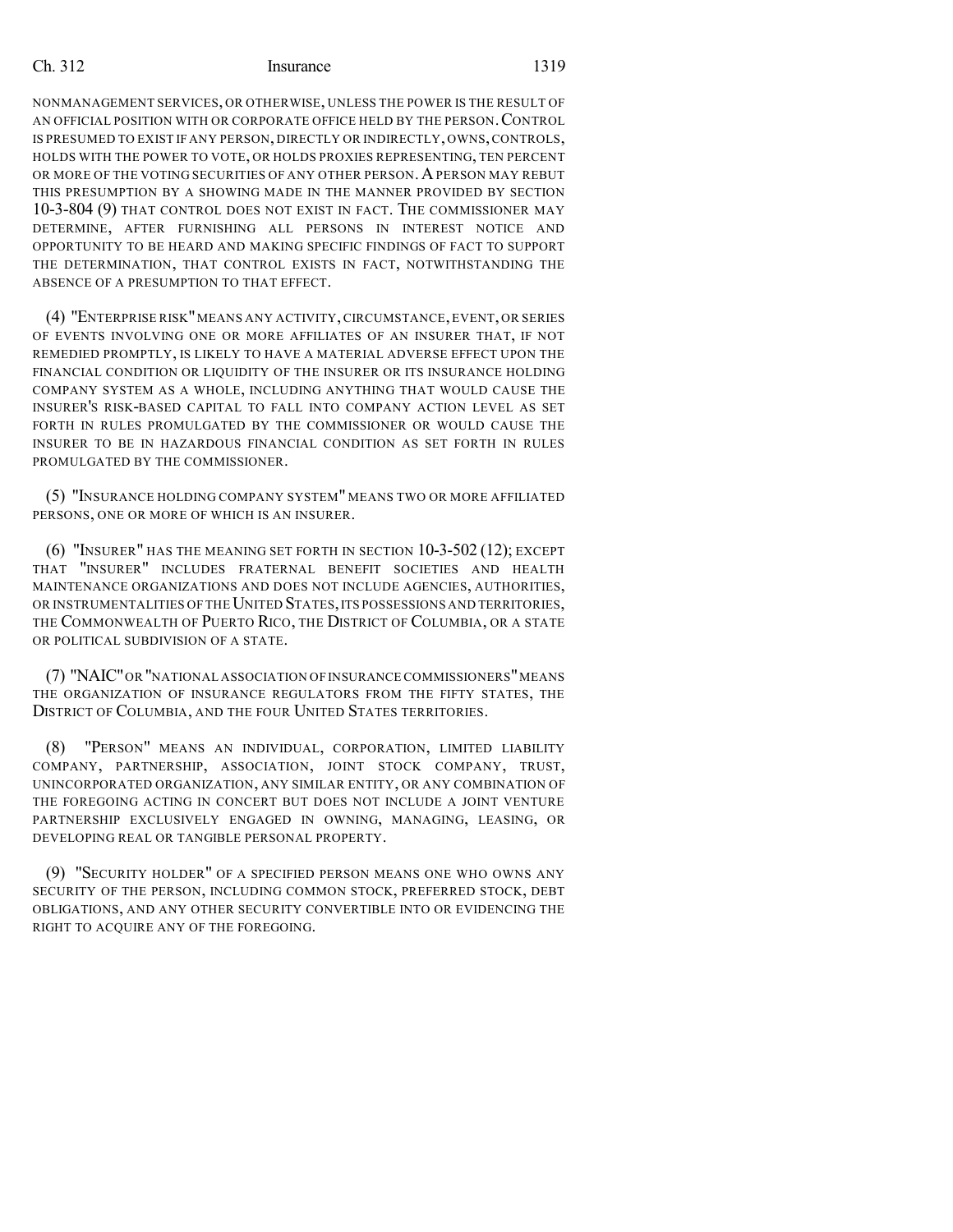#### 1320 Insurance Ch. 312

(10) "SUBSIDIARY"OF A SPECIFIED PERSON MEANS AN AFFILIATE CONTROLLED BY THE PERSON, EITHER DIRECTLY OR INDIRECTLY THROUGH ONE OR MORE INTERMEDIARIES.

(11) "VOTING SECURITY" MEANS A SECURITY CONVERTIBLE INTO OR EVIDENCING A RIGHT TO ACQUIRE A VOTING SECURITY.

(12) "WHOLLY-OWNED SUBSIDIARY" MEANS A SUBSIDIARY OWNED BY AN INSURER THAT OWNS SHARES OF THE ISSUED AND OUTSTANDING VOTING STOCK OF THE SUBSIDIARY HAVING AT LEAST NINETY-FIVE PERCENT OF THE TOTAL VOTING POWER OF THE STOCK FOR THE ELECTION OF DIRECTORS.

**10-3-802. Subsidiaries of insurers.**(1) ADOMESTIC INSURER,EITHER BY ITSELF OR IN COOPERATION WITH ONE OR MORE PERSONS, MAY ORGANIZE OR ACQUIRE ONE OR MORE SUBSIDIARIES ENGAGED IN THE FOLLOWING KINDS OF BUSINESS:

(a) ANY KIND OF INSURANCE BUSINESS AUTHORIZED BY THE JURISDICTION IN WHICH IT IS INCORPORATED:

(b) ACTING AS AN INSURANCE BROKER OR INSURANCE AGENT FOR ITS PARENT OR FOR ANY OF ITS PARENT'S INSURER SUBSIDIARIES;

(c) INVESTING, REINVESTING, OR TRADING IN SECURITIES FOR ITS OWN ACCOUNT OR THAT OF ITS PARENT, A SUBSIDIARY OF ITS PARENT, OR AN AFFILIATE OR SUBSIDIARY;

(d) MANAGEMENT OF AN INVESTMENT COMPANY SUBJECT TO OR REGISTERED PURSUANT TO THE FEDERAL "INVESTMENT COMPANY ACT OF 1940", 15 U.S.C. SEC. 80a-1 ET SEQ., AS AMENDED, INCLUDING RELATED SALES AND SERVICES;

(e) ACTING AS A BROKER-DEALER SUBJECT TO OR REGISTERED PURSUANT TO THE FEDERAL "SECURITIES EXCHANGE ACT OF 1934", 15 U.S.C. SEC. 78a ET SEQ., AS AMENDED;

(f) RENDERINGINVESTMENT ADVICE TO GOVERNMENTS,GOVERNMENT AGENCIES, CORPORATIONS, OR OTHER ORGANIZATIONS OR GROUPS;

(g) RENDERING OTHER SERVICES RELATED TO THE OPERATIONS OF AN INSURANCE BUSINESS, SUCH AS ACTUARIAL, LOSS PREVENTION, SAFETY ENGINEERING, DATA PROCESSING, ACCOUNTING, CLAIMS, APPRAISAL, AND COLLECTION SERVICES;

(h) OWNERSHIP AND MANAGEMENT OF ASSETS THAT THE PARENT CORPORATION COULD ITSELF OWN OR MANAGE;

(i) ACTINGAS ADMINISTRATIVE AGENT FOR A GOVERNMENTAL INSTRUMENTALITY THAT IS PERFORMING AN INSURANCE FUNCTION;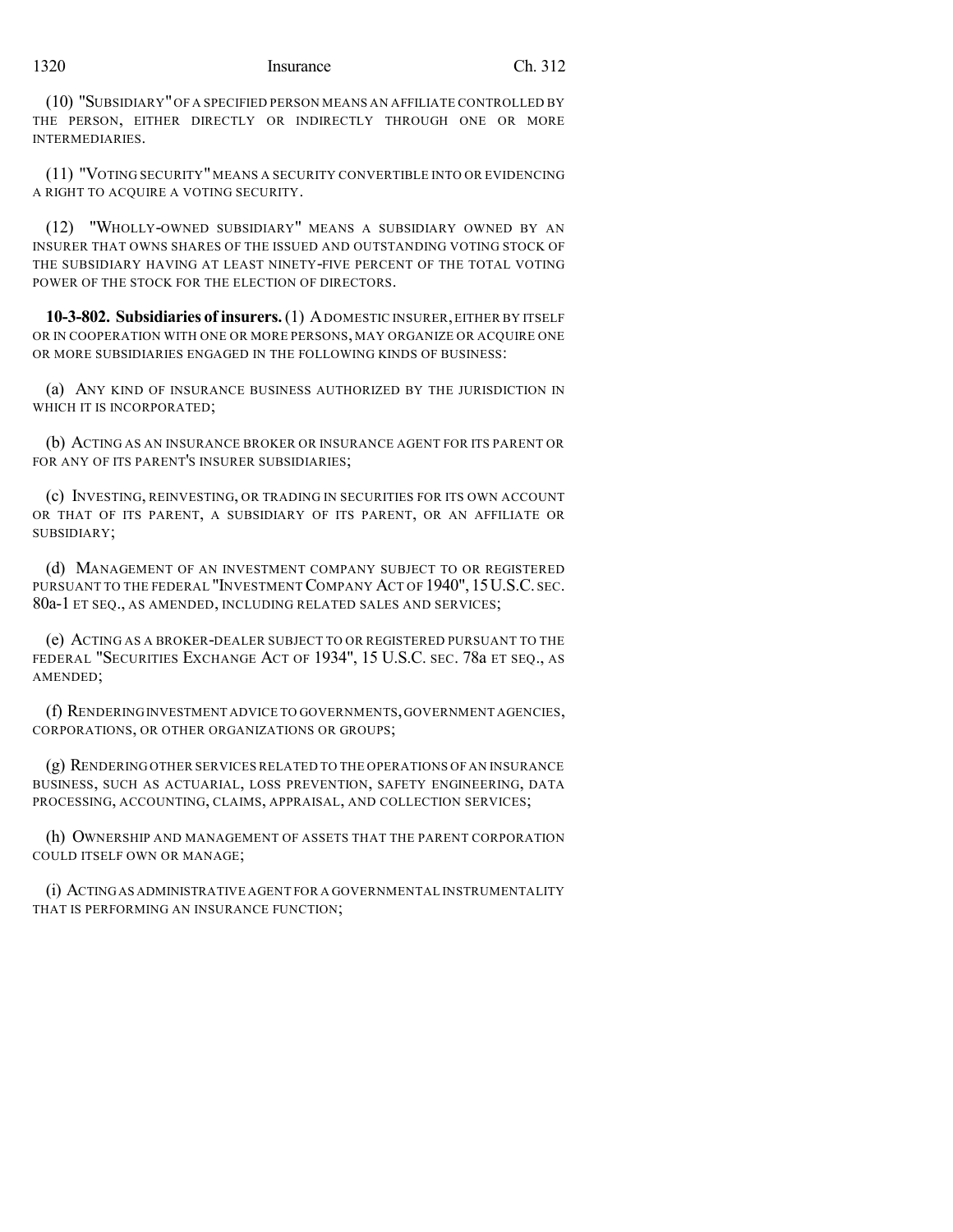(j) FINANCING OF INSURANCE PREMIUMS, AGENTS, AND OTHER FORMS OF CONSUMER FINANCING;

(k) ANY OTHER BUSINESS ACTIVITY DETERMINED BY THE COMMISSIONER TO BE REASONABLY ANCILLARY TO AN INSURANCE BUSINESS;

(l) OWNING A CORPORATION OR CORPORATIONS ENGAGED OR ORGANIZED TO ENGAGE EXCLUSIVELY IN ONE OR MORE OF THE BUSINESSES SPECIFIED IN THIS SECTION; AND

(m) ANY OTHER KIND OF BUSINESS THAT, IN THE OPINION OF THE COMMISSIONER, WOULD BE IN THE BEST INTEREST OF THE INSURER AND WOULD NOT BE DETRIMENTAL TO THE POLICYHOLDERS OR THE PUBLIC.

(2) IN ADDITION TO INVESTMENTS IN COMMON STOCK, PREFERRED STOCK, DEBT OBLIGATIONS,AND OTHER SECURITIES PERMITTED UNDER OTHER PROVISIONS OFTHIS TITLE, A DOMESTIC INSURER MAY ALSO:

(a) INVEST, IN COMMON STOCK, PREFERRED STOCK, DEBT OBLIGATIONS, AND OTHER SECURITIES OF ONE OR MORE SUBSIDIARIES, AMOUNTS THAT DO NOT EXCEED THE LESSER OF TEN PERCENT OF THE INSURER'S ASSETS OR FIFTY PERCENT OF THE INSURER'S SURPLUS AS REGARDS POLICYHOLDERS IF,AFTER SUCH INVESTMENTS,THE INSURER'S SURPLUS AS REGARDS POLICYHOLDERS, WILL BE REASONABLE IN RELATION TO THE INSURER'S OUTSTANDING LIABILITIES AND ADEQUATE TO MEET ITS FINANCIAL NEEDS. IN CALCULATING THE AMOUNT OF THE INVESTMENTS, THE COMMISSIONER SHALL EXCLUDE INVESTMENTS IN DOMESTIC OR FOREIGN INSURANCE SUBSIDIARIES AND SHALL INCLUDE:

(I) TOTAL NET MONEYS OR OTHER CONSIDERATION EXPENDED AND OBLIGATIONS ASSUMED IN THE ACQUISITION OR FORMATION OF A SUBSIDIARY, INCLUDING ALL ORGANIZATIONAL EXPENSES AND CONTRIBUTIONS TO CAPITAL AND SURPLUS OF THE SUBSIDIARY WHETHER OR NOT REPRESENTED BY THE PURCHASE OF CAPITAL STOCK OR ISSUANCE OF OTHER SECURITIES;

(II) ALL AMOUNTS EXPENDED IN ACQUIRING ADDITIONAL COMMON STOCK, PREFERRED STOCK, DEBT OBLIGATIONS, AND OTHER SECURITIES; AND

(III) ALL CONTRIBUTIONS TO THE CAPITAL OR SURPLUS OF A SUBSIDIARY AFTER ITS ACQUISITION OR FORMATION;

(b) INVEST ANY AMOUNT IN COMMON STOCK, PREFERRED STOCK, DEBT OBLIGATIONS, AND OTHER SECURITIES OF ONE OR MORE SUBSIDIARIES ENGAGED OR ORGANIZED TO ENGAGE EXCLUSIVELY IN THE OWNERSHIP AND MANAGEMENT OF ASSETS AUTHORIZED AS INVESTMENTS FOR THE INSURER IF EACH SUBSIDIARY AGREES TO LIMIT ITS INVESTMENTS IN ANY ASSET SO THAT THE INVESTMENTS WILL NOT CAUSE THE AMOUNT OF THE TOTAL INVESTMENT OF THE INSURER TO EXCEED ANY OF THE INVESTMENT LIMITATIONS SPECIFIED IN PARAGRAPH (a) OF THIS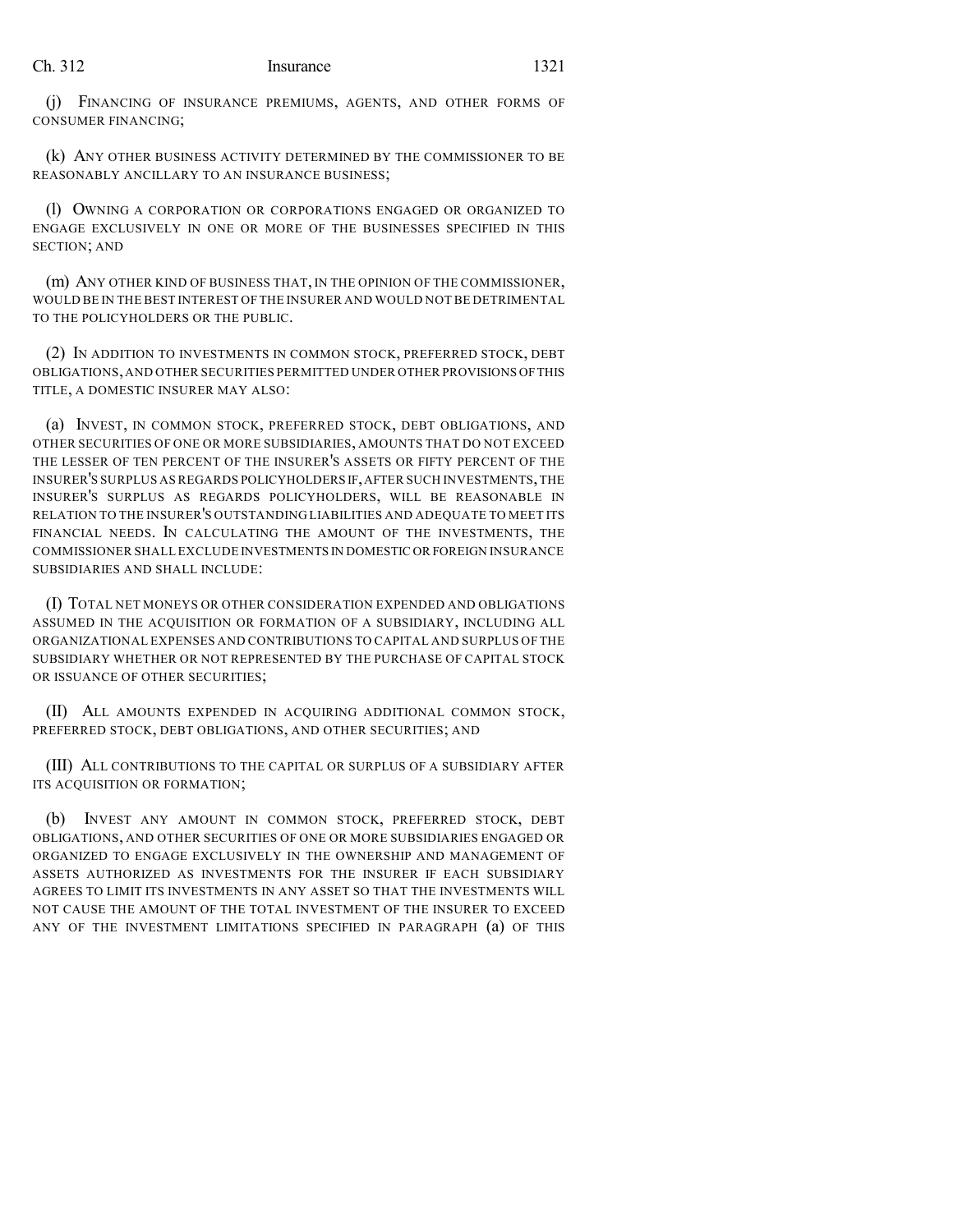SUBSECTION (2) OR IN SECTIONS 10-3-213 TO 10-3-242 APPLICABLE TO THE INSURER. FOR THE PURPOSE OF THIS PARAGRAPH (b), "THE TOTAL INVESTMENT OF THE INSURER" INCLUDES:

(I) ANY DIRECT INVESTMENT BY THE INSURER IN AN ASSET; AND

(II) THE INSURER'S PROPORTIONATE SHARE OF ANY INVESTMENT IN AN ASSET BY A SUBSIDIARY OF THE INSURER,WHICH SHALL BE CALCULATED BY MULTIPLYING THE AMOUNT OFTHE SUBSIDIARY'S INVESTMENTBY THE PERCENTAGE OFTHE OWNERSHIP OF THE SUBSIDIARY; AND

(c) WITH THE APPROVAL OF THE COMMISSIONER, INVEST ANY GREATER AMOUNT IN COMMON STOCK, PREFERRED STOCK, DEBT OBLIGATIONS, OR OTHER SECURITIES OF ONE OR MORE SUBSIDIARIES IF, AFTER THE INVESTMENT, THE INSURER'S SURPLUS AS REGARDS POLICYHOLDERS WILL BE REASONABLE IN RELATION TO THE INSURER'S OUTSTANDING LIABILITIES AND ADEQUATE TO ITS FINANCIAL NEEDS.

(3) INVESTMENTS IN COMMON STOCK, PREFERRED STOCK, DEBT OBLIGATIONS, OR OTHER SECURITIES OF SUBSIDIARIES MADE IN ACCORDANCE WITH SUBSECTION (2)OF THIS SECTION ARE ADMITTED ASSETS OF A DOMESTIC INSURER, AND SUCH INVESTMENTS ARE NOT SUBJECT TO ANY OF THE OTHERWISE-APPLICABLE RESTRICTIONS OR LIMITATIONS APPLICABLE TO THE INVESTMENTS OF INSURERS.

(4) ANY PROVISION OF THIS TITLE TO THE CONTRARY NOTWITHSTANDING, ANY INVESTMENT BY A DOMESTIC INSURER IN THE COMMON STOCK, PREFERRED STOCK, DEBT OBLIGATIONS, OR OTHER SECURITIES OF ONE OR MORE INSURANCE COMPANIES THAT ARE WHOLLY-OWNED SUBSIDIARIES OF THE DOMESTIC INSURER ARE ADMITTED ASSETS OF THE DOMESTIC INSURER, SUBJECT TO THE FOLLOWING PROVISIONS:

(a) IF THE AUTHORIZED LINES OF BUSINESS OF THE INVESTING COMPANY AND ANY SUCH WHOLLY-OWNED SUBSIDIARY CORPORATION TOGETHER DO NOT CONSTITUTE THE LINES OF BUSINESS OF A MULTIPLE-LINE COMPANY, THE COMMON STOCK, PREFERRED STOCK, DEBT OBLIGATIONS, AND OTHER SECURITIES OF THE SUBSIDIARY CORPORATION ARE NOT AT ANY TIME AN ADMITTED ASSET OF THE INVESTING COMPANY UNLESS AT SUCH TIME THE TWO COMPANIES HAVE, WITHOUT TAKING THE COMMON STOCK, PREFERRED STOCK, DEBT OBLIGATIONS, AND OTHER SECURITIES INTO ACCOUNT AS AN ASSET OF THE INVESTING COMPANY, A COMBINED CAPITAL OR GUARANTY FUND AND A COMBINED SURPLUS THAT ARE AT LEAST EQUAL, RESPECTIVELY, TO THE SUM OF THE MINIMUM CAPITAL OR MINIMUM GUARANTY FUND REQUIRED BY LAW FOR THE AUTHORIZED LINE OF BUSINESS OF EACH OF THE TWO COMPANIES AND THE SUM OF THE MINIMUM SURPLUS REQUIRED BY LAW FOR THE AUTHORIZED LINE OF BUSINESS OF EACH OF THE TWO COMPANIES; EXCEPT THAT THIS PARAGRAPH (a) DOES NOT APPLY TO AN INVESTING COMPANY THAT IS A FRATERNAL BENEFIT SOCIETY.

(b) IF THE AUTHORIZED LINES OF BUSINESS OF THE INVESTING COMPANY AND ANY SUCH WHOLLY-OWNED SUBSIDIARY CORPORATION TOGETHER CONSTITUTE THE LINES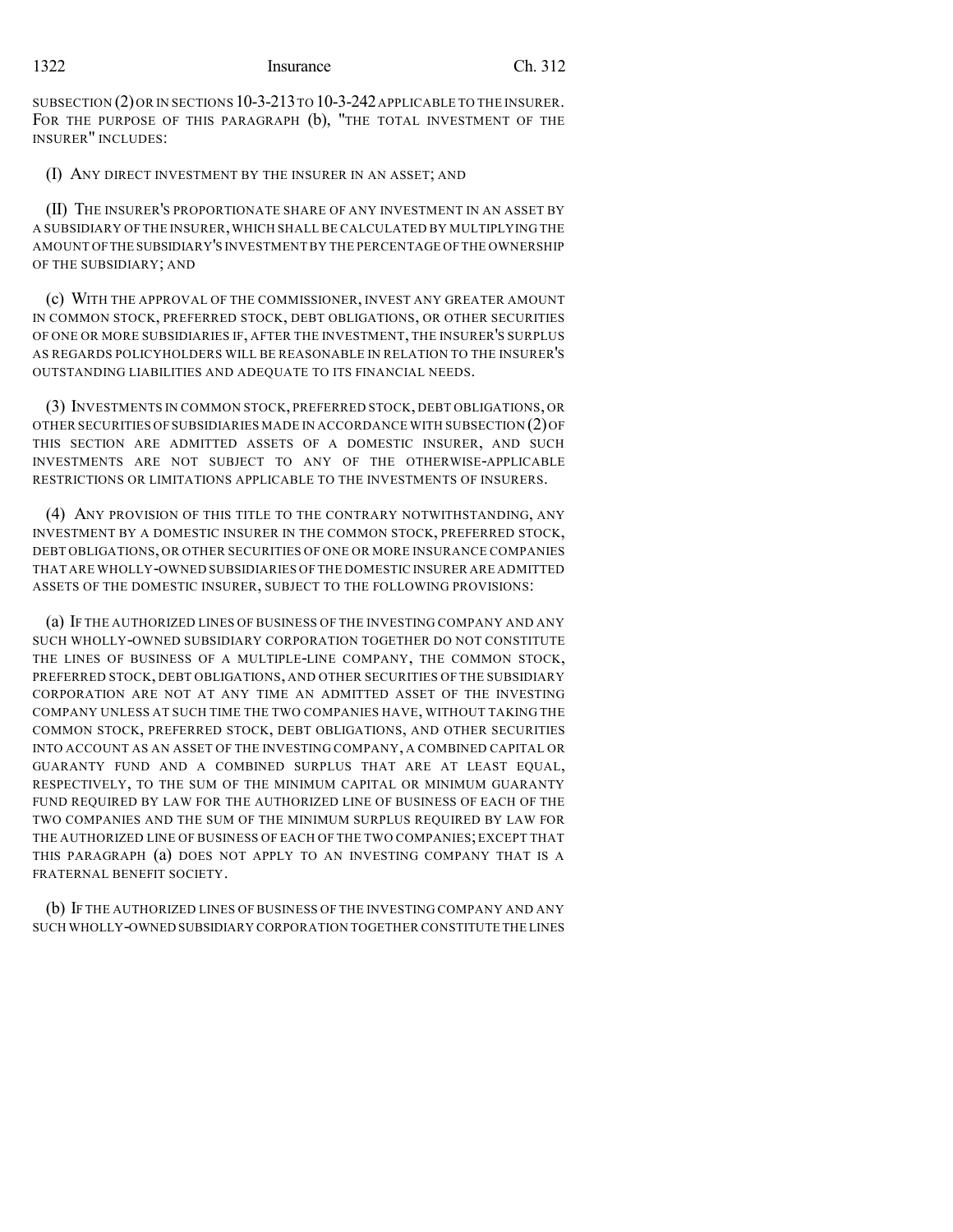OF BUSINESS OF A MULTIPLE-LINE COMPANY, THE COMMON STOCK, PREFERRED STOCK, DEBT OBLIGATIONS, AND OTHER SECURITIES OF THE WHOLLY-OWNED SUBSIDIARY CORPORATION ARE NOT AT ANY TIME AN ADMITTED ASSET OF THE INVESTING COMPANY UNLESS AT SUCH TIME THE TWO COMPANIES HAVE, WITHOUT TAKING THE STOCK INTO ACCOUNT AS AN ASSET OF THE INVESTING COMPANY, A COMBINED CAPITAL OR GUARANTY FUND AND A COMBINED SURPLUS THAT ARE AT LEAST EQUAL, RESPECTIVELY, TO THE MINIMUM CAPITAL OR GUARANTY FUND AND THE MINIMUM SURPLUS REQUIRED BY LAW FOR THE MULTIPLE-LINE COMPANY.

(c) IF THE AUTHORIZED LINES OF BUSINESS OF ANY TWO INSURANCE COMPANIES THAT ARE MEMBERS OF A CHAIN OF CORPORATIONS DIRECTLY OR INDIRECTLY OWNED BY A COMMON PARENT CORPORATION TOGETHER CONSTITUTE THE LINES OF BUSINESS OF A MULTIPLE-LINE COMPANY, THE COMMON STOCK, PREFERRED STOCK, DEBT OBLIGATIONS, AND OTHER SECURITIES OF EITHER OF THE TWO INSURANCE COMPANIES ARE AT ANY TIME AN ADMITTED ASSET OF ANY INSURANCE COMPANY, INCLUDING THE COMMON PARENT CORPORATION,THAT IS A MEMBER OF SUCH CHAIN OF CORPORATIONS, UNLESS AT SUCH TIME THE TWO INSURANCE COMPANIES HAVE A COMBINED CAPITAL OR GUARANTY FUND AND A COMBINED SURPLUS THAT ARE AT LEAST EQUAL, RESPECTIVELY, TO THE MINIMUM CAPITAL OR GUARANTY FUND AND THE MINIMUM SURPLUS REQUIRED BY LAW FOR SUCH A MULTIPLE-LINE COMPANY.

(5) WHETHER ANY INVESTMENT MADE PURSUANT TO SUBSECTION (2) OF THIS SECTION MEETS THE APPLICABLE REQUIREMENTS OF THAT SUBSECTION IS TO BE DETERMINED BEFORE THE INVESTMENT IS MADE, BY CALCULATING THE APPLICABLE INVESTMENT LIMITATIONS AS THOUGH THE INVESTMENT HAD ALREADY BEEN MADE, TAKING INTO ACCOUNT THE THEN-OUTSTANDING PRINCIPAL BALANCE ON ALL PREVIOUS INVESTMENTS IN DEBT OBLIGATIONS, AND THE VALUE OF ALL PREVIOUS INVESTMENTS IN EQUITY SECURITIES AS OF THE DAY THEY WERE MADE, NET OF ANY RETURN OF CAPITAL INVESTED, NOT INCLUDING DIVIDENDS.

(6) IF AN INSURER CEASES TO CONTROL A SUBSIDIARY, IT SHALL DISPOSE OF ANY INVESTMENT MADE IN THE SUBSIDIARY PURSUANT TO THIS SECTION WITHIN THREE YEARS AFTER THE TIME OF THE CESSATION OF CONTROL OR WITHIN SUCH FURTHER TIME AS THE COMMISSIONER MAY PRESCRIBE, UNLESS AT ANY TIME AFTER THE INVESTMENT HAS BEEN MADE, THE INVESTMENT MEETS THE REQUIREMENTS FOR INVESTMENT UNDER ANY OTHER SECTION OF THIS TITLE AND THE INSURER HAS SO NOTIFIED THE COMMISSIONER.

(7) NOTHING IN THIS PART 8 PROHIBITS A DOMESTIC INSURER THAT, WITH THE PRIOR APPROVAL OF THE COMMISSIONER, ORGANIZED OR ACQUIRED A SUBSIDIARY FROM CONTINUING TO HOLD THE INSURER'S INVESTMENTS IN THE SUBSIDIARY OR FROM MAKING FURTHER INVESTMENTS IN THE SUBSIDIARY CONSISTENT WITH SUBSECTION (2) OF THIS SECTION, IF THE SUBSIDIARY ENGAGES ONLY IN THE KIND OF BUSINESS THAT WAS REPRESENTED TO THE COMMISSIONER AS A BASIS FOR SUCH APPROVAL.

**10-3-803. Acquisition of control of or merger with domestic insurer -**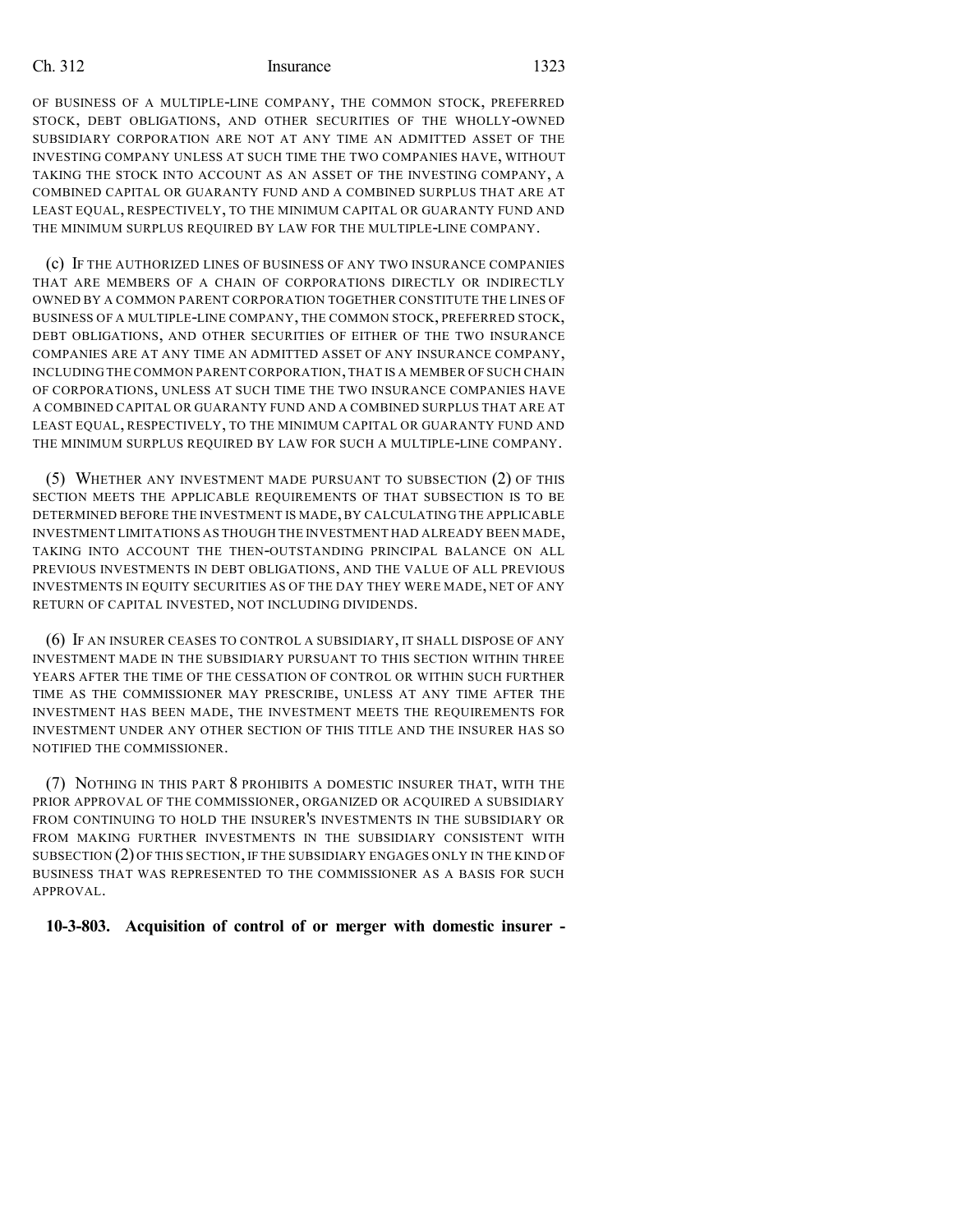**definitions.** (1) (a) No PERSON OTHER THAN THE ISSUER SHALL MAKE A TENDER OFFER FOR OR A REQUEST OR INVITATION FOR TENDERS OF, OR ENTER INTO ANY AGREEMENT TO EXCHANGE SECURITIES FOR, SEEK TO ACQUIRE, OR ACQUIRE, IN THE OPEN MARKET OR OTHERWISE, ANY VOTING SECURITY OF A DOMESTIC INSURER IF, AFTER THE CONSUMMATION OF THE EXCHANGE OR ACQUISITION, THE PERSON WOULD, DIRECTLY, INDIRECTLY, BY CONVERSION, OR BY EXERCISE OF ANY RIGHT TO ACQUIRE, BE IN CONTROL OF THE INSURER, AND NO PERSON SHALL ENTER INTO AN AGREEMENT TO MERGE WITH OR OTHERWISE TO ACQUIRE CONTROL OF A DOMESTIC INSURER OR ANY PERSON CONTROLLING A DOMESTIC INSURER UNLESS, AT THE TIME THE OFFER, REQUEST, OR INVITATION IS MADE OR THE AGREEMENT IS ENTERED INTO, OR BEFORE THE ACQUISITION OF THE SECURITIES IF NO OFFER OR AGREEMENT IS INVOLVED, THE PERSON HAS FILED WITH THE COMMISSIONER AND HAS SENT TO THE INSURER A STATEMENT CONTAINING THE INFORMATION REQUIRED BY THIS SECTION AND THE COMMISSIONER HAS APPROVED THE OFFER, REQUEST, INVITATION, AGREEMENT, OR ACQUISITION IN THE MANNER PRESCRIBED IN THIS PART 8.

(b) IN ADDITION, IF THE PERSON ACTING PURSUANT TO THIS SUBSECTION (1) IS:

(I) AN INDIVIDUAL, THE PERSON SHALL SUBMIT A SET OF FINGERPRINTS TO THE COMMISSIONER PURSUANT TO SUBSECTION (3) OF THIS SECTION;

(II) A CORPORATION, EACH EXECUTIVE OFFICER AND DIRECTOR OF THE CORPORATION SHALL SUBMIT A SET OF FINGERPRINTS TO THE COMMISSIONER PURSUANT TO SUBSECTION (3) OF THIS SECTION.

(c) FOR PURPOSES OF THIS SECTION:

(I) "DOMESTIC INSURER" INCLUDES ANY PERSON CONTROLLING A DOMESTIC INSURER UNLESS THE PERSON, AS DETERMINED BY THE COMMISSIONER, IS EITHER DIRECTLY OR THROUGH ITS AFFILIATES PRIMARILY ENGAGED IN BUSINESS OTHER THAN THE BUSINESS OF INSURANCE.

(II) "PERSON" DOES NOT INCLUDE ANY SECURITIES BROKER HOLDING, IN THE USUAL AND CUSTOMARY BROKER'S FUNCTION, LESS THAN TWENTY PERCENT OF THE VOTINGSECURITIES OFAN INSURANCE COMPANY OR OF ANY PERSON THAT CONTROLS AN INSURANCE COMPANY.

(d) A CONTROLLING PERSON OF A DOMESTIC INSURER SEEKING TO DIVEST ITS CONTROLLING INTEREST IN THE DOMESTIC INSURER, IN ANY MANNER, SHALL FILE WITH THE COMMISSIONER, WITH A COPY TO THE INSURER, CONFIDENTIAL NOTICE OF ITS PROPOSED DIVESTITURE AT LEAST THIRTY DAYS BEFORE THE CESSATION OF CONTROL. THE COMMISSIONER SHALL DETERMINE THOSE INSTANCES IN WHICH THE PARTY SEEKING TO DIVEST OR TO ACQUIRE A CONTROLLING INTEREST IN AN INSURER WILL BE REQUIRED TO FILE FOR AND OBTAIN APPROVAL OF THE TRANSACTION. THE INFORMATION MUST REMAIN CONFIDENTIAL UNTIL THE CONCLUSION OF THE TRANSACTION UNLESS THE COMMISSIONER,IN HIS OR HER DISCRETION, DETERMINES THAT CONFIDENTIAL TREATMENT WILL INTERFERE WITH ENFORCEMENT OF THIS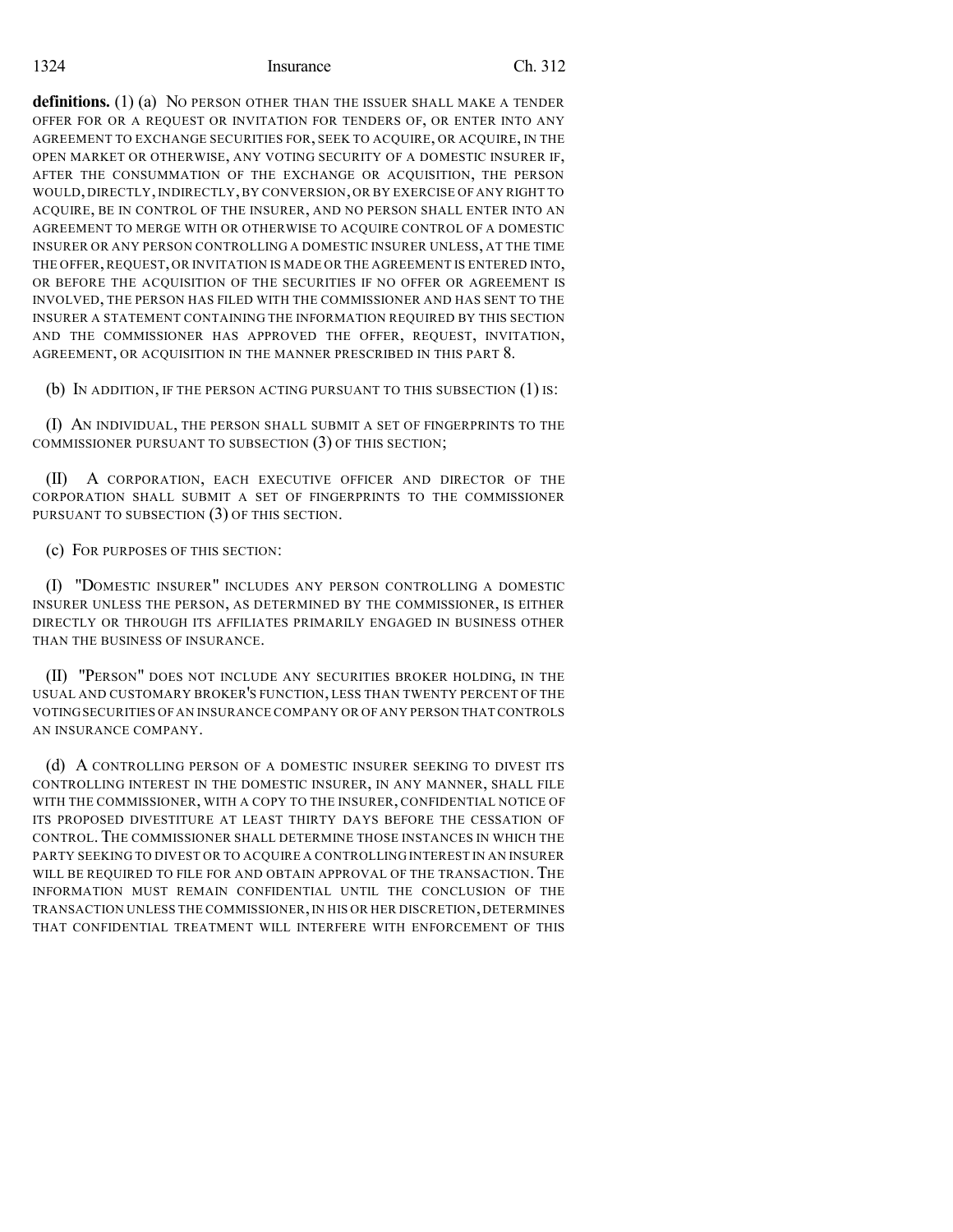SECTION. IF THE STATEMENT REFERRED TO IN PARAGRAPH (a) OF THIS SUBSECTION (1) HAS BEEN FILED, THIS PARAGRAPH (d) DOES NOT APPLY.

(e) WITH RESPECT TO A TRANSACTION SUBJECT TO THIS SECTION, THE ACQUIRING PERSON SHALL ALSO FILE A PREACQUISITION NOTIFICATION WITH THE COMMISSIONER, WHICH MUST CONTAIN THE INFORMATION SET FORTH IN SECTION 10-3-803.5 (3) (a). A FAILURE TO FILE THE NOTIFICATION SUBJECTS THE PERSON TO PENALTIES SPECIFIED IN SECTION 10-3-803.5 (5) (c).

(2) THE STATEMENT FILED PURSUANT TO PARAGRAPH (a) OF SUBSECTION (1) OF THIS SECTION SHALL BE MADE UNDER OATH OR AFFIRMATION AND MUST CONTAIN THE FOLLOWING:

(a)(I) THE NAME AND ADDRESS OF EACH PERSON BY WHOM OR ON WHOSE BEHALF THE MERGER OR OTHER ACQUISITION OF CONTROL REFERRED TO IN SUBSECTION (1) OF THIS SECTION IS TO BE EFFECTED, REFERRED TO IN THIS SECTION AS THE ACQUIRING PARTY;

(II) IF THE PERSON IS AN INDIVIDUAL, HIS OR HER PRINCIPAL OCCUPATION, ALL OFFICES AND POSITIONS HELD DURING THE PAST FIVE YEARS, AND ANY CONVICTION OF CRIMES OTHER THAN MINOR TRAFFIC VIOLATIONS DURING THE PAST TEN YEARS;

(III) IF THE PERSON IS NOT AN INDIVIDUAL, A REPORT OF THE NATURE OF ITS BUSINESS OPERATIONS DURING THE PAST FIVE YEARS OR FOR THE LESSER PERIOD AS THE PERSON AND ANY PREDECESSORS HAS BEEN IN EXISTENCE; AN INFORMATIVE DESCRIPTION OF THE BUSINESS INTENDED TO BE DONE BY THE PERSON AND THE PERSON'S SUBSIDIARIES; AND A LIST OF ALL INDIVIDUALS WHO ARE OR WHO HAVE BEEN SELECTED TO BECOME DIRECTORS OR EXECUTIVE OFFICERS OF THE PERSON OR WHO PERFORM OR WILL PERFORM FUNCTIONS APPROPRIATE TO SUCH POSITIONS. THE LIST MUST INCLUDE FOR EACH INDIVIDUAL THE INFORMATION REQUIRED BY SUBPARAGRAPH (II) OF THIS PARAGRAPH (a).

(b) THE SOURCE, NATURE, AND AMOUNT OF THE CONSIDERATION USED OR TO BE USED IN EFFECTING THE MERGER OR OTHER ACQUISITION OF CONTROL, A DESCRIPTION OF ANY TRANSACTION WHERE FUNDS WERE OR ARE TO BE OBTAINED FOR ANY SUCH PURPOSE, INCLUDING ANY PLEDGE OF THE INSURER'S STOCK OR THE STOCK OFANY OF ITS SUBSIDIARIES OR CONTROLLING AFFILIATES,AND THE IDENTITY OF PERSONS FURNISHING CONSIDERATION; EXCEPT THAT, WHERE A SOURCE OF CONSIDERATION IS A LOAN MADE IN THE LENDER'S ORDINARY COURSE OF BUSINESS, THE IDENTITY OF THE LENDER MUST REMAIN CONFIDENTIAL IF THE PERSON FILING SUCH STATEMENT SO REQUESTS;

(c) FULLY AUDITED FINANCIAL INFORMATION AS TO THE EARNINGS AND FINANCIAL CONDITION OF EACH ACQUIRING PARTY FOR THE PRECEDING FIVE FISCAL YEARS OF EACH ACQUIRING PARTY, OR FOR THE LESSER PERIOD AS THE ACQUIRING PARTY AND ANY PREDECESSORS HAVE BEEN IN EXISTENCE,AND SIMILAR UNAUDITED INFORMATION AS OF A DATE NOT EARLIER THAN NINETY DAYS BEFORE THE FILING OF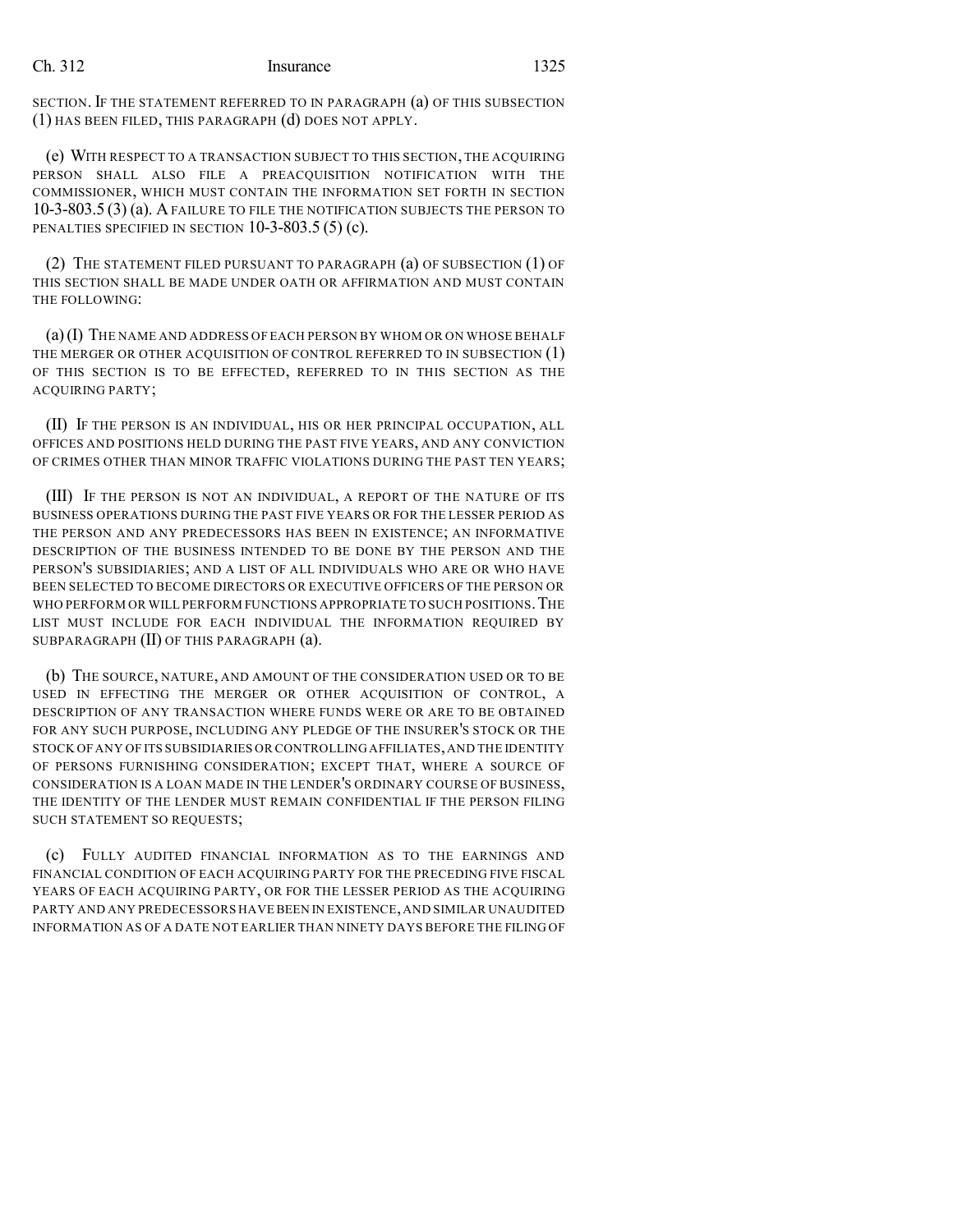#### THE STATEMENT;

(d) ANY PLANS OR PROPOSALS THAT EACH ACQUIRING PARTY MAY HAVE TO LIQUIDATE THE INSURER, TO SELL ITS ASSETS OR MERGE OR CONSOLIDATE IT WITH ANY PERSON, OR TO MAKE ANY OTHER MATERIAL CHANGE IN ITS BUSINESS OR CORPORATE STRUCTURE OR MANAGEMENT;

(e) THE NUMBER OF SHARES OF ANY SECURITY REFERRED TO IN SUBSECTION (1) OF THIS SECTION THAT EACH ACQUIRING PARTY PROPOSES TO ACQUIRE; THE TERMS OF THE OFFER, REQUEST, INVITATION, AGREEMENT, OR ACQUISITION REFERRED TO IN SUBSECTION (1) OF THIS SECTION; AND A STATEMENT AS TO THE METHOD BY WHICH THE FAIRNESS OF THE PROPOSAL WAS ARRIVED AT;

(f) THE AMOUNT OF EACH CLASS OF ANY SECURITY REFERRED TO IN SUBSECTION (1) OF THIS SECTION THAT IS BENEFICIALLY OWNED OR CONCERNING WHICH THERE IS A RIGHT TO ACQUIRE BENEFICIAL OWNERSHIP BY EACH ACQUIRING PARTY;

(g) A FULL DESCRIPTION OF ANY CONTRACTS, ARRANGEMENTS, OR UNDERSTANDINGS WITH RESPECT TO ANY SECURITY REFERRED TO IN SUBSECTION  $(1)$ OF THIS SECTION IN WHICH ANY ACQUIRING PARTY IS INVOLVED, INCLUDING THE TRANSFER OF ANY OF THE SECURITIES, JOINT VENTURES, LOAN OR OPTION ARRANGEMENTS, PUTS OR CALLS, GUARANTEES OF LOANS, GUARANTEES AGAINST LOSS OR GUARANTEES OF PROFITS, DIVISION OF LOSSES OR PROFITS, OR THE GIVING OR WITHHOLDING OF PROXIES. THE DESCRIPTION MUST IDENTIFY THE PERSONS WITH WHOM THE CONTRACTS, ARRANGEMENTS, OR UNDERSTANDINGS HAVE BEEN ENTERED INTO.

(h) A DESCRIPTION OF THE PURCHASE OF ANY SECURITY REFERRED TO IN SUBSECTION (1) OF THIS SECTION DURING THE TWELVE CALENDAR MONTHS PRECEDING THE FILING OF THE STATEMENT BY ANY ACQUIRING PARTY, INCLUDING THE DATES OF PURCHASE, NAMES OF THE PURCHASERS, AND CONSIDERATION PAID OR AGREED TO BE PAID;

(i) A DESCRIPTION OF ANY RECOMMENDATIONS TO PURCHASE ANY SECURITY REFERRED TO IN SUBSECTION (1) OF THIS SECTION MADE DURING THE TWELVE CALENDAR MONTHS PRECEDING THE FILING OF THE STATEMENT BY ANY ACQUIRING PARTY, OR BY ANYONE BASED UPON INTERVIEWS OR AT THE SUGGESTION OF THE ACQUIRING PARTY;

(j) COPIES OF ALL TENDER OFFERS FOR, REQUESTS, OR INVITATIONS FOR TENDERS OF, EXCHANGE OFFERS FOR, AND AGREEMENTS TO ACQUIRE OR EXCHANGE ANY SECURITIES REFERRED TO IN SUBSECTION (1) OF THIS SECTION, AND, IF DISTRIBUTED, OF ADDITIONAL SOLICITING MATERIAL RELATING TO THEM;

(k) THE TERM OF ANY AGREEMENT, CONTRACT, OR UNDERSTANDING MADE WITH OR PROPOSED TO BE MADE WITH ANY BROKER-DEALER AS TO SOLICITATION OF SECURITIES REFERRED TO IN SUBSECTION (1) OF THIS SECTION FOR TENDER, AND THE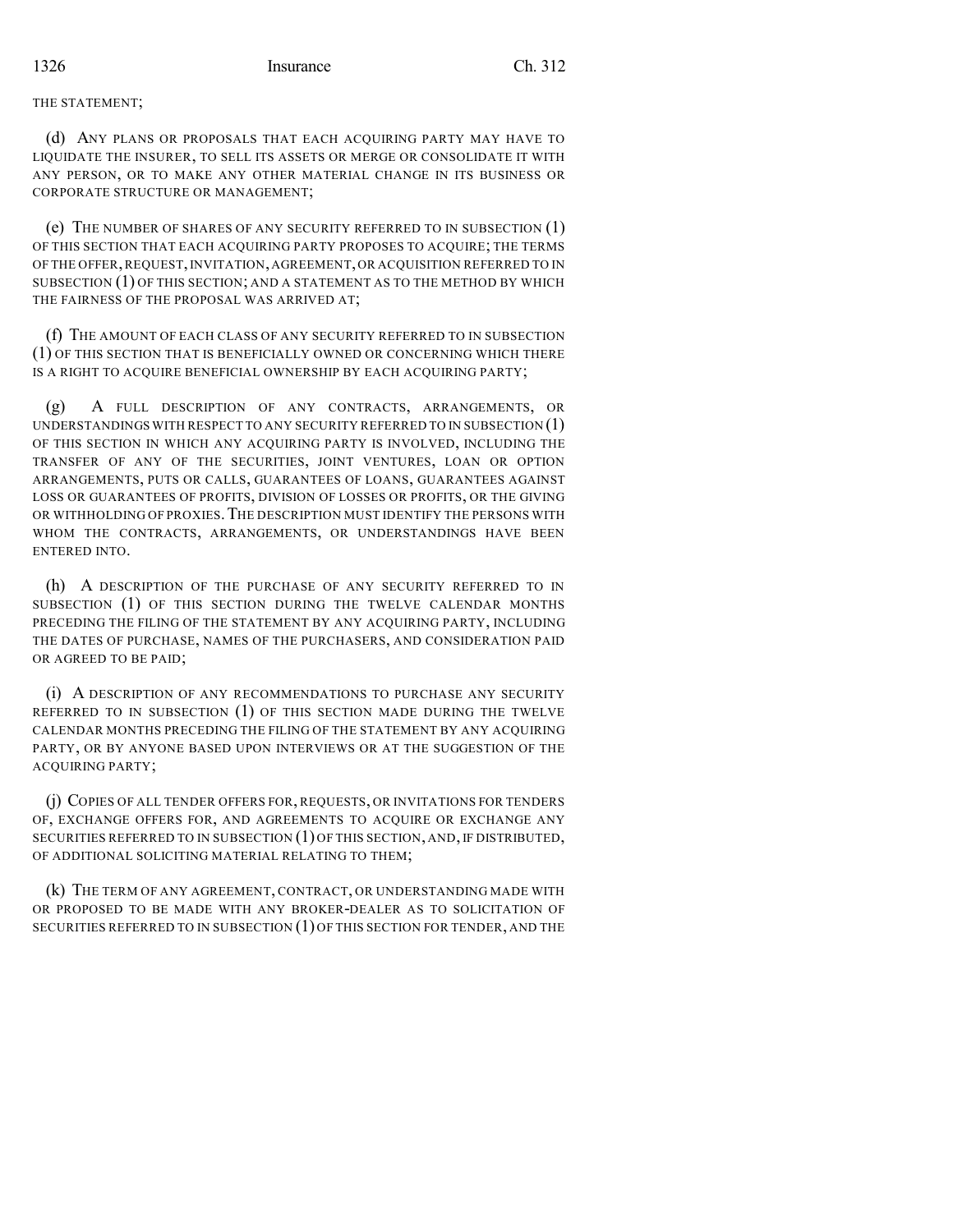AMOUNT OF ANY FEES, COMMISSIONS, OR OTHER COMPENSATION TO BE PAID TO BROKER-DEALERS WITH REGARD TO THE SOLICITATION;

(l) AN AGREEMENT BY THE PERSON REQUIRED TO FILE THE STATEMENT REFERRED TO IN SUBSECTION (1) OF THIS SECTION THAT THE PERSON WILL PROVIDE THE ANNUAL REPORT, SPECIFIED IN SECTION 10-3-804 (12), FOR SO LONG AS CONTROL EXISTS;

(m) AN ACKNOWLEDGMENT BY THE PERSON REQUIRED TO FILE THE STATEMENT REFERRED TO IN SUBSECTION (1) OF THIS SECTION THAT THE PERSON AND ALL SUBSIDIARIES WITHIN ITS CONTROL IN THE INSURANCE HOLDING COMPANY SYSTEM WILL PROVIDE INFORMATION TO THE COMMISSIONER UPON REQUEST AS NECESSARY TO EVALUATE ENTERPRISE RISK TO THE INSURER; AND

(n) SUCH ADDITIONAL INFORMATION AS THE COMMISSIONER MAY BY RULE PRESCRIBE AS NECESSARY OR APPROPRIATE FOR THE PROTECTION OF POLICYHOLDERS OF THE INSURER OR IN THE PUBLIC INTEREST.

(3) EACH PERSON DESCRIBED IN PARAGRAPH (b) OF SUBSECTION (1) OF THIS SECTION SHALL SUBMIT A SET OF FINGERPRINTS TO THE COMMISSIONER AT THE TIME OF FILING THE STATEMENT DESCRIBED IN PARAGRAPH (a) OF SUBSECTION (1) OF THIS SECTION. THE COMMISSIONER SHALL FORWARD THE FINGERPRINTS TO THE COLORADO BUREAU OF INVESTIGATION FOR THE PURPOSE OF CONDUCTING A STATE AND NATIONAL FINGERPRINT-BASED CRIMINAL HISTORY RECORD CHECK UTILIZING RECORDS OF THECOLORADO BUREAU OF INVESTIGATION AND THE FEDERAL BUREAU OF INVESTIGATION.THE EMPLOYER BEARS ONLY THE ACTUALCOSTS OF THE RECORD CHECK.

(4) IF THE PERSON REQUIRED TO FILE THE STATEMENT REFERRED TO IN SUBSECTION (1) OF THIS SECTION IS A PARTNERSHIP, LIMITED PARTNERSHIP, SYNDICATE, OR OTHER GROUP, THE COMMISSIONER MAY REQUIRE THE PERSON TO GIVE THE INFORMATION CALLED FOR BY PARAGRAPHS (a) TO (n) OF SUBSECTION (2) OF THIS SECTION WITH RESPECT TO EACH PARTNER OF THE PARTNERSHIP OR LIMITED PARTNERSHIP,EACH MEMBER OF THE SYNDICATE OR GROUP,AND EACH PERSON WHO CONTROLS THE PARTNER OR MEMBER. IF ANY PARTNER, MEMBER, OR PERSON IS A CORPORATION OR THE PERSON REQUIRED TO FILE THE STATEMENT REFERRED TO IN SUBSECTION (1) OF THIS SECTION IS A CORPORATION, THE COMMISSIONER MAY REQUIRE THE CORPORATION TO GIVE THE INFORMATION CALLED FOR BY PARAGRAPHS (a) TO (n) OF SUBSECTION (2) OF THIS SECTION WITH RESPECT TO THE CORPORATION, EACH OFFICER AND DIRECTOR OF THE CORPORATION, AND EACH PERSON WHO IS DIRECTLY OR INDIRECTLY THE BENEFICIAL OWNER OF MORE THAN TEN PERCENT OF THE OUTSTANDING VOTING SECURITIES OF THE CORPORATION. IF ANY MATERIAL CHANGE OCCURS IN THE FACTS SET FORTH IN THE STATEMENT FILED WITH THE COMMISSIONER AND SENT TO THE INSURER PURSUANT TO THIS SECTION, AN AMENDMENT SETTING FORTH THE CHANGE, TOGETHER WITH COPIES OF ALL DOCUMENTS AND OTHER MATERIAL RELEVANT TO THE CHANGE, SHALL BE FILED WITH THE COMMISSIONER AND SENT TO THE INSURER WITHIN TWO BUSINESS DAYS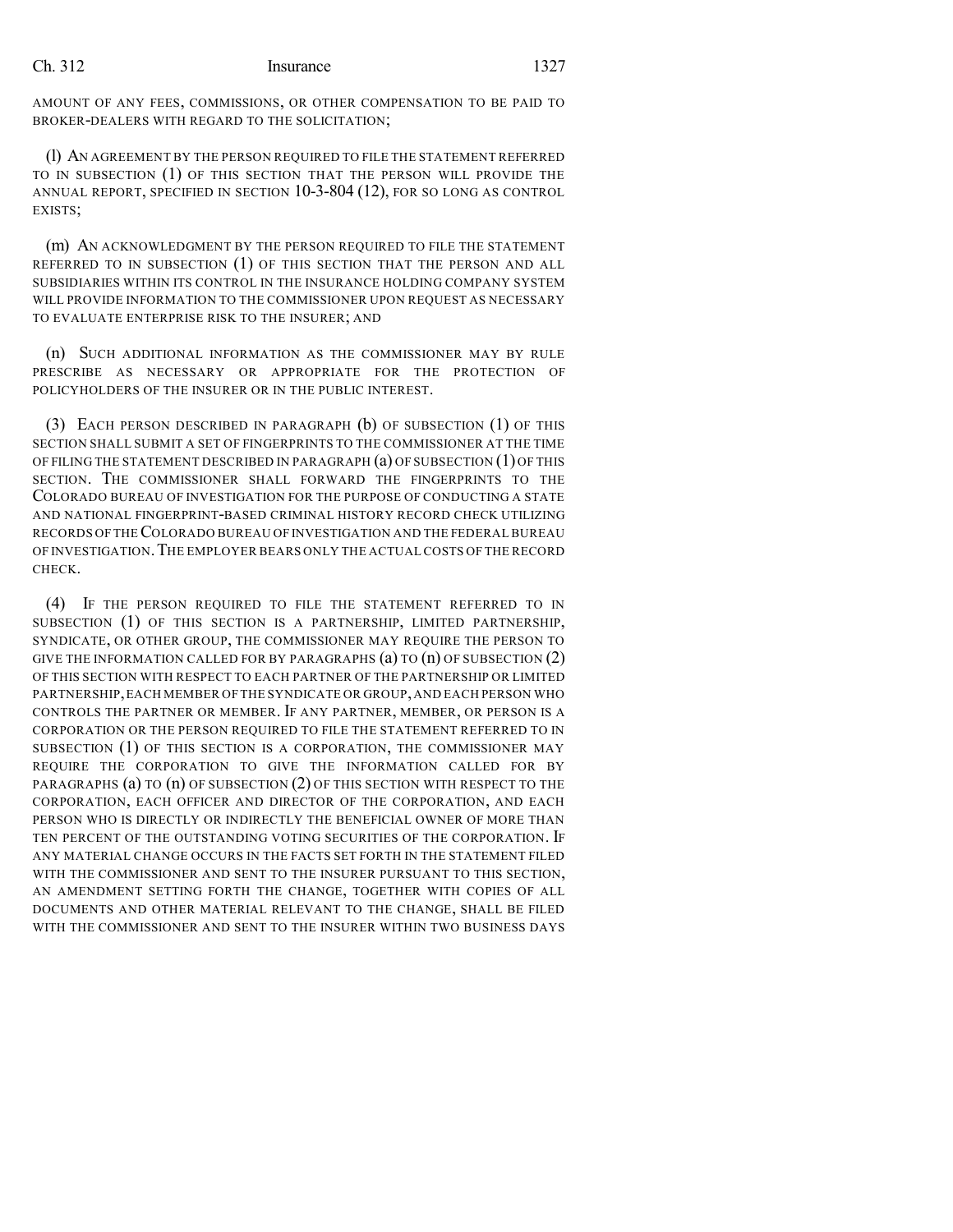### AFTER THE PERSON LEARNS OF THE CHANGE.

(5) IF ANY OFFER,REQUEST,INVITATION,AGREEMENT,OR ACQUISITION REFERRED TO IN SUBSECTION (1) OF THIS SECTION IS PROPOSED TO BE MADE BY MEANS OF A REGISTRATION STATEMENT UNDER THE FEDERAL "SECURITIES ACT OF 1933", 15 U.S.C. SEC. 77a ET SEQ., AS AMENDED, OR IN CIRCUMSTANCES REQUIRING THE DISCLOSURE OF SIMILAR INFORMATION UNDER THE FEDERAL "SECURITIESEXCHANGE ACT OF 1934", 15 U.S.C. SEC. 78a ET SEQ., AS AMENDED, OR UNDER A STATE LAW REQUIRING SIMILAR REGISTRATION OR DISCLOSURE, THE PERSON REQUIRED TO FILE THE STATEMENT REFERRED TO IN SUBSECTION (1) OF THIS SECTION MAY UTILIZE SUCH DOCUMENTS IN FURNISHING THE INFORMATION CALLED FOR BY THAT STATEMENT.

(6)(a) THE COMMISSIONER SHALL CONDUCT AN INDEPENDENT INVESTIGATION TO DETERMINE THE IMPACT OF A PROPOSED MERGER ON COMPETITION:

(I) WHEN THE PROPOSED MERGER INVOLVES A TRANSACTION THAT THE COMMISSIONER DETERMINES, UNDER SECTION 10-3-803.5 (4) (b), WOULD PRESENT PRIMA FACIE EVIDENCE OF A VIOLATION OF THE COMPETITIVE STANDARD; AND

(II) IF THE MERGER OR ACQUISITION INVOLVES A DOMESTIC ENTITY AUTHORIZED UNDER ARTICLE 16 OF THIS TITLE OR REFERENCED IN SECTION  $6-18-302(1)$  (b) (IV), C.R.S., OR A DOMESTIC INSURER AUTHORIZED UNDER SECTION 10-3-102 THAT WRITES MORE THAN FIFTY PERCENT OF ITS BUSINESS AS HEALTH INSURANCE COVERAGE.

(b) THE INVESTIGATION MUST INCLUDE AN ANALYSIS OF THE PROBABLE EFFECTS OF THE MERGER ON CONSUMERS AND ON SUPPLIERS OF SERVICES. THE COMMISSIONER SHALL NOT RELY SOLELY ON REPRESENTATIONS OF INSURERS TO DETERMINE WHETHER THE MERGER WILL PRODUCE ECONOMIES OF SCALE OR ECONOMIES IN RESOURCE UTILIZATION THATCANNOT BE ACHIEVED FEASIBLY IN ANY OTHER WAY. THE INVESTIGATION MUST ALSO INCLUDE REVIEWING THE MARKET CONDUCT EXAMINATION AND FINANCIAL EXAMINATION REPORTS FOR THIS STATE OR ANY OTHER STATE, CONSUMER COMPLAINT INFORMATION FROM RECORDS MAINTAINED BY THE DIVISION OR ANY OTHER STATE REGULATORY AGENCY, AND ANY INFORMATION FROM ANY STATE OR FEDERAL AGENCY RELATED TO THE APPLICANT. THE INVESTIGATION MUST COMMENCE NO LATER THAN FIFTEEN DAYS AFTER THE APPLICANT FILES THE NOTIFICATION REFERRED TO IN PARAGRAPH (e) OF SUBSECTION (1) OF THIS SECTION.

(c) THE COMMISSIONER SHALL MAKE PUBLIC THE REPORT OF THE INDEPENDENT INVESTIGATION CONDUCTED PURSUANT TO THIS SUBSECTION (6) NO LATER THAN FIVE BUSINESS DAYS AFTER THE SUBMISSION OF THE REPORT TO THE COMMISSIONER, SUBJECT TO THE "COLORADO OPEN RECORDS ACT", PART 2 OF ARTICLE 72 OF TITLE 24, C.R.S.

(d) THE COMMISSIONER SHALL ISSUE AN EXECUTIVE SUMMARY, SUBJECT TO THE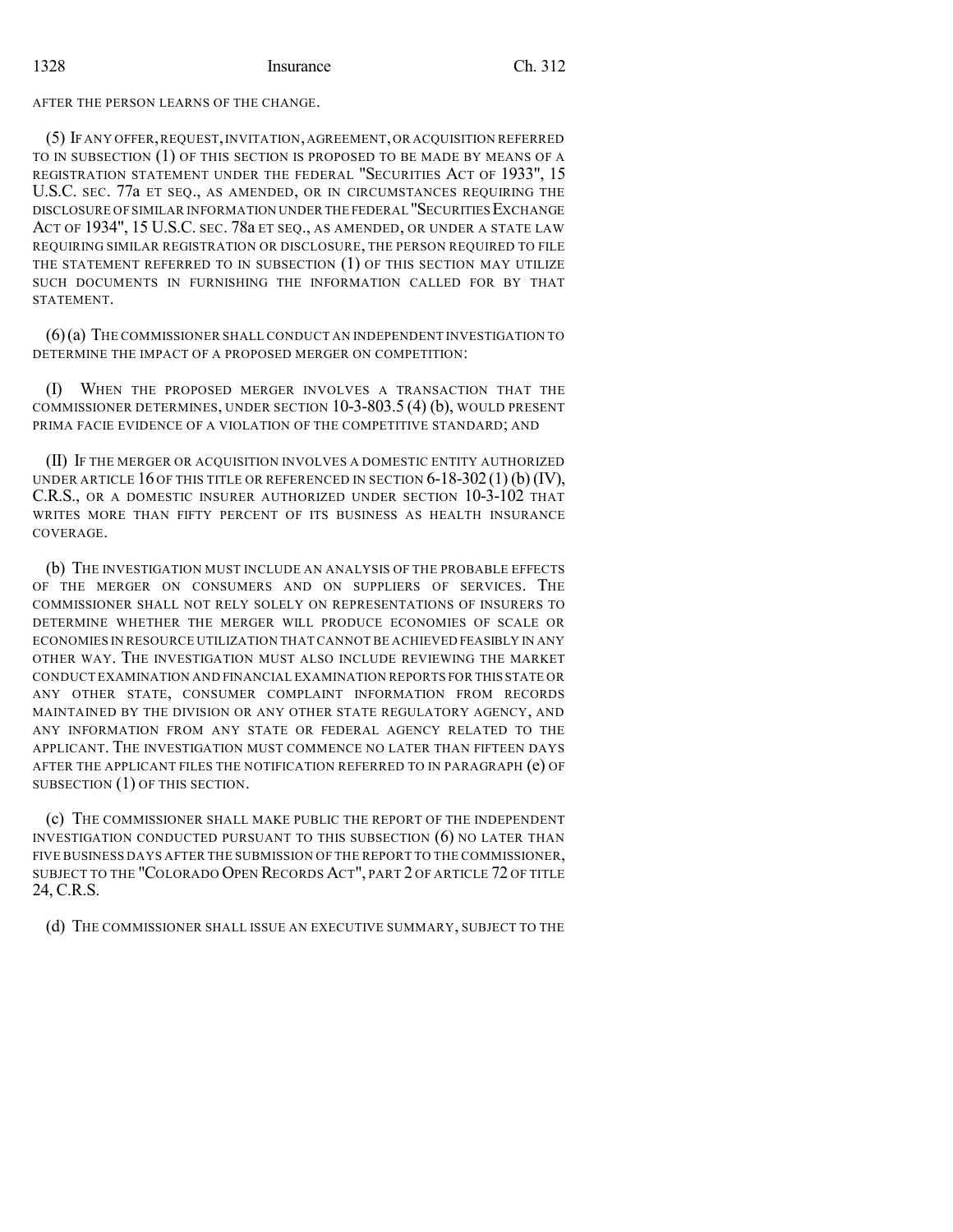"COLORADO OPEN RECORDS ACT", PART 2 OF ARTICLE 72 OF TITLE 24, C.R.S., OF THE COMPETITIVE IMPACT ANALYSIS FILED BY THE APPLICANT TO THE TRANSACTION NO LATER THAN FIFTEEN BUSINESS DAYS AFTER THE ANALYSIS IS FILED WITH THE DIVISION. THE APPLICANT SHALL FILE THE COMPETITIVE IMPACT ANALYSIS AT THE SAME TIME THE APPLICANT FILES THE NOTIFICATION REFERRED TO IN PARAGRAPH (e) OF SUBSECTION (1) OF THIS SECTION WITH THE DIVISION.

(e) THE COMMISSIONER SHALL MAKE ALL DATA AND REPORTS PERTAINING TO THE PROPOSED MERGER AND COLLECTED OR USED BY THE COMMISSIONER IN HIS OR HER INVESTIGATION AND ANALYSIS AVAILABLE TO THE PUBLIC; EXCEPT THAT, IN THE COMMISSIONER'S DISCRETION, THE COMMISSIONER MAY REDACT SPECIFIC ITEMS OF PROPRIETARY INFORMATION.IF THE INSURER CLAIMS THAT INFORMATION PROVIDED IS PROPRIETARY, THE INSURER HAS THE BURDEN OF PROOF ON THAT ISSUE.

(f) THE COMMISSIONER SHALL COMPLETE THE INDEPENDENT INVESTIGATION PURSUANT TO THIS SUBSECTION  $(6)$  NO LATER THAN THE DAY ON WHICH THE APPLICATION IS DEEMED COMPLETE BY THE DIVISION. THE COMMISSIONER SHALL COORDINATE THE COMPLETION OF THE INDEPENDENT INVESTIGATION WITH THE EXPERTS RETAINED PURSUANT TO PARAGRAPH (g) OF SUBSECTION (8) OF THIS SECTION. THE APPLICANT SHALL BEAR ANY EXPENSES ASSOCIATED WITH THE INDEPENDENT INVESTIGATION PURSUANT TO SUBSECTION (8) OF THIS SECTION.

(7) THE COMMISSIONER SHALL APPROVE ANY MERGER OR OTHER ACQUISITION OF CONTROL REFERRED TO IN SUBSECTION (1) OF THIS SECTION UNLESS, AFTER AN INDEPENDENT INVESTIGATION PURSUANT TO SUBSECTION (6) OF THIS SECTION, AND A PUBLIC HEARING ON THE ACQUISITION, THE COMMISSIONER FINDS THAT:

(a) AFTER THE CHANGE OF CONTROL, THE DOMESTIC INSURER REFERRED TO IN SUBSECTION (1) OF THIS SECTION WOULD NOT BE ABLE TO SATISFY THE REQUIREMENTS FOR THE ISSUANCE OF A LICENSE TO WRITE THE LINE OR LINES OF INSURANCE FOR WHICH IT IS PRESENTLY LICENSED;

(b) THE EFFECT OF THE MERGER OR OTHER ACQUISITION OF CONTROL WOULD BE SUBSTANTIALLY TO LESSEN COMPETITION IN INSURANCE IN THIS STATE OR TEND TO CREATE A MONOPOLY. IN APPLYING THE COMPETITIVE STANDARD IN THIS PARAGRAPH (b):

(I) THE INFORMATIONAL REQUIREMENTS OF SECTION 10-3-803.5 (3)(a) AND THE STANDARDS OF SECTION 10-3-803.5 (4) (b) APPLY;

(II) THE COMMISSIONER SHALL NOT DISAPPROVE THE MERGER OR OTHER ACQUISITION IF THE COMMISSIONER FINDS THAT ANY OF THE SITUATIONS MEETING THE CRITERIA PROVIDED BY SECTION 10-3-803.5 (4) (c) EXIST; AND

(III) THE COMMISSIONER MAY CONDITION THE APPROVAL OF THE MERGER OR OTHER ACQUISITION ON THE REMOVAL OF THE BASIS OF DISAPPROVAL WITHIN A SPECIFIED PERIOD OF TIME.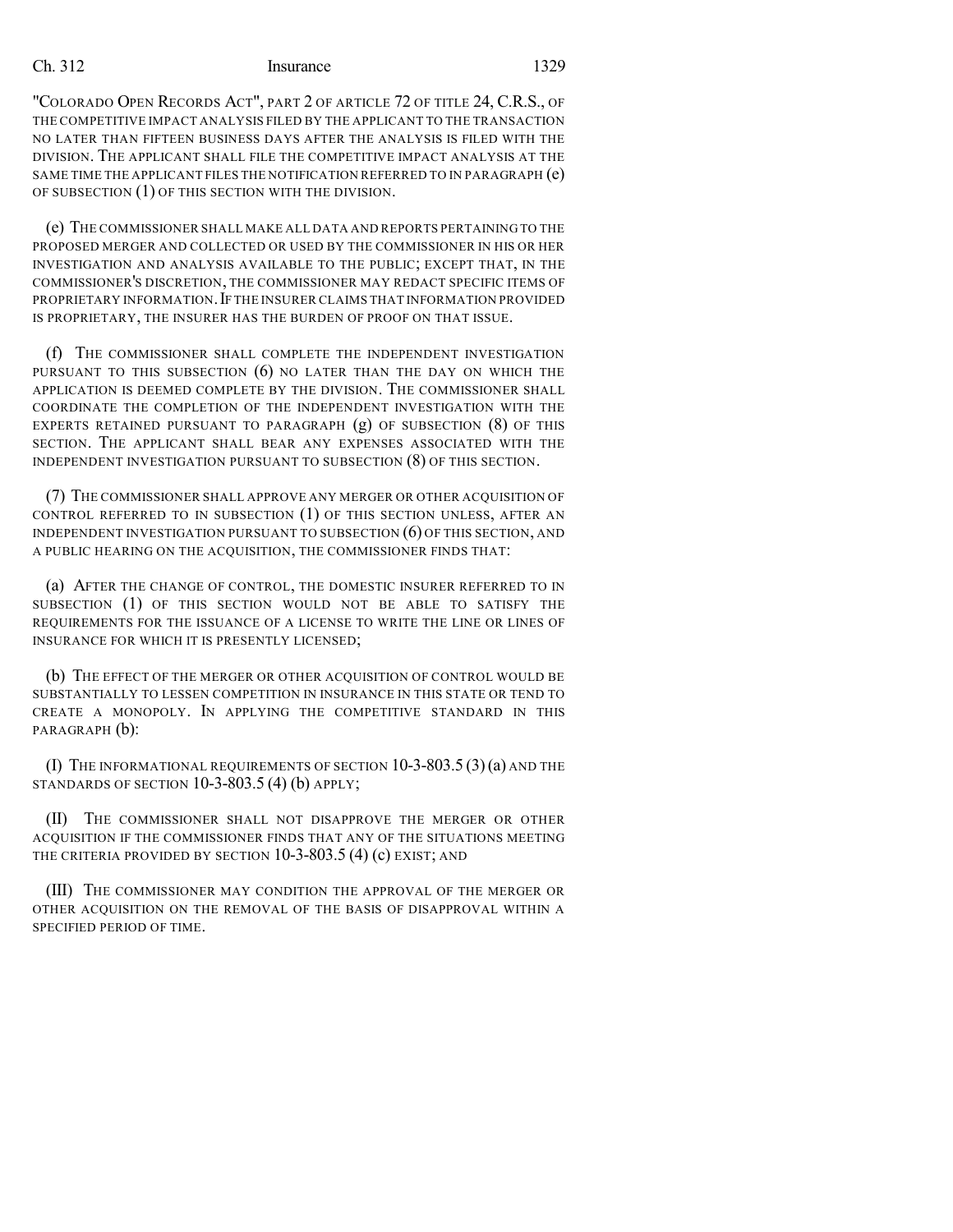#### 1330 **Insurance** Ch. 312

(c) THE FINANCIAL CONDITION OF ANY ACQUIRING PARTY IS SUCH AS MIGHT JEOPARDIZE THE FINANCIAL STABILITY OF THE INSURER OR PREJUDICE THE INTEREST OF ITS POLICYHOLDERS;

(d) THE PLANS OR PROPOSALS THAT THE ACQUIRING PARTY HAS TO LIQUIDATE THE INSURER, SELL ITS ASSETS OR CONSOLIDATE OR MERGE IT WITH ANY PERSON, OR MAKE ANY OTHER MATERIAL CHANGE IN ITS BUSINESS OR CORPORATE STRUCTURE OR MANAGEMENT ARE UNFAIR AND UNREASONABLE TO POLICYHOLDERS OF THE INSURER AND NOT IN THE PUBLIC INTEREST;

(e) THE COMPETENCE, EXPERIENCE, AND INTEGRITY OF THOSE PERSONS WHO WOULD CONTROL THE OPERATION OF THE INSURER ARE SUCH THAT IT WOULD NOT BE IN THE INTEREST OF POLICYHOLDERS OF THE INSURER AND OF THE PUBLIC TO PERMIT THE MERGER OR OTHER ACQUISITION OF CONTROL; OR

(f) THE ACQUISITION IS LIKELY TO BE HAZARDOUS OR PREJUDICIAL TO THE INSURANCE-BUYING PUBLIC.

(8) (a) THE COMMISSIONER SHALL PROVIDE PUBLIC NOTICE OF THE FILING OF AN APPLICATION FOR A MERGER OR ACQUISITION NO LATER THAN FIVE BUSINESS DAYS AFTER THE RECEIPT OF THE INITIAL APPLICATION. THE COMMISSIONER SHALL ALSO PROVIDE A GENERAL STATEMENT TO THE PUBLIC OF THE PROCESS AND PROCEDURES CONCERNING A MERGER OR ACQUISITION OF A DOMESTIC INSURER.THE STATEMENT MUST BE A CLEAR AND CONCISE STATEMENT OF HOW THE PUBLIC MAY PARTICIPATE IN THE REVIEW OF A MERGER OR ACQUISITION TRANSACTION, INCLUDING A PUBLIC HEARING OR PROVIDING WRITTEN COMMENTS TO THE COMMISSIONER.

(b) NO LATER THAN FIFTEEN BUSINESS DAYS AFTER THE INITIAL APPLICATION FOR A MERGER PURSUANT TO THIS SECTION, THE COMMISSIONER AND THE APPLICANT SHALL ESTABLISH THE ELEMENTS OF A PUBLIC NOTICE OF THE TRANSACTION. THE COMMISSIONER SHALL PUBLISH THE NOTICE NO LATER THAN SEVEN DAYS AFTER THE DIVISION DEEMS THE APPLICATION TO BE COMPLETE.

(c) THE COMMISSIONER SHALL HOLD THE PUBLIC HEARING REFERRED TO IN SUBSECTION (7) OF THIS SECTION WITHIN THIRTY DAYS AFTER THE STATEMENT REQUIRED BY SUBSECTION (1) OF THIS SECTION IS FILED, AND THE COMMISSIONER SHALL GIVE AT LEAST TWENTY DAYS'NOTICE OF THE HEARING TO THE PERSON FILING THE STATEMENT. THE COMMISSIONER SHALL GIVE NOT LESS THAN SEVEN DAYS' NOTICE OF THE PUBLIC HEARING PURSUANT TO PARAGRAPH (b) OF THIS SUBSECTION (8) TO THE INSURER AND TO THE PUBLIC. THE INSURER SHALL GIVE THE NOTICE TO ITS SECURITY HOLDERS.THE COMMISSIONER SHALL MAKE A DETERMINATION WITHIN THIRTY DAYS AFTER THE CONCLUSION OF THE HEARING. AT THE HEARING, THE PERSON FILING THE STATEMENT, THE INSURER, ANY PERSON TO WHOM NOTICE OF HEARING WAS SENT, AND ANY OTHER PERSON WHOSE INTERESTS MAY BE AFFECTED HAVE THE RIGHT TO PRESENT EVIDENCE,EXAMINE AND CROSS-EXAMINE WITNESSES, AND OFFER ORAL AND WRITTEN ARGUMENTS AND, IN CONNECTION THEREWITH, ARE ENTITLED TO CONDUCT DISCOVERY PROCEEDINGS IN THE SAME MANNER AS IS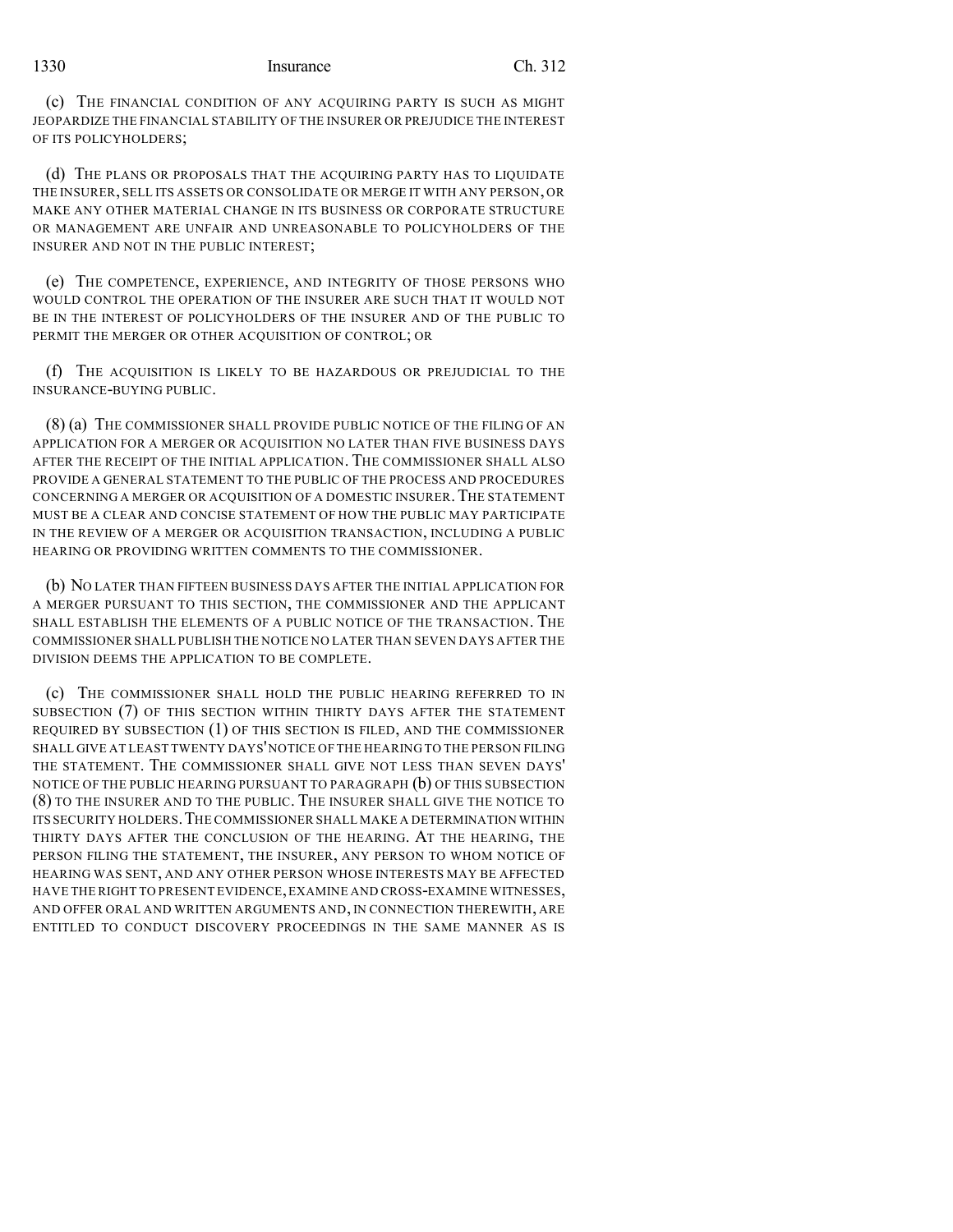PRESENTLY ALLOWED IN THE DISTRICT COURTS OF THIS STATE. ALL DISCOVERY PROCEEDINGS MUST BE CONCLUDED NO LATER THAN THREE DAYS BEFORE THE COMMENCEMENT OF THE PUBLIC HEARING.

(d) THE DEADLINE FOR SUBMISSION OF WRITTEN PUBLIC COMMENT TO RESPOND TO TESTIMONY FROM THE APPLICANT IS TEN BUSINESS DAYS AFTER THE HEARING. THE COMMISSIONER SHALL REVIEW ALL RESPONSES AND PROVIDE A REPORT SUMMARIZING ALL PUBLIC TESTIMONY.

(e) IF THE PROPOSED ACQUISITION OF CONTROL WILL REQUIRE THE APPROVAL OF A STATE OTHER THAN COLORADO IN ADDITION TO THE APPROVAL OF THE COMMISSIONER, THE PUBLIC HEARING REFERRED TO IN SUBSECTION (7) OF THIS SECTION MAY BE HELD ON A CONSOLIDATED BASIS UPON REQUEST OF THE PERSON FILING THE STATEMENT REFERRED TO IN SUBSECTION (1) OF THIS SECTION. THE PERSON SHALL FILE THE STATEMENT REFERRED TO IN SUBSECTION (1) OF THIS SECTION WITH THE NAIC WITHIN FIVE DAYS AFTER MAKING THE REQUEST FOR A PUBLIC HEARING.ACOMMISSIONER MAY OPT OUT OF A CONSOLIDATED HEARINGAND SHALL PROVIDE NOTICE TO THE APPLICANT OF THE OPT-OUT WITHIN TEN DAYS AFTER THE RECEIPT OF THE STATEMENT REFERRED TO IN SUBSECTION (1) OF THIS SECTION. AHEARING CONDUCTED ON A CONSOLIDATED BASIS MUST BE PUBLIC AND SHALL BE HELD WITHIN THE UNITED STATES BEFORE THE COMMISSIONERS OF THE STATES IN WHICH THE INSURERS ARE DOMICILED. THE COMMISSIONERS SHALL HEAR AND RECEIVE EVIDENCE. ACOMMISSIONER MAY ATTEND THE HEARING IN PERSON OR BY TELECOMMUNICATION.

(f) IN CONNECTION WITH A CHANGE OF CONTROL OF A DOMESTIC INSURER, THE COMMISSIONER SHALL MAKE ANY DETERMINATION THAT THE PERSON ACQUIRING CONTROL OF THE INSURER IS REQUIRED TO MAINTAIN OR RESTORE THE CAPITAL OF THE INSURER TO THE LEVEL REQUIRED BY THE LAWS AND RULES OF THIS STATE NOT LATER THAN SIXTY DAYS AFTER THE DATE OF NOTIFICATION OF THE CHANGE IN CONTROL SUBMITTED PURSUANT TO PARAGRAPH (a) OF SUBSECTION (1) OF THIS SECTION.

(g) THE COMMISSIONER MAY RETAIN, AT THE ACQUIRING PERSON'S EXPENSE, ANY ATTORNEYS, ACTUARIES, ACCOUNTANTS, AND OTHER EXPERTS NOT OTHERWISE A PART OF THE COMMISSIONER'S STAFF AS MAY BE REASONABLY NECESSARY TO ASSIST THE COMMISSIONER IN REVIEWING THE PROPOSED ACQUISITION OF CONTROL.

(9) THE INSURER SHALL MAIL A SYNOPSIS OF THE STATEMENT REFERRED TO IN SUBSECTION (1) OF THIS SECTION, AND ALL NOTICES OF PUBLIC HEARINGS HELD PURSUANT TO SUBSECTION (7) OF THIS SECTION, TO ITS SHAREHOLDERS WITHIN FIVE BUSINESS DAYS AFTER THE INSURER HAS RECEIVED SUCH STATEMENTS, AMENDMENTS, OTHER MATERIAL, OR NOTICES FILED PURSUANT TO THIS SECTION. THE PERSON MAKING THE FILING SHALL BEAR THE EXPENSES OF THE MAILING. AS SECURITY FOR THE PAYMENT OF SUCH EXPENSES, THE PERSON SHALL FILE WITH THE COMMISSIONER AN ACCEPTABLE BOND OR OTHER DEPOSIT IN AN AMOUNT TO BE DETERMINED BY THE COMMISSIONER.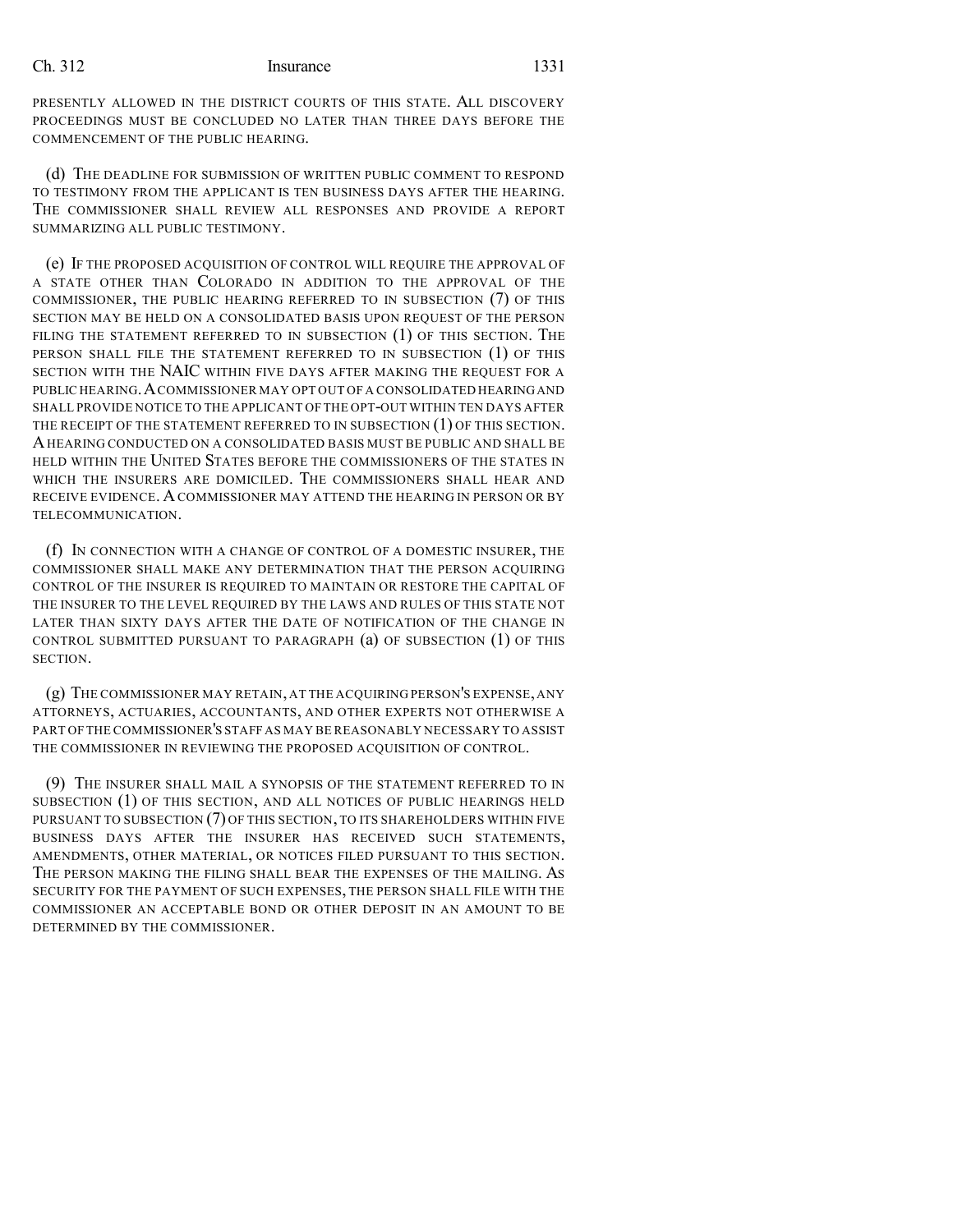(10) THIS SECTION DOES NOT APPLY TO:

(a) AN EXCHANGE OF STOCK OF A DOMESTIC INSURER ACTUALLY ACCOMPLISHED IN ACCORDANCE WITH SECTIONS 10-3-604 TO 10-3-606, OR ANY PRELIMINARY AGREEMENT BETWEEN A DOMESTIC INSURER AND ANY OTHER CORPORATION ENTERED INTO IN CONTEMPLATION OF THE ADOPTION OF A PLAN OF EXCHANGE UNDER PART 6 OF THIS ARTICLE; OR

(b) AN OFFER, REQUEST, INVITATION, AGREEMENT, OR ACQUISITION THAT THE COMMISSIONER, BY ORDER, EXEMPTS FROM THIS SECTION AS NOT HAVING BEEN MADE OR ENTERED INTO FOR THE PURPOSE AND NOT HAVING THE EFFECT OF CHANGING OR INFLUENCING THE CONTROL OF A DOMESTIC INSURER, OR AS OTHERWISE NOT COMPREHENDED WITHIN THE PURPOSES OF THIS SECTION.

(11) THE FOLLOWING ARE VIOLATIONS OF THIS SECTION:

(a) THE FAILURE TO FILE ANY STATEMENT, AMENDMENT, OR OTHER MATERIAL REQUIRED TO BE FILED PURSUANT TO SUBSECTION (1) OR (2) OF THIS SECTION; OR

(b) THE EFFECTUATION OF, OR ANY ATTEMPT TO EFFECTUATE, AN ACQUISITION OF CONTROL OF, OR MERGER WITH, A DOMESTIC INSURER UNLESS THE COMMISSIONER HAS GIVEN HIS OR HER APPROVAL TO THE ACQUISITION OR MERGER.

(12) THE COURTS OF THIS STATE HAVE JURISDICTION OVER EVERY PERSON NOT RESIDENT, DOMICILED, OR AUTHORIZED TO DO BUSINESS IN THIS STATE WHO FILES A STATEMENT WITH THE COMMISSIONER UNDER THIS SECTION AND OVER ALL ACTIONS INVOLVINGTHE PERSON ARISING OUT OFVIOLATIONS OF THIS SECTION, AND EACH SUCH PERSON IS DEEMED TO HAVE PERFORMED ACTS EQUIVALENT TO AND CONSTITUTING AN APPOINTMENT BY THE PERSON OF THE COMMISSIONER TO BE HIS OR HER TRUE AND LAWFUL ATTORNEY UPON WHOM MAY BE SERVED ALL LAWFUL PROCESS IN ANY ACTION,SUIT,OR PROCEEDING ARISING OUT OF A VIOLATION OF THIS SECTION. COPIES OF ALL SUCH LAWFUL PROCESS SHALL BE SERVED ON THE COMMISSIONER AND THE COMMISSIONER SHALL TRANSMIT THE PROCESS BY REGISTERED OR CERTIFIED MAIL TO THE PERSON AT HIS OR HER LAST-KNOWN ADDRESS.

(13) IF THE PROCEDURES SET FORTH IN THIS SECTION ARE NOT FOLLOWED BEFORE THE ISSUANCE OF THE ORDER OF THE COMMISSIONER THAT APPROVES OR DISAPPROVES THE MERGER, THE AGGRIEVED PARTY MAY SEEK REMEDIES PURSUANT TO SECTION 10-3-814.

(14) NOTHINGIN THIS SECTION LIMITS THE COMMISSIONER'S ABILITY TO CONDUCT A HEARING FOR TRANSACTIONS THAT DO NOT MEET THE REQUIREMENTS IN SUBSECTION  $(6)$  OF THIS SECTION.

**10-3-803.5. Acquisitions involving insurers not otherwise covered definitions.** (1) As USED IN THIS SECTION, UNLESS THE CONTEXT OTHERWISE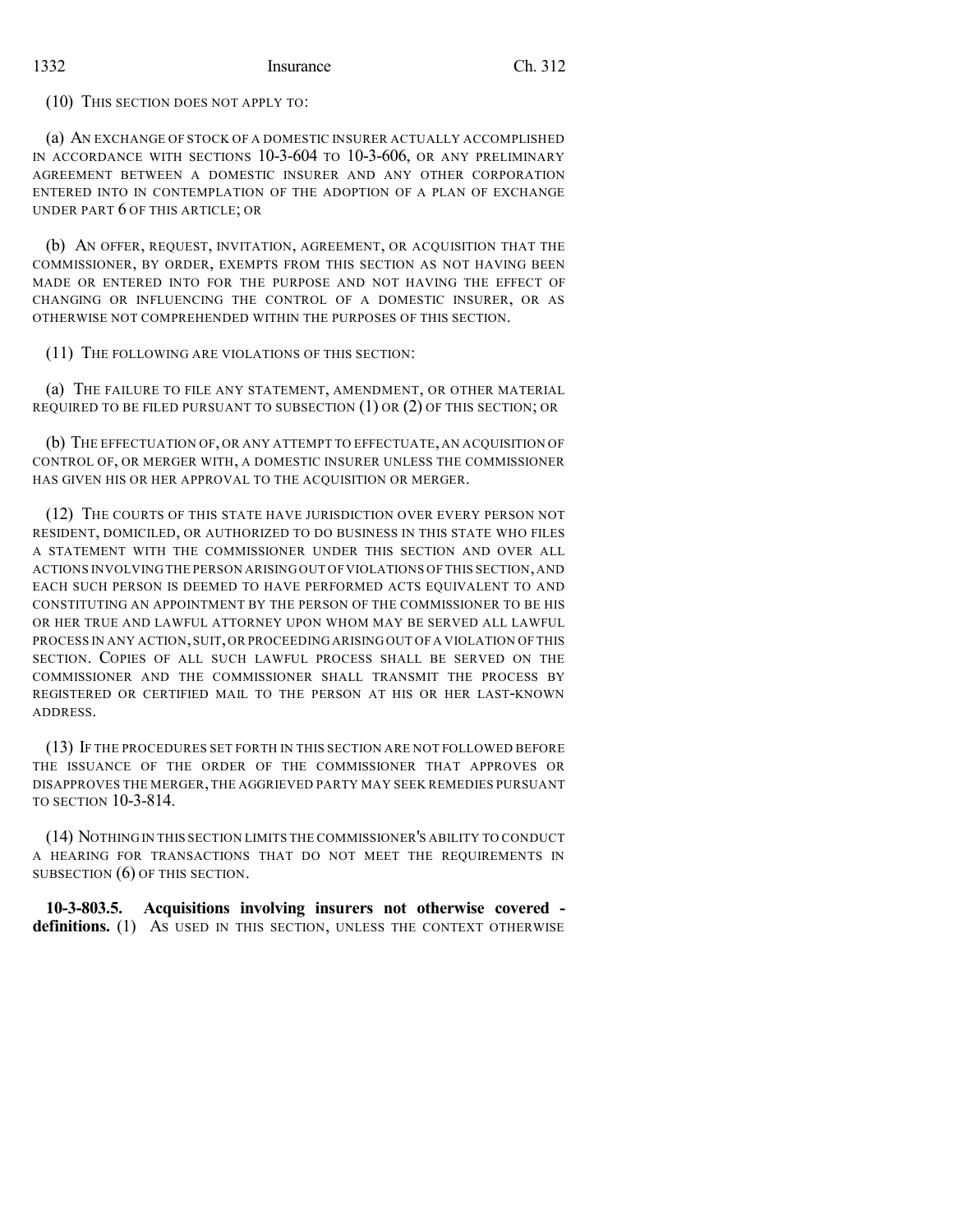REQUIRES:

(a) "ACQUISITION" MEANS AN AGREEMENT, ARRANGEMENT, OR ACTIVITY THE CONSUMMATION OF WHICH RESULTS IN A PERSON ACQUIRING DIRECTLY OR INDIRECTLY THE CONTROL OF ANOTHER PERSON, AND INCLUDES THE ACQUISITION OF VOTING SECURITIES, THE ACQUISITION OF ASSETS, BULK REINSURANCE, AND MERGERS.

(b) FOR THE PURPOSES OF SUBPARAGRAPH (IV) OF PARAGRAPH (b) OF SUBSECTION (2)OF THIS SECTION, "INSURER"INCLUDES ANY COMPANY OR GROUP OF COMPANIES UNDER COMMON MANAGEMENT, OWNERSHIP, OR CONTROL.

(c) "INVOLVED INSURER" INCLUDES AN INSURER THAT EITHER ACQUIRES OR IS ACQUIRED THROUGH AN ACQUISITION, IS AFFILIATED WITH AN INSURER THAT ACQUIRES OR IS ACQUIRED THROUGH AN ACQUISITION, OR IS THE RESULT OF A MERGER.

(d) "MARKET" MEANS:

(I) FOR THE PURPOSES OF SUBPARAGRAPH (IV) OF PARAGRAPH (b) OF SUBSECTION (2) OF THIS SECTION, DIRECT WRITTEN INSURANCE PREMIUM IN THIS STATE FOR A LINE OF BUSINESS AS CONTAINED IN THE ANNUAL STATEMENT REQUIRED TO BE FILED BY INSURERS LICENSED TO DO BUSINESS IN THIS STATE.

(II) FOR THE PURPOSES OF PARAGRAPH (b) OF SUBSECTION (4) OF THIS SECTION, THE RELEVANT PRODUCT AND GEOGRAPHICAL MARKETS. IN DETERMINING THE RELEVANT PRODUCT AND GEOGRAPHICAL MARKETS,THE COMMISSIONER SHALL GIVE DUE CONSIDERATION TO, AMONG OTHER THINGS, THE DEFINITIONS OR GUIDELINES, IF ANY, PROMULGATED BY THE NAIC AND TO INFORMATION, IF ANY, SUBMITTED BY PARTIES TO THE ACQUISITION. IN THE ABSENCE OF SUFFICIENT INFORMATION TO THE CONTRARY, THE RELEVANT PRODUCT MARKET IS ASSUMED TO BE THE DIRECT WRITTEN INSURANCE PREMIUM FOR A LINE OF BUSINESS,SUCH LINE BEINGTHAT USED IN THE ANNUAL STATEMENT REQUIRED TO BE FILED BY INSURERS DOING BUSINESS IN THIS STATE, AND THE RELEVANT GEOGRAPHICAL MARKET IS ASSUMED TO BE THIS STATE.

(2) **Scope.** (a) EXCEPT AS EXEMPTED IN PARAGRAPH (b) OF THIS SUBSECTION (2), THIS SECTION APPLIES TO ANY ACQUISITION IN WHICH THERE IS A CHANGE IN CONTROL OF AN INSURER AUTHORIZED TO DO BUSINESS IN THIS STATE.

(b) THIS SECTION DOES NOT APPLY TO THE FOLLOWING:

(I) A PURCHASE OF SECURITIES SOLELY FOR INVESTMENT PURPOSES IF THE SECURITIES ARE NOT USED BY VOTING OR OTHERWISE TO CAUSE OR ATTEMPT TO CAUSE THE SUBSTANTIAL LESSENING OF COMPETITION IN ANY INSURANCE MARKET IN THIS STATE. IF A PURCHASE OF SECURITIES RESULTS IN A PRESUMPTION OF CONTROL UNDER SECTION 10-3-801 (3), THE PURCHASE IS NOT SOLELY FOR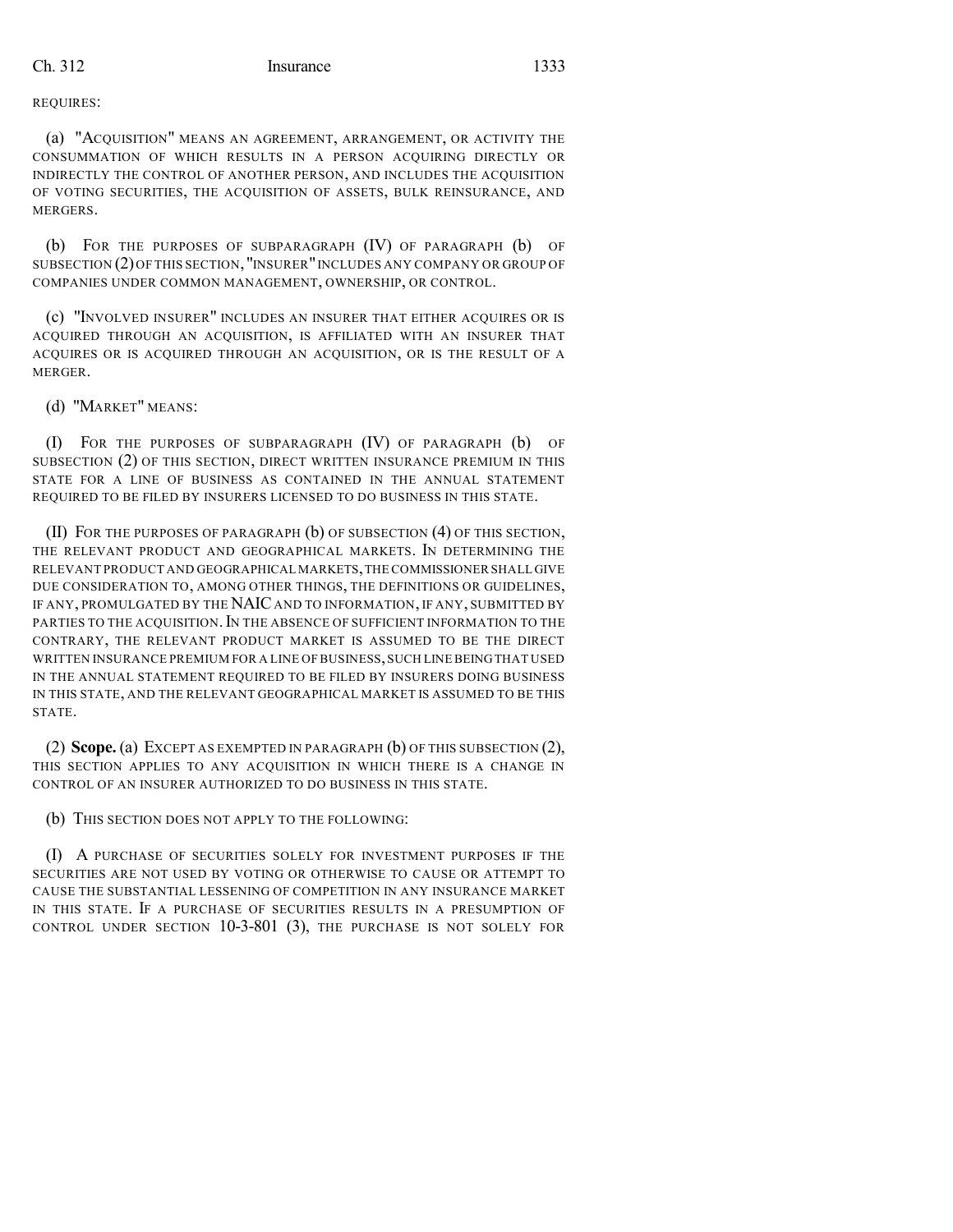1334 Insurance Ch. 312

INVESTMENT PURPOSES UNLESS THE INSURANCE COMMISSIONER OF THE INSURER'S STATE OF DOMICILE ACCEPTS A DISCLAIMER OF CONTROL OR AFFIRMATIVELY FINDS THAT CONTROL DOES NOT EXIST AND THE DISCLAIMER ACTION OR AFFIRMATIVE FINDING IS COMMUNICATED BY THE DOMICILIARY COMMISSIONER TO THE COMMISSIONER OF THIS STATE.

(II) THE ACQUISITION OF A PERSON BY ANOTHER PERSON WHEN BOTH PERSONS ARE NEITHER DIRECTLY NOR THROUGH AFFILIATES PRIMARILY ENGAGED IN THE BUSINESS OF INSURANCE, IF PREACQUISITION NOTIFICATION IS FILED WITH THE COMMISSIONER IN ACCORDANCE WITH PARAGRAPH (b) OF SUBSECTION (3) OF THIS SECTION THIRTY DAYS BEFORE THE PROPOSED EFFECTIVE DATE OF THE ACQUISITION; EXCEPT THAT PREACQUISITION NOTIFICATION IS NOT REQUIRED FOR EXCLUSION FROM THIS SECTION IF THE ACQUISITION WOULD OTHERWISE BE EXCLUDED FROM THIS SECTION BY ANY OTHER SUBPARAGRAPH OF THIS PARAGRAPH (b);

(III) THE ACQUISITION OF ALREADY AFFILIATED PERSONS;

(IV) AN ACQUISITION IF, AS AN IMMEDIATE RESULT OF THE ACQUISITION:

(A) IN NO MARKET WOULD THE COMBINED MARKET SHARE OF THE INVOLVED INSURERS EXCEED FIVE PERCENT OF THE TOTAL MARKET;

(B) THERE WOULD BE NO INCREASE IN ANY MARKET SHARE; OR

(C) IN NO MARKET WOULD THE COMBINED MARKET SHARE OF THE INVOLVED INSURERS EXCEED TWELVE PERCENT OF THE TOTAL MARKET AND THE COMBINED MARKET SHARE INCREASE BY MORE THAN TWO PERCENT OF THE TOTAL MARKET;

(V) AN ACQUISITION FOR WHICH A PREACQUISITION NOTIFICATION WOULD BE REQUIRED PURSUANT TO THIS SECTION DUE SOLELY TO THE RESULTING EFFECT ON THE OCEAN MARINE INSURANCE LINE OF BUSINESS; OR

(VI) AN ACQUISITION OF AN INSURER WHOSE DOMICILIARY INSURANCE COMMISSIONER AFFIRMATIVELY FINDS THAT THE INSURER IS IN FAILING CONDITION; THERE IS A LACK OF FEASIBLE ALTERNATIVES TO IMPROVING ITS CONDITION; THE PUBLIC BENEFITS OF IMPROVING THE INSURER'S CONDITION THROUGH THE ACQUISITION EXCEED THE PUBLIC BENEFITS THAT WOULD ARISE FROM NOT LESSENING COMPETITION; AND THE FINDINGS ARE COMMUNICATED BY THE DOMICILIARY COMMISSIONER TO THE COMMISSIONER OF THIS STATE.

(3) (a) AN ACQUISITION COVERED BY SUBSECTION (2) OF THIS SECTION MAY BE SUBJECT TO AN ORDER PURSUANT TO SUBSECTION (5) OF THIS SECTION UNLESS THE ACQUIRINGPERSON FILES A PREACQUISITION NOTIFICATION AND THE WAITINGPERIOD HAS EXPIRED. THE ACQUIRED PERSON MAY FILE A PREACQUISITION NOTIFICATION. THE COMMISSIONER SHALL GIVE CONFIDENTIAL TREATMENT TO INFORMATION SUBMITTED UNDER THIS SUBSECTION (3) IN THE SAME MANNER AS OTHERWISE PROVIDED IN THIS PART 8.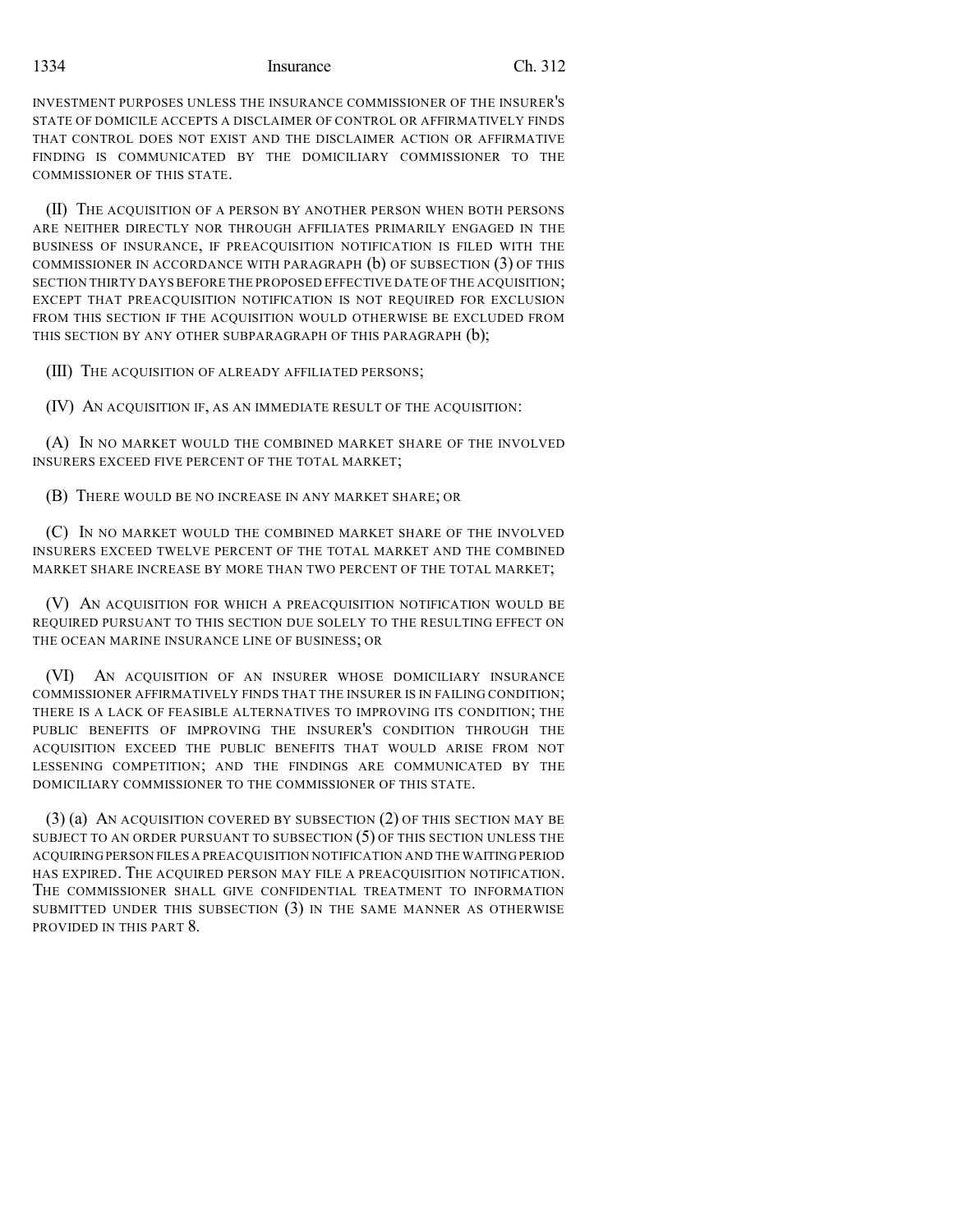(b) THE PREACQUISITION NOTIFICATION MUST BE IN THE FORM AND CONTAIN THE INFORMATION AS PRESCRIBED BY THE NAIC RELATING TO THOSE MARKETS WHICH, UNDER SUBPARAGRAPH (IV) OF PARAGRAPH (b) OF SUBSECTION (2) OF THIS SECTION, CAUSE THE ACQUISITION NOT TO BE EXEMPTED FROM THIS SECTION. THE COMMISSIONER MAY REQUIRE ADDITIONAL MATERIAL AND INFORMATION AS DEEMED NECESSARY TO DETERMINE WHETHER THE PROPOSED ACQUISITION, IF CONSUMMATED, WOULD VIOLATE THE COMPETITIVE STANDARD OF SUBSECTION (4) OF THIS SECTION. THE REQUIRED INFORMATION MAY INCLUDE AN OPINION OF AN ECONOMIST AS TO THE COMPETITIVE IMPACT OF THE ACQUISITION IN THIS STATE ACCOMPANIED BY A SUMMARY OF THE EDUCATION AND EXPERIENCE OF THE ECONOMIST INDICATING HIS OR HER ABILITY TO RENDER AN INFORMED OPINION.

(c) THE WAITING PERIOD BEGINS ON THE DATE OFRECEIPT BY THE COMMISSIONER OF A PREACQUISITION NOTIFICATION AND ENDS ON THE EARLIER OF THE THIRTIETH DAY AFTER THE DATE OF RECEIPT OR TERMINATION OF THE WAITING PERIOD BY THE COMMISSIONER.BEFORE THE END OF THE WAITING PERIOD, THE COMMISSIONER ON A ONE-TIME BASIS MAY REQUIRE THE SUBMISSION OF ADDITIONAL NEEDED INFORMATION RELEVANT TO THE PROPOSED ACQUISITION, IN WHICH EVENT THE WAITING PERIOD ENDS ON THE EARLIER OF THE THIRTIETH DAY AFTER RECEIPT OF THE ADDITIONAL INFORMATION BY THE COMMISSIONER OR TERMINATION OF THE WAITING PERIOD BY THE COMMISSIONER.

(4) **Competitive standard.** (a) THE COMMISSIONER MAY ENTER AN ORDER UNDER PARAGRAPH (a) OF SUBSECTION (5) OF THIS SECTION WITH RESPECT TO AN ACQUISITION IF:

(I) THERE IS SUBSTANTIAL EVIDENCE THAT THE EFFECT OF THE ACQUISITION MAY BE SUBSTANTIALLY TO LESSEN COMPETITION IN ANY LINE OF INSURANCE IN THIS STATE OR TEND TO CREATE A MONOPOLY; OR

(II) THE INSURER FAILS TO FILE ADEQUATE INFORMATION IN COMPLIANCE WITH SUBSECTION (3) OF THIS SECTION.

(b) IN DETERMINING WHETHER A PROPOSED ACQUISITION WOULD VIOLATE THE COMPETITIVE STANDARD OF PARAGRAPH (a) OF THIS SUBSECTION (4), THE COMMISSIONER SHALL CONSIDER THE FOLLOWING:

(I) AN ACQUISITION COVERED UNDER SECTION 10-3-803 (2) INVOLVING TWO OR MORE INSURERS COMPETING IN THE SAME MARKET IS PRIMA FACIE EVIDENCE OF VIOLATION OF THE COMPETITIVE STANDARDS IF ONE OF THE FOLLOWING OCCURS:

(A) THE MARKET IS HIGHLY CONCENTRATED AND THE INVOLVED INSURERS POSSESS THE FOLLOWING SHARES OF THE MARKET:

| <b>INSURER A</b> | <b>INSURER B</b> |
|------------------|------------------|
| $4\%$            | $4\%$ OR MORE    |
| $10\%$           | $2\%$ OR MORE    |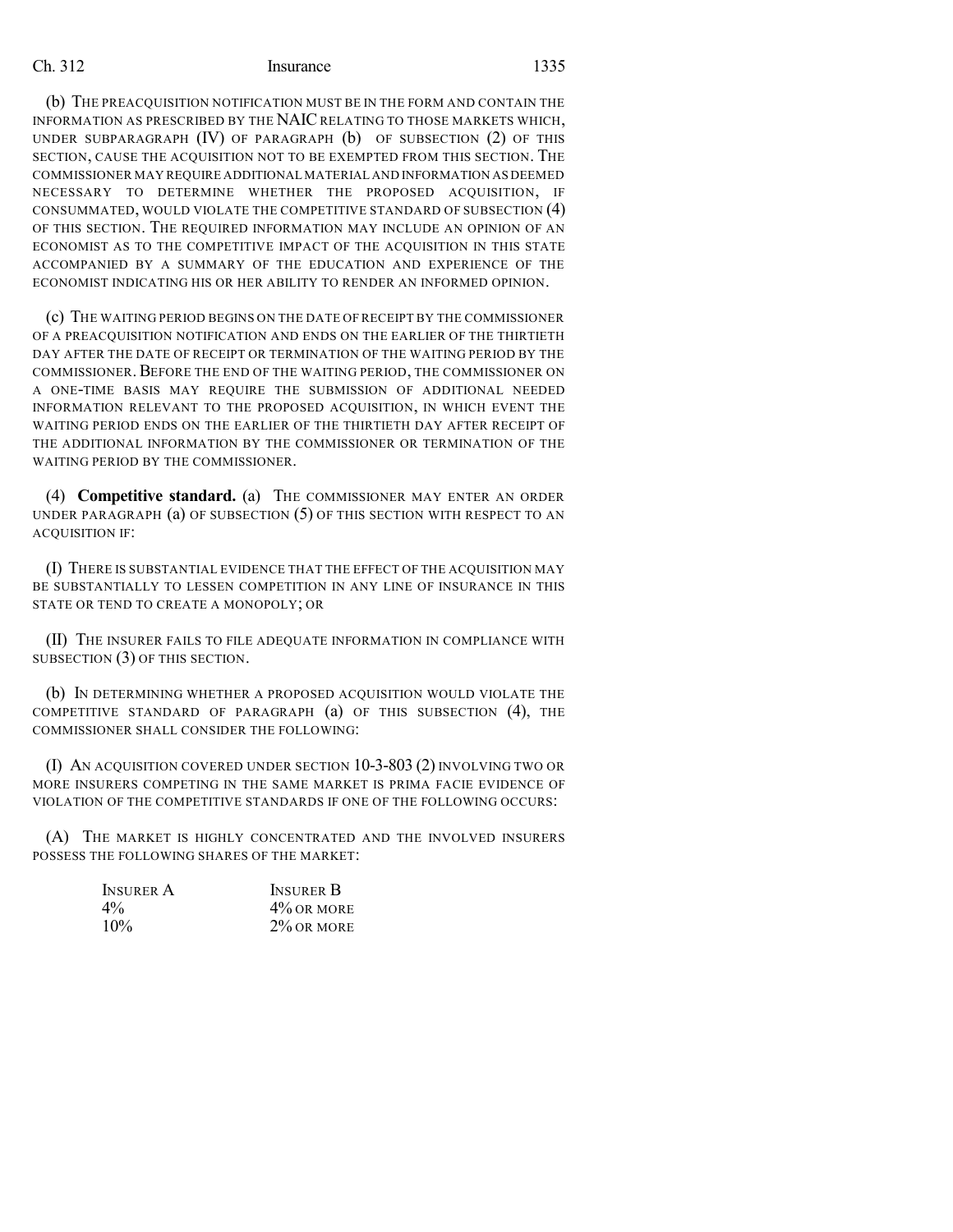15% OR MORE 1% OR MORE

(B) THE MARKET IS NOT HIGHLY CONCENTRATED AND THE INVOLVED INSURERS POSSESS THE FOLLOWING SHARES OF THE MARKET:

| <b>INSURER A</b> | <b>INSURER B</b> |
|------------------|------------------|
| $5\%$            | $5\%$ OR MORE    |
| 10%              | $4\%$ OR MORE    |
| 15%              | $3\%$ OR MORE    |
| $19\%$ or more   | $1\%$ OR MORE    |

(II) AHIGHLY CONCENTRATED MARKET IS ONE IN WHICH THE SHARE OF THE FOUR LARGEST INSURERS IS SEVENTY-FIVE PERCENT OR MORE OF THE MARKET. PERCENTAGES NOT SHOWN IN THE TABLES OF SUB-SUBPARAGRAPHS (A) AND (B) OF SUBPARAGRAPH  $(I)$  OF THIS PARAGRAPH  $(b)$  ARE INTERPOLATED PROPORTIONATELY TO THE PERCENTAGES THAT ARE SHOWN. FOR THE PURPOSE OF SUBPARAGRAPH (I) OF THIS PARAGRAPH (b), THE INSURER WITH THE LARGEST SHARE OF THE MARKET IS DEEMED TO BE INSURER A.

(III) WHETHER THERE IS A SIGNIFICANT TREND TOWARD INCREASED CONCENTRATION IN THE MARKET. THERE IS A SIGNIFICANT TREND TOWARD INCREASED CONCENTRATION IN THE MARKET WHEN THE AGGREGATE MARKET SHARE OF ANY GROUPING OF THE LARGEST INSURERS IN THE MARKET, FROM THE TWO LARGEST TO THE EIGHT LARGEST, HAS INCREASED BY SEVEN PERCENT OR MORE OF THE MARKET OVER A PERIOD OF TIME EXTENDING FROM ANY BASE YEAR FIVE TO TEN YEARS PRIOR TO THE ACOUISITION UP TO THE TIME OF THE ACOUISITION. AN ACQUISITION COVERED UNDER SUBSECTION (2) OF THIS SECTION INVOLVING TWO OR MORE INSURERS COMPETING IN THE SAME MARKET IS PRIMA FACIE EVIDENCE OF VIOLATION OF THE COMPETITIVE STANDARD IN PARAGRAPH (a) OF THIS SUBSECTION  $(4)$  IF:

(A) THERE IS A SIGNIFICANT TREND TOWARD INCREASED CONCENTRATION IN THE MARKET;

(B) ONE OF THE INSURERS INVOLVED IS ONE OF THE INSURERS IN A GROUPING OF LARGE INSURERS SHOWING THE REQUISITE INCREASE IN THE MARKET SHARE; AND

(C) ANOTHER INVOLVED INSURER'S MARKET IS TWO PERCENT OR MORE; AND

(IV) EVEN THOUGH AN ACQUISITION IS NOT PRIMA FACIE VIOLATIVE OF THE COMPETITIVE STANDARD UNDER SUBPARAGRAPH  $(I)$ OR  $(III)$ OF THIS PARAGRAPH  $(b)$ , THE COMMISSIONER MAY ESTABLISH THE REQUISITE ANTICOMPETITIVE EFFECT BASED UPON OTHER SUBSTANTIAL EVIDENCE. EVEN THOUGH AN ACQUISITION IS PRIMA FACIE VIOLATIVE OF THE COMPETITIVE STANDARD UNDER SUBPARAGRAPH  $(I)$ OR  $(III)$ OF THIS PARAGRAPH (b), A PARTY MAY ESTABLISH THE ABSENCE OF THE REQUISITE ANTICOMPETITIVE EFFECT BASED UPON OTHER SUBSTANTIAL EVIDENCE, RELEVANT FACTORS IN MAKING A DETERMINATION UNDER THIS SUBPARAGRAPH (IV) INCLUDE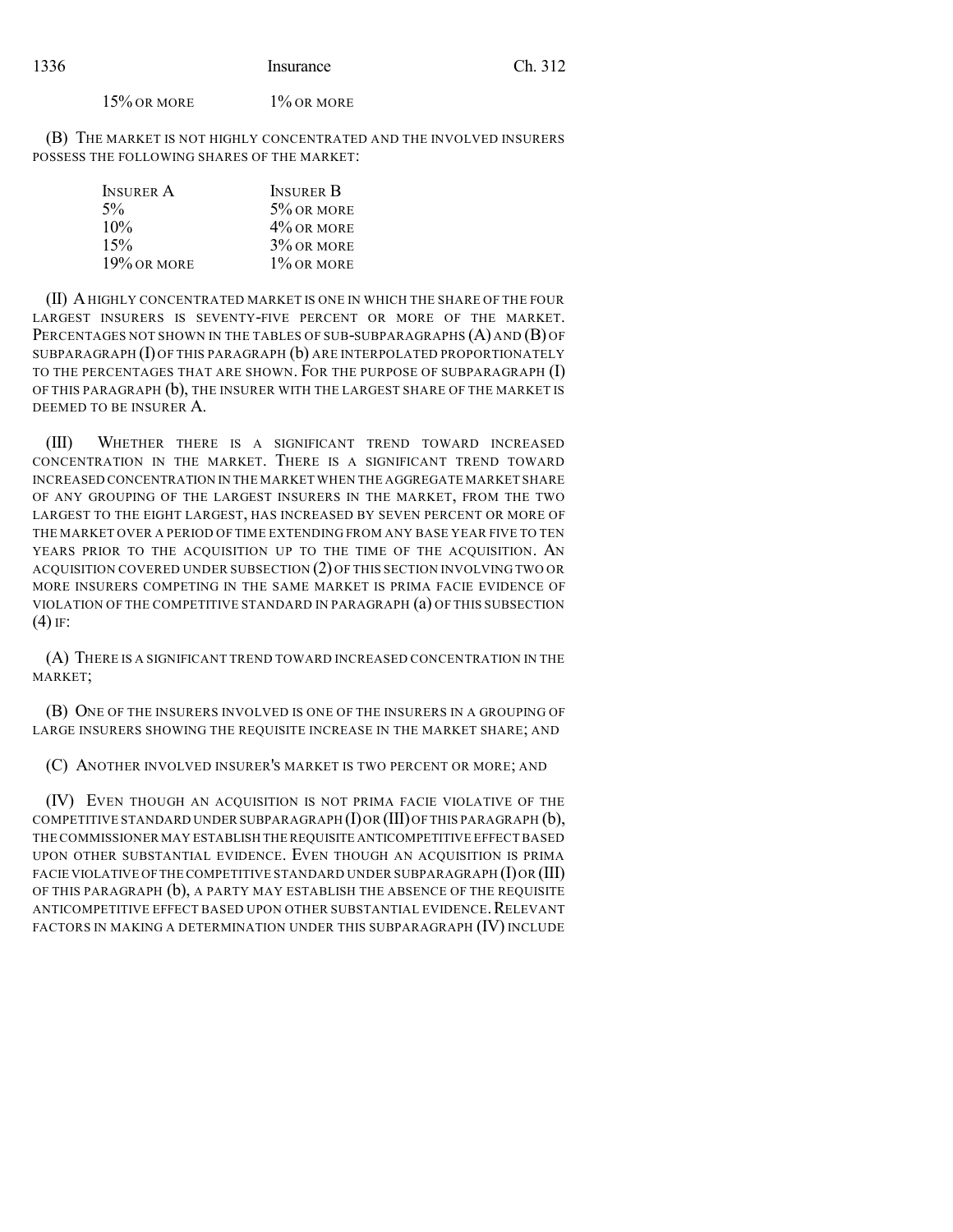THE FOLLOWING: MARKET SHARES, VOLATILITY OF RANKING OF MARKET LEADERS, NUMBER OF COMPETITORS, CONCENTRATION, TREND OF CONCENTRATION IN THE INDUSTRY, AND EASE OF ENTRY AND EXIT INTO THE MARKET.

(c) THE BURDEN OF SHOWING PRIMA FACIE EVIDENCE OF VIOLATION OF THE COMPETITIVE STANDARD RESTS UPON THE COMMISSIONER.

(d) THE COMMISSIONER SHALL NOT ENTER AN ORDER UNDER PARAGRAPH (a) OF SUBSECTION (5) OF THIS SECTION IF THE ACQUISITION WILL:

(I) YIELD SUBSTANTIAL ECONOMIES OF SCALE OR ECONOMIES IN RESOURCE UTILIZATION THAT CANNOT BE FEASIBLY ACHIEVED IN ANY OTHER WAY AND THE PUBLIC BENEFITS THAT WOULD ARISE FROM SUCH ECONOMIES EXCEED THE PUBLIC BENEFITS THAT WOULD ARISE FROM NOT LESSENING COMPETITION; OR

(II) SUBSTANTIALLY INCREASE THE AVAILABILITY OF INSURANCE AND THE PUBLIC BENEFITS OF THE INCREASE EXCEED THE PUBLIC BENEFITS THAT WOULD ARISE FROM NOT LESSENING COMPETITION.

(5) **Orders and penalties.** (a) (I) IF AN ACQUISITION VIOLATES THE STANDARDS OF THIS SECTION, THE COMMISSIONER MAY ENTER AN ORDER:

(A) REQUIRING AN INVOLVED INSURER TO CEASE AND DESIST FROM DOING BUSINESS IN THIS STATE WITH RESPECT TO THE LINE OR LINES OF INSURANCE INVOLVED IN THE VIOLATION; OR

(B) DENYING THE APPLICATION OF AN ACQUIRED OR ACQUIRING INSURER FOR A LICENSE TO DO BUSINESS IN THIS STATE.

(II) THE COMMISSIONER SHALL NOT ENTER AN ORDER UNDER THIS PARAGRAPH (a) UNLESS:

(A) THERE IS A HEARING ON THE PROPOSED ORDER;

(B) NOTICE OF THE HEARING IS ISSUED BEFORE THE END OF THE WAITING PERIOD AND NOT LESS THAN FIFTEEN DAYS BEFORE THE HEARING; AND

(C) THE HEARING IS CONCLUDED AND THE ORDER IS ISSUED NO LATER THAN SIXTY DAYS AFTER THE DATE OF THE FILING OF THE PREACQUISITION NOTIFICATION WITH THE COMMISSIONER.

(III) EVERY ORDER MUST BE ACCOMPANIED BY A WRITTEN DECISION OF THE COMMISSIONER SETTING FORTH FINDINGS OF FACT AND CONCLUSIONS OF LAW.

(IV) AN ORDER ENTERED PURSUANT TO THIS PARAGRAPH (a) DOES NOT APPLY IF THE ACQUISITION IS NOT CONSUMMATED.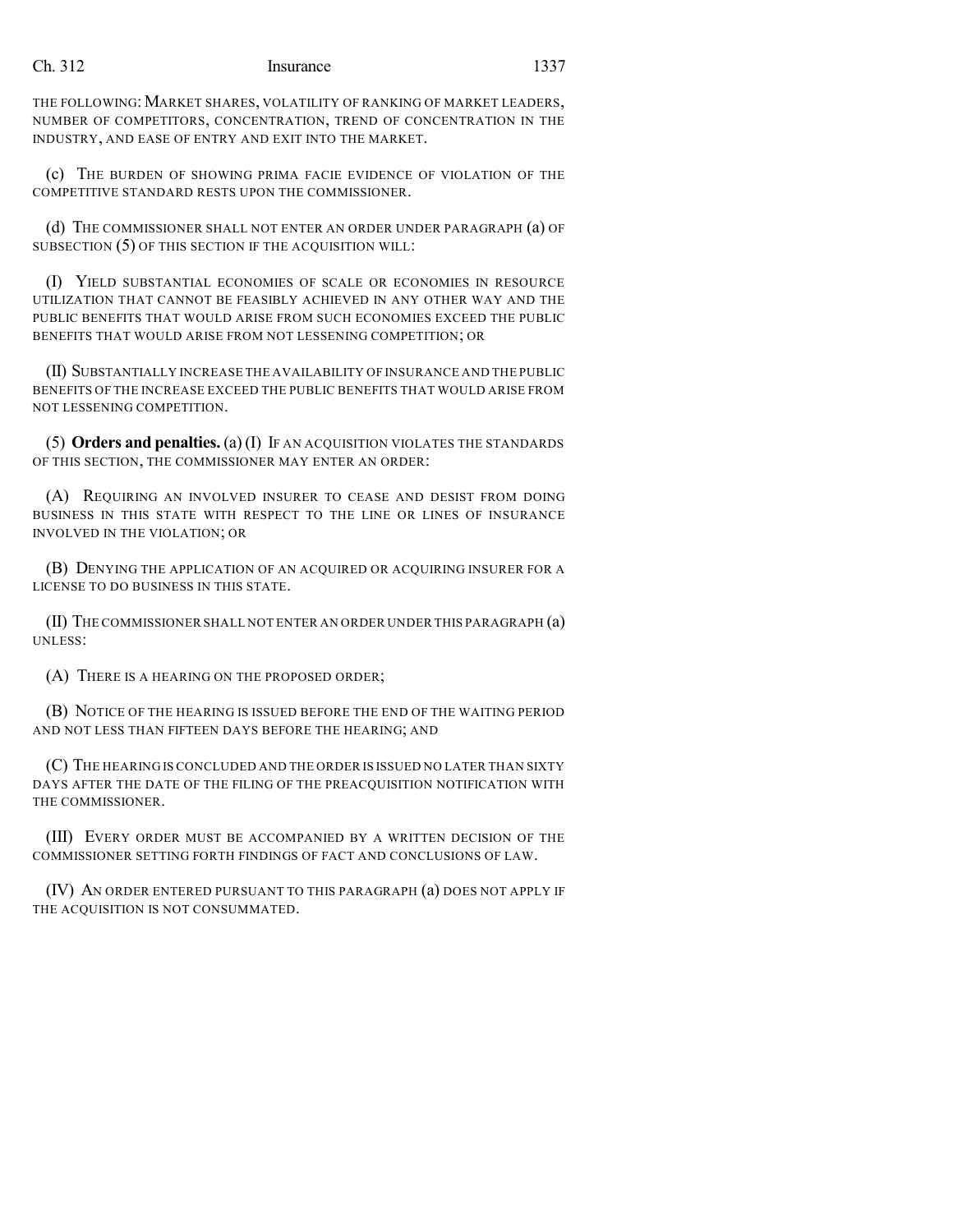## 1338 Insurance Ch. 312

(b) APERSON WHO VIOLATES A CEASE-AND-DESIST ORDER OF THE COMMISSIONER UNDER PARAGRAPH (a) OF THIS SUBSECTION (5) AND WHILE THE ORDER IS IN EFFECT IS, AFTER NOTICE AND HEARING AND UPON ORDER OF THE COMMISSIONER, SUBJECT AT THE DISCRETION OF THE COMMISSIONER TO ONE OR MORE OF THE FOLLOWING:

(I) A MONETARY PENALTY OF NOT MORE THAN TEN THOUSAND DOLLARS FOR EVERY DAY OF VIOLATION; OR

(II) SUSPENSION OR REVOCATION OF THE PERSON'S LICENSE.

(c) AN INSURER OR OTHER PERSON WHO FAILS TO MAKE ANY FILING REQUIRED BY THIS SECTION, AND WHO ALSO FAILS TO DEMONSTRATE A GOOD-FAITH EFFORT TO COMPLY WITH ANY FILING REQUIREMENT, IS SUBJECT TO A FINE OF NOT MORE THAN FIFTY THOUSAND DOLLARS.

(6) SECTIONS 10-3-810(2)AND (3)AND 10-3-812DO NOT APPLY TO ACQUISITIONS COVERED UNDER SUBSECTION (2) OF THIS SECTION.

**10-3-804. Registration of insurers.** (1) (a) EVERY INSURER THAT IS AUTHORIZED TO DO BUSINESS IN THIS STATE AND THAT IS A MEMBER OF AN INSURANCE HOLDING COMPANY SYSTEM SHALL REGISTER WITH THE COMMISSIONER; EXCEPT THAT REGISTRATION IS NOT REQUIRED FOR A FOREIGN INSURER THAT IS SUBJECT TO REGISTRATION REQUIREMENTS AND STANDARDS ADOPTED BY STATUTE OR REGULATION IN THE JURISDICTION OF ITS DOMICILE THAT ARE SUBSTANTIALLY SIMILAR TO THOSE CONTAINED IN:

- (I) THIS SECTION;
- (II) SECTION 10-3-805 (1) (a), (2), OR (3); AND

(III) EITHER SECTION 10-3-805(1)(b) OR A PROVISION SUCH AS THE FOLLOWING: "EACH REGISTERED INSURER MUST KEEP CURRENT THE INFORMATION REQUIRED TO BE DISCLOSED IN ITS REGISTRATION STATEMENT BY REPORTING ALL MATERIAL CHANGES OR ADDITIONS WITHIN FIFTEEN DAYS AFTER THE END OF THE MONTH IN WHICH IT LEARNS OF EACH CHANGE OR ADDITION."

(b) AN INSURER THAT IS SUBJECT TO REGISTRATION UNDER THIS SECTION SHALL REGISTER WITHIN FIFTEEN DAYS AFTER IT BECOMES SUBJECT TO REGISTRATION, AND ANNUALLY THEREAFTER BY APRIL 30 OF EACH YEAR FOR THE PREVIOUS CALENDAR YEAR, UNLESS THE COMMISSIONER FOR GOOD CAUSE SHOWN EXTENDS THE TIME FOR REGISTRATION, AND THEN WITHIN THE EXTENDED TIME. THE COMMISSIONER MAY REQUIRE ANY INSURER AUTHORIZED TO DO BUSINESS IN THE STATE THAT IS A MEMBER OF AN INSURANCE HOLDING COMPANY SYSTEM AND THAT IS NOT SUBJECT TO REGISTRATION UNDER THIS SECTION TO FURNISH A COPY OF THE REGISTRATION STATEMENT, THE SUMMARY SPECIFIED IN SUBSECTION (3) OF THIS SECTION, OR OTHER INFORMATION FILED BY THE INSURANCE COMPANY WITH THE INSURANCE REGULATORY AUTHORITY OF ITS DOMICILIARY JURISDICTION.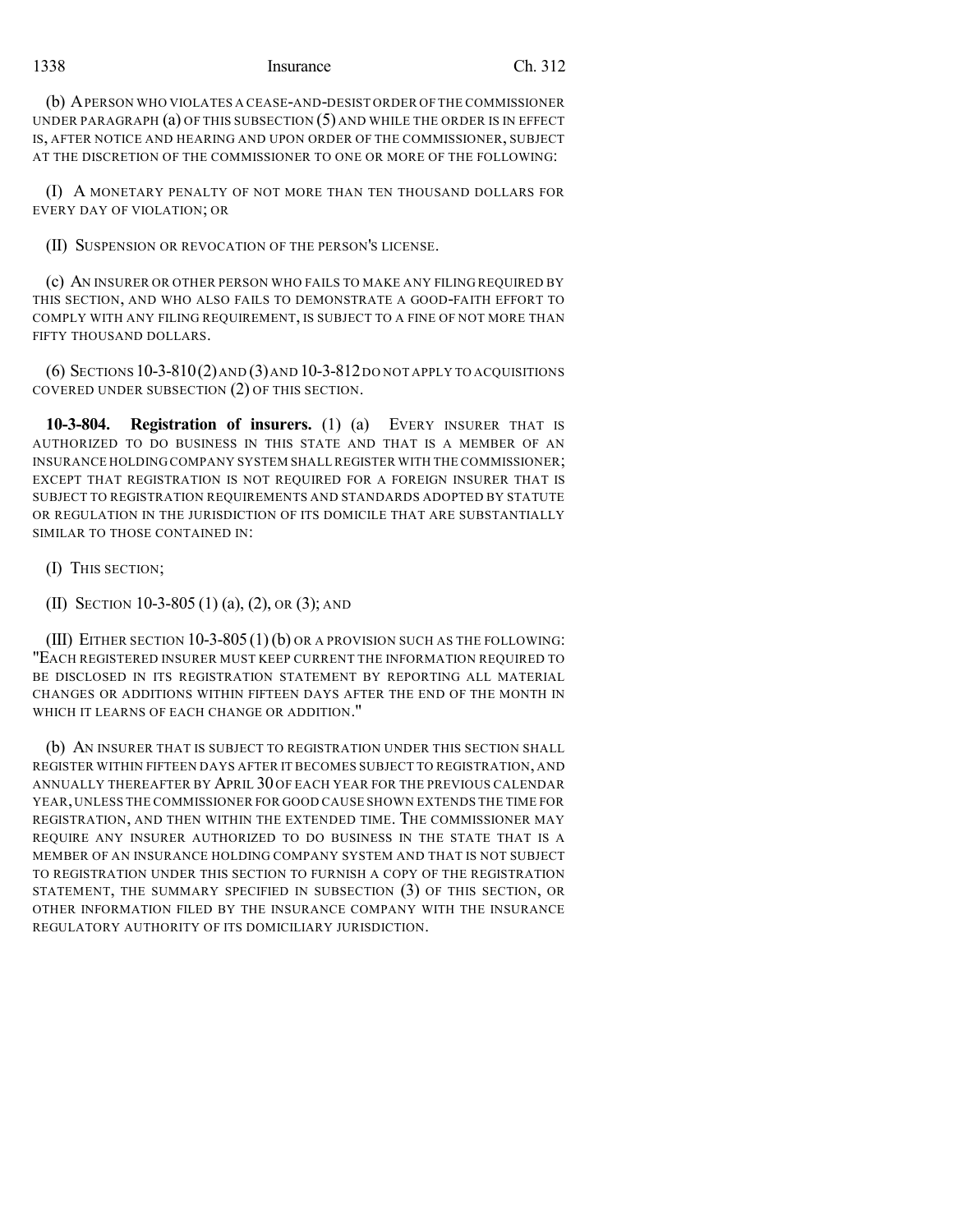(2) EVERY INSURER SUBJECT TO REGISTRATION SHALL FILE THE REGISTRATION STATEMENT WITH THE COMMISSIONER ON A FORM AND IN A FORMAT PRESCRIBED BY THE NAIC, WHICH MUST CONTAIN THE FOLLOWING CURRENT INFORMATION:

(a) THE CAPITAL STRUCTURE, GENERAL FINANCIAL CONDITION, AND OWNERSHIP AND MANAGEMENT OF THE INSURER AND ANY PERSON CONTROLLING THE INSURER;

(b) THE IDENTITY AND RELATIONSHIP OF EVERY MEMBER OF THE INSURANCE HOLDING COMPANY SYSTEM;

(c) THE FOLLOWING AGREEMENTS IN FORCE, AND TRANSACTIONS CURRENTLY OUTSTANDING OR THAT HAVE OCCURRED DURING THE LAST CALENDAR YEAR BETWEEN THE INSURER AND ITS AFFILIATES:

(I) LOANS, OTHER INVESTMENTS, OR PURCHASES, SALES, OR EXCHANGES OF SECURITIES OF THE AFFILIATES BY THE INSURER OR OF THE INSURER BY ITS AFFILIATES;

(II) PURCHASES, SALES, OR EXCHANGE OF ASSETS;

(III) TRANSACTIONS NOT IN THE ORDINARY COURSE OF BUSINESS;

(IV) GUARANTEES OR UNDERTAKINGS FOR THE BENEFIT OF AN AFFILIATE THAT RESULT IN AN ACTUAL CONTINGENT EXPOSURE OF THE INSURER'S ASSETS TO LIABILITY, OTHER THAN INSURANCE CONTRACTS ENTERED INTO IN THE ORDINARY COURSE OF THE INSURER'S BUSINESS;

(V) ALL MANAGEMENT AGREEMENTS, SERVICE CONTRACTS, AND COST-SHARING ARRANGEMENTS;

(VI) REINSURANCE AGREEMENTS;

(VII) DIVIDENDS AND OTHER DISTRIBUTIONS TO SHAREHOLDERS;

(VIII) CONSOLIDATED TAX ALLOCATION AGREEMENTS;

(IX) LOANS OR EXTENSIONS OF CREDIT TO ANY PERSON WHO IS NOT AN AFFILIATE, WHERE THE INSURER MAKES SUCH LOANS OR EXTENSIONS OF CREDIT WITH THE AGREEMENT OR UNDERSTANDING THAT THE PROCEEDS OF SUCH TRANSACTIONS, IN WHOLE OR IN SUBSTANTIAL PART, ARE TO BE USED TO MAKE LOANS OR EXTENSIONS OF CREDIT TO, PURCHASE ASSETS OF, OR MAKE INVESTMENTS IN ANY AFFILIATE OF THE INSURER MAKING SUCH LOANS OR EXTENSIONS OF CREDIT; AND

(X) ANY MATERIAL TRANSACTIONS,SPECIFIED BY RULE,THAT THECOMMISSIONER DETERMINES MAY ADVERSELY AFFECT THE INTEREST OF SUCH INSURER'S POLICYHOLDERS;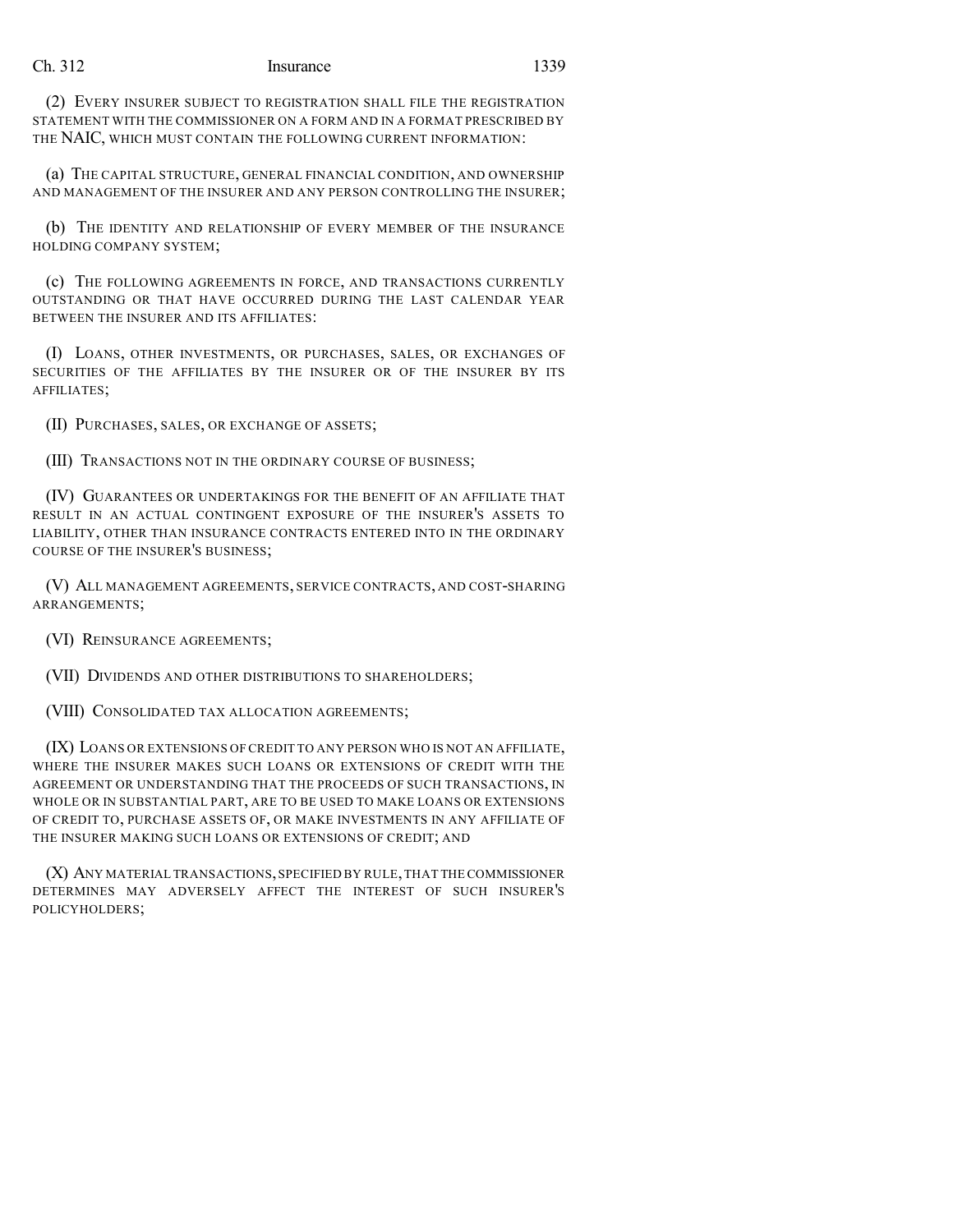(d) INFORMATION ABOUT EACH PLEDGE OF THE INSURER'S STOCK, INCLUDING STOCK OF ANY SUBSIDIARY OR CONTROLLING AFFILIATE, FOR A LOAN MADE TO ANY MEMBER OF THE INSURANCE HOLDING COMPANY SYSTEM;

(e) IF REQUESTED BY THE COMMISSIONER, FINANCIAL STATEMENTS OF OR WITHIN AN INSURANCE HOLDING COMPANY SYSTEM,INCLUDING ALL AFFILIATES.FINANCIAL STATEMENTS MAY INCLUDE ANNUAL AUDITED FINANCIAL STATEMENTS FILED WITH THE FEDERAL SECURITIES AND EXCHANGE COMMISSION PURSUANT TO THE FEDERAL "SECURITIES ACT OF 1933", 15 U.S.C. SEC. 77a ET SEQ., AS AMENDED, OR THE FEDERAL "SECURITIES EXCHANGE ACT OF 1934", 15 U.S.C. SEC. 78a ET SEQ., AS AMENDED. AN INSURER REQUIRED TO FILE FINANCIAL STATEMENTS PURSUANT TO THIS PARAGRAPH (e) MAY SATISFY THE REQUEST BY PROVIDING THE COMMISSIONER WITH THE MOST RECENTLY FILED PARENT CORPORATION FINANCIAL STATEMENTS THAT HAVE BEEN FILED WITH THE SECURITIES AND EXCHANGE COMMISSION.

(f) OTHER MATTERS CONCERNING TRANSACTIONS BETWEEN REGISTERED INSURERS AND ANY AFFILIATES AS MAY BE INCLUDED FROM TIME TO TIME IN ANY REGISTRATION FORMS ADOPTED OR APPROVED BY THE COMMISSIONER;

(g) STATEMENTS THAT THE INSURER'S BOARD OF DIRECTORS OVERSEES CORPORATE GOVERNANCE AND INTERNAL CONTROLS AND THAT THE INSURER'S OFFICERS OR SENIOR MANAGEMENT HAVE APPROVED,IMPLEMENTED,AND CONTINUE TO MAINTAIN AND MONITOR CORPORATE GOVERNANCE AND INTERNAL CONTROL PROCEDURES; AND

(h) ANY OTHER INFORMATION REQUIRED BY THE COMMISSIONER BY RULE.

(3) ALL REGISTRATION STATEMENTS MUST CONTAIN A SUMMARY OUTLINING ALL ITEMS IN THE CURRENT REGISTRATION STATEMENT REPRESENTING CHANGES FROM THE PRIOR REGISTRATION STATEMENT.

(4) NO INFORMATION NEED BE DISCLOSED ON THE REGISTRATION STATEMENT FILED PURSUANT TO SUBSECTION (2) OF THIS SECTION IF THE INFORMATION IS NOT MATERIAL FOR THE PURPOSES OF THIS SECTION. UNLESS THE COMMISSIONER BY RULE OR ORDER PROVIDES OTHERWISE, SALES, PURCHASES, EXCHANGES, LOANS, EXTENSIONS OF CREDIT, INVESTMENTS, OR GUARANTEES INVOLVING ONE-HALF OF ONE PERCENT OR LESS OF AN INSURER'S ADMITTED ASSETS AS OF THE THIRTY-FIRST DAY OF THE PRECEDING DECEMBER ARE NOT MATERIAL FOR PURPOSES OF THIS SUBSECTION (4).

(5) SUBJECT TO SECTION 10-3-805(2),EACH REGISTERED INSURER SHALL REPORT TO THE COMMISSIONER ALL DIVIDENDS AND OTHER DISTRIBUTIONS TO SHAREHOLDERS WITHIN FIFTEEN BUSINESS DAYS FOLLOWING THE DECLARATION OF THE DIVIDENDS OR DISTRIBUTION.

(6) A PERSON WITHIN AN INSURANCE HOLDING COMPANY SYSTEM SUBJECT TO REGISTRATION SHALL PROVIDE COMPLETE AND ACCURATE INFORMATION TO AN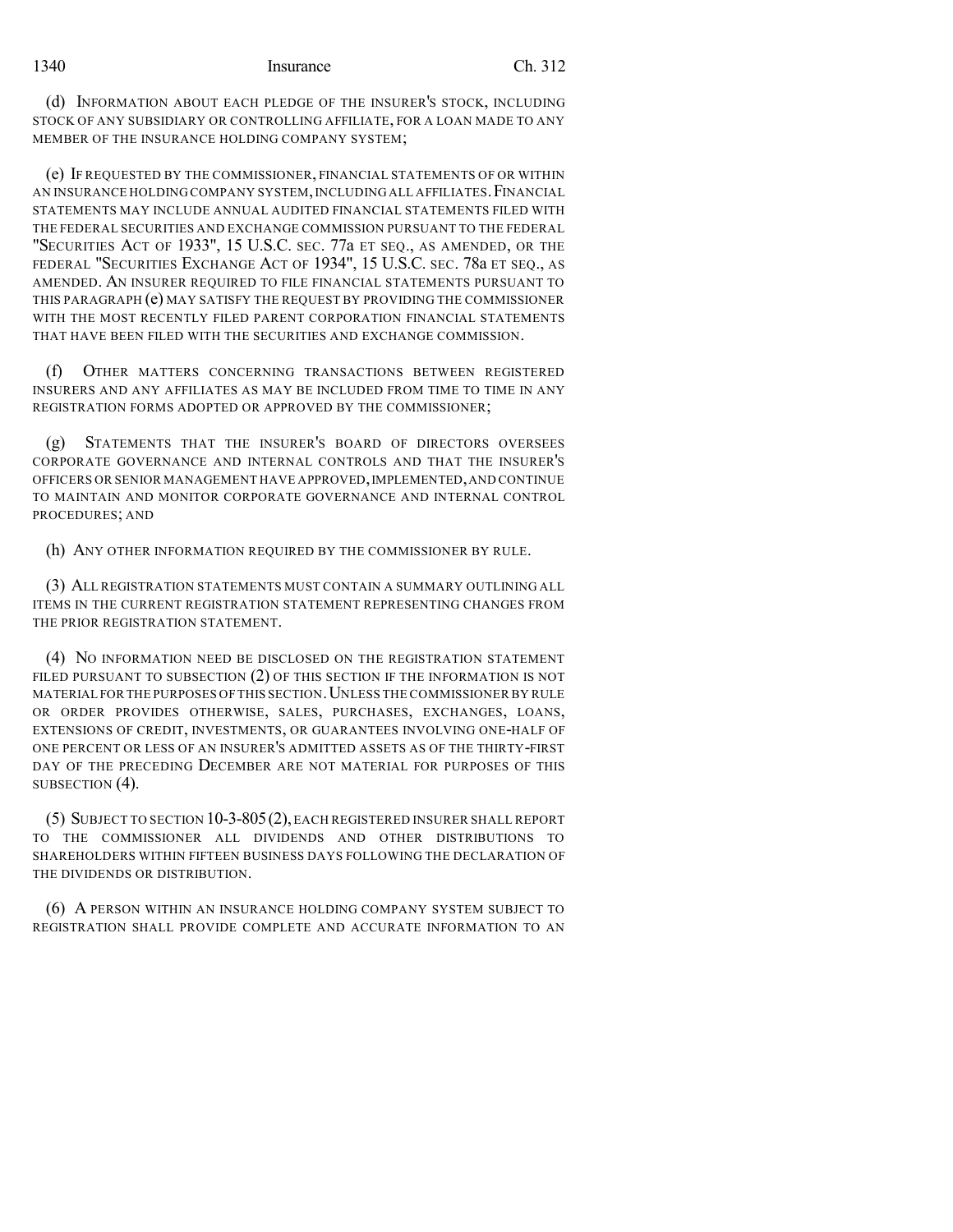INSURER WHERE THE INFORMATION IS REASONABLY NECESSARY TO ENABLE THE INSURER TO COMPLY WITH THIS PART 8.

(7) THE COMMISSIONER SHALL TERMINATE THE REGISTRATION OF ANY INSURER THAT DEMONSTRATES THAT IT NO LONGER IS A MEMBER OF AN INSURANCE HOLDING COMPANY SYSTEM.

(8) THE COMMISSIONER MAY REQUIRE OR ALLOW TWO OR MORE AFFILIATED INSURERS SUBJECT TO REGISTRATION TO FILE A CONSOLIDATED REGISTRATION STATEMENT.

(9) THE COMMISSIONER MAY ALLOW AN INSURER THAT IS AUTHORIZED TO DO BUSINESS IN THIS STATE AND THAT IS PART OF AN INSURANCE HOLDING COMPANY SYSTEM TO REGISTER ON BEHALF OF ANY AFFILIATED INSURER THAT IS REQUIRED TO REGISTER UNDER SUBSECTION (1) OF THIS SECTION AND TO FILE ALL INFORMATION AND MATERIAL REQUIRED TO BE FILED UNDER THIS SECTION.

(10) THIS SECTION DOES NOT APPLY TO ANY INSURER, INFORMATION, OR TRANSACTION IF AND TO THE EXTENT THAT THE COMMISSIONER BY RULE OR ORDER EXEMPTS IT FROM THIS SECTION.

(11) A PERSON, INCLUDING AN INSURER OR ANY MEMBER OF AN INSURANCE HOLDING COMPANY SYSTEM, MAY FILE WITH THE COMMISSIONER A DISCLAIMER OF AFFILIATION WITH ANY AUTHORIZED INSURER. THE DISCLAIMER MUST FULLY DISCLOSE ALL MATERIAL RELATIONSHIPS AND BASES FOR AFFILIATION BETWEEN THE PERSON AND THE INSURER AS WELL AS THE BASIS FOR DISCLAIMING THE AFFILIATION. A DISCLAIMER OF AFFILIATION SHALL BE DEEMED TO HAVE BEEN GRANTED UNLESS THE COMMISSIONER, WITHIN THIRTY DAYS FOLLOWING RECEIPT OF A COMPLETE DISCLAIMER, NOTIFIES THE FILING PARTY THE DISCLAIMER IS DISALLOWED. IN THE EVENT OF DISALLOWANCE, THE DISCLAIMING PARTY MAY REQUEST AN ADMINISTRATIVE HEARING, WHICH THE COMMISSIONER SHALL GRANT. THE DISCLAIMING PARTY NEED NOT REGISTER UNDER THIS SECTION IF APPROVAL OF THE DISCLAIMER HAS BEEN GRANTED BY THE COMMISSIONER OR IF THE DISCLAIMER IS DEEMED TO HAVE BEEN APPROVED.

(12) THE ULTIMATE CONTROLLING PERSON OF EVERY INSURER SUBJECT TO REGISTRATION SHALL ALSO FILE AN ANNUAL ENTERPRISE RISK REPORT.THE REPORT MUST, TO THE BEST OF THE ULTIMATE CONTROLLING PERSON'S KNOWLEDGE AND BELIEF, IDENTIFY THE MATERIAL RISKS WITHIN THE INSURANCE HOLDING COMPANY SYSTEM THAT COULD POSE ENTERPRISE RISK TO THE INSURER. THE CONTROLLING PERSON SHALL FILE THE REPORT WITH THE LEAD STATE COMMISSIONER OF THE INSURANCE HOLDING COMPANY SYSTEM AS DETERMINED BY THE PROCEDURES WITHIN THE FINANCIAL ANALYSIS HANDBOOK ADOPTED BY THE NAIC.

(13) THE FAILURE TO FILE A REGISTRATION STATEMENT OR ANY SUMMARY OF THE REGISTRATION STATEMENT OR ENTERPRISE RISK FILING REQUIRED BY THIS SECTION WITHIN THE TIME SPECIFIED FOR FILING IS A VIOLATION OF THIS SECTION.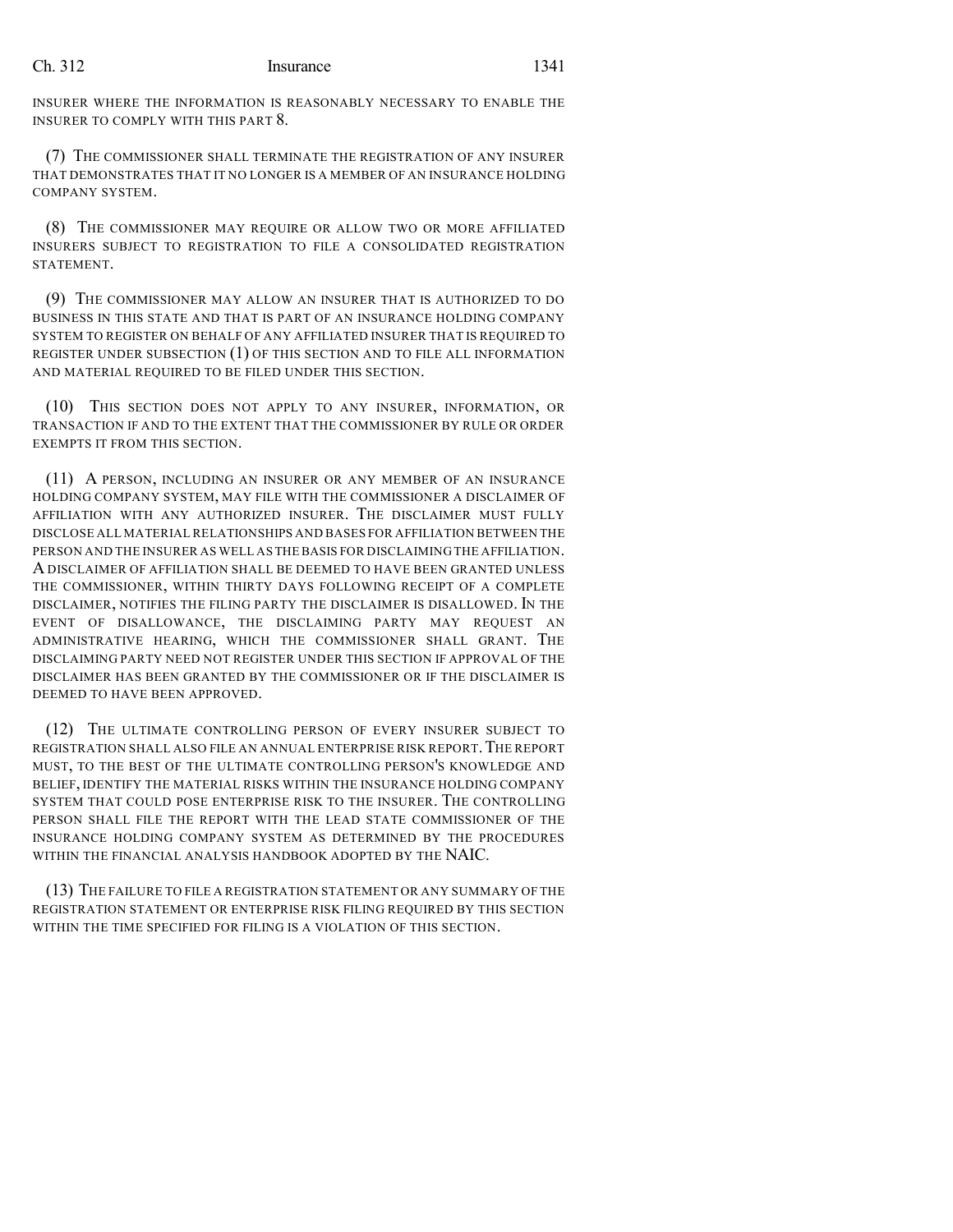**10-3-805. Standards and management of an insurer within an insurance holding company system.** (1) **Transactions within an insurance holding company system.** (a) TRANSACTIONS WITHIN AN INSURANCE HOLDING COMPANY SYSTEM TO WHICH AN INSURER SUBJECT TO REGISTRATION IS A PARTY ARE SUBJECT TO THE FOLLOWING STANDARDS:

(I) THE TERMS MUST BE FAIR AND REASONABLE;

(II) AGREEMENTS FOR COST SHARING SERVICES AND MANAGEMENT MUST INCLUDE SUCH PROVISIONS AS REQUIRED BY RULES ISSUED BY THE COMMISSIONER;

(III) CHARGES OR FEES FOR SERVICES PERFORMED MUST BE REASONABLE;

(IV) EXPENSES INCURRED AND PAYMENT RECEIVED SHALL BE ALLOCATED TO THE INSURER IN CONFORMITY WITH CUSTOMARY INSURANCE ACCOUNTING PRACTICES CONSISTENTLY APPLIED;

(V) THE BOOKS, ACCOUNTS, AND RECORDS OF EACH PARTY TO ALL SUCH TRANSACTIONS SHALL BE SO MAINTAINED AS TO CLEARLY AND ACCURATELY DISCLOSE THE NATURE AND DETAILS OF THE TRANSACTIONS, INCLUDING SUCH ACCOUNTING INFORMATION AS IS NECESSARY TO SUPPORT THE REASONABLENESS OF THE CHARGES OR FEES TO THE RESPECTIVE PARTIES; AND

(VI) THE INSURER'S SURPLUS AS REGARDS POLICYHOLDERS FOLLOWING ANY DIVIDENDS OR DISTRIBUTIONS TO SHAREHOLDER AFFILIATES MUST BE REASONABLE IN RELATION TO THE INSURER'S OUTSTANDING LIABILITIES AND ADEQUATE TO MEET ITS FINANCIAL NEEDS.

(b) THE FOLLOWING TRANSACTIONS INVOLVING A DOMESTIC INSURER AND ANY PERSON IN ITS INSURANCE HOLDING COMPANY SYSTEM,INCLUDINGAMENDMENTS OR MODIFICATIONS OF AFFILIATE AGREEMENTS PREVIOUSLY FILED PURSUANT TO THIS SECTION, THAT ARE SUBJECT TO ANY MATERIALITY STANDARDS CONTAINED IN SUBPARAGRAPHS (I) TO (VII) OF THIS PARAGRAPH (b), SHALL NOT BE ENTERED INTO UNLESS THE INSURER HAS NOTIFIED THE COMMISSIONER IN WRITINGOFITS INTENTION TO ENTER INTO THE TRANSACTION AT LEAST THIRTY DAYS BEFORE ENTERING INTO THE TRANSACTION, OR SUCH SHORTER PERIOD AS THE COMMISSIONER MAY PERMIT, AND THE COMMISSIONER HAS NOT DISAPPROVED IT WITHIN THAT PERIOD:

(I) SALES, PURCHASES, EXCHANGES, LOANS, EXTENSIONS OF CREDIT, OR INVESTMENTS, IF THE TRANSACTIONS ARE EQUAL TO OR EXCEED:

(A) WITH RESPECT TO NONLIFE INSURERS, THE LESSER OF THREE PERCENT OF THE INSURER'S ADMITTED ASSETS OR TWENTY-FIVE PERCENT OF SURPLUS AS REGARDS POLICYHOLDERS AS OF THE THIRTY-FIRST DAY OF THE PRECEDING DECEMBER; OR

(B) WITH RESPECT TO LIFE INSURERS, THREE PERCENT OF THE INSURER'S ADMITTED ASSETS AS OF THE THIRTY-FIRST DAY OF THE PRECEDING DECEMBER;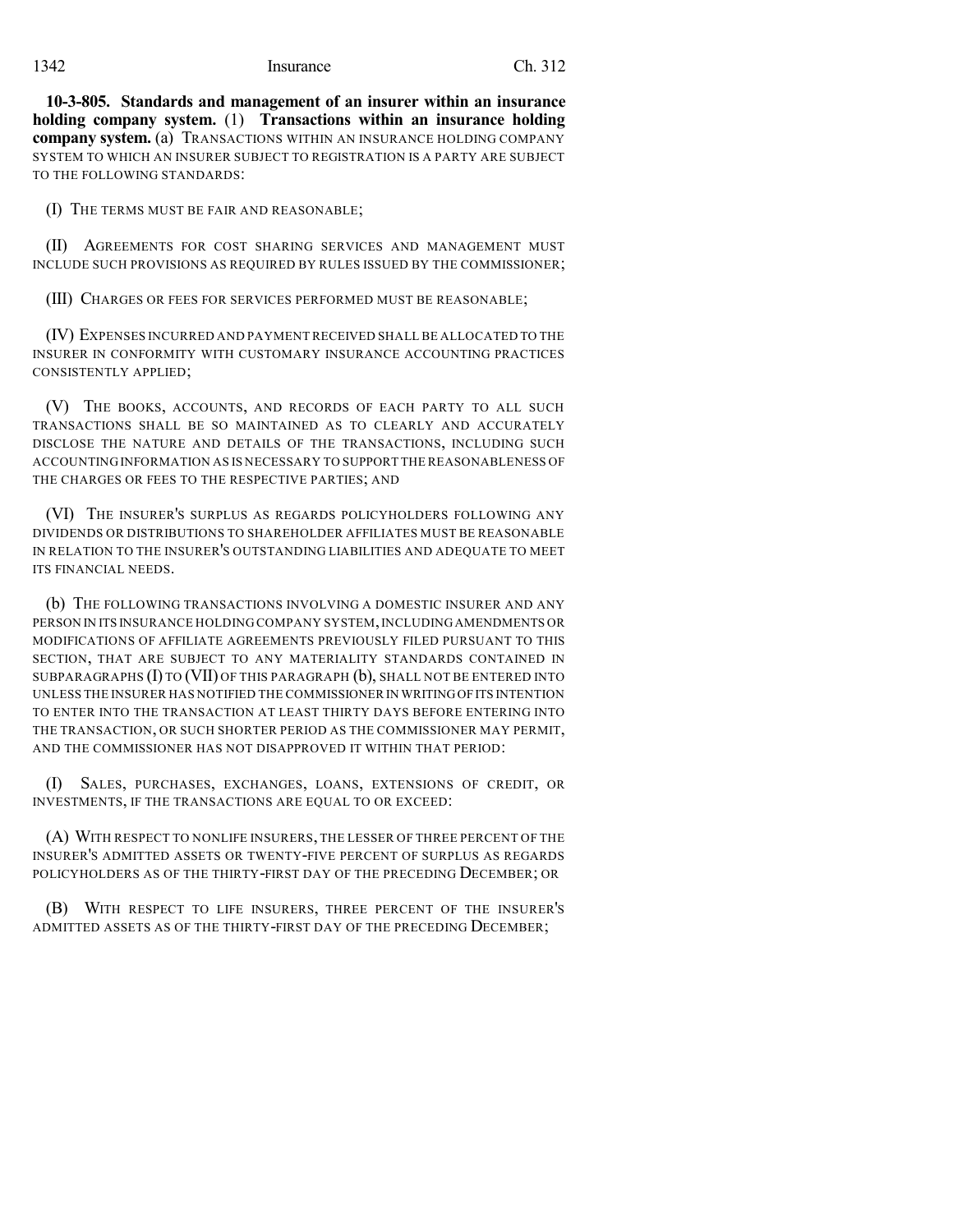(II) LOANS OR EXTENSIONS OF CREDIT TO ANY PERSON WHO IS NOT AN AFFILIATE, WHERE THE INSURER MAKES LOANS OR EXTENSIONS OF CREDIT WITH THE AGREEMENT OR UNDERSTANDING THAT THE PROCEEDS OF THE TRANSACTIONS, IN WHOLE OR IN SUBSTANTIAL PART, ARE TO BE USED TO MAKE LOANS OR EXTENSIONS OF CREDIT TO, PURCHASE ASSETS OF, OR MAKE INVESTMENTS IN, ANY AFFILIATE OF THE INSURER MAKING THE LOANS OR EXTENSIONS OF CREDIT IF THE TRANSACTIONS ARE EQUAL TO OR EXCEED:

(A) WITH RESPECT TO NONLIFE INSURERS, THE LESSER OF THREE PERCENT OF THE INSURER'S ADMITTED ASSETS OR TWENTY-FIVE PERCENT OF SURPLUS AS REGARDS POLICYHOLDERS AS OF THE THIRTY-FIRST DAY OF THE PRECEDING DECEMBER; OR

(B) WITH RESPECT TO LIFE INSURERS, THREE PERCENT OF THE INSURER'S ADMITTED ASSETS AS OF THE THIRTY-FIRST DAY OF THE PRECEDING DECEMBER;

(III) REINSURANCE AGREEMENTS OR MODIFICATIONS, INCLUDING:

(A) ALL REINSURANCE POOLING AGREEMENTS; AND

(B) AGREEMENTS IN WHICH THE REINSURANCE PREMIUM OR A CHANGE IN THE INSURER'S LIABILITIES, OR THE PROJECTED REINSURANCE PREMIUM OR A CHANGE IN THE INSURER'S LIABILITIES IN ANY OF THE NEXT THREE YEARS, EQUALS OR EXCEEDS FIVE PERCENT OF THE INSURER'S SURPLUS AS REGARDS POLICYHOLDERS, AS OF THE THIRTY-FIRST DAY OF THE PRECEDING DECEMBER, INCLUDING THOSE AGREEMENTS THAT MAY REQUIRE AS CONSIDERATION THE TRANSFER OF ASSETS FROM AN INSURER TO A NONAFFILIATE, IF AN AGREEMENT OR UNDERSTANDING EXISTS BETWEEN THE INSURER AND NONAFFILIATE THAT ANY PORTION OF THE ASSETS WILL BE TRANSFERRED TO ONE OR MORE AFFILIATES OF THE INSURER;

(IV) ALL MANAGEMENT AGREEMENTS, SERVICE CONTRACTS, TAX ALLOCATION AGREEMENTS, GUARANTEES, AND COST-SHARING ARRANGEMENTS;

(V) GUARANTEES WHEN MADE BY A DOMESTIC INSURER; EXCEPT THAT A GUARANTEE THAT IS QUANTIFIABLE AS TO AMOUNT IS NOT SUBJECT TO THE NOTICE REQUIREMENTS OF THIS SUBPARAGRAPH (V) UNLESS IT EXCEEDS THE LESSER OF ONE-HALF OF ONE PERCENT OF THE INSURER'S ADMITTED ASSETS OR TEN PERCENT OF SURPLUS AS REGARDS POLICYHOLDERS AS OF THE THIRTY-FIRST DAY OF THE PRECEDING DECEMBER.GUARANTEES THAT ARE NOT QUANTIFIABLE AS TO AMOUNT ARE SUBJECT TO THE NOTICE REQUIREMENTS OF THIS SUBPARAGRAPH (V).

(VI) DIRECT OR INDIRECT ACQUISITIONS OR INVESTMENTS IN A PERSON THAT CONTROLS THE INSURER OR IN AN AFFILIATE OF THE INSURER IN AN AMOUNT THAT, TOGETHER WITH ITS PRESENT HOLDINGS IN SUCH INVESTMENTS, EXCEEDS TWO AND ONE-HALF PERCENT OF THE INSURER'S SURPLUS TO POLICYHOLDERS; EXCEPT THAT DIRECT OR INDIRECT ACQUISITIONS OR INVESTMENTS IN SUBSIDIARIES ACQUIRED PURSUANT TO SECTION 10-3-802 OR AUTHORIZED UNDER ANY OTHER SECTION OF COLORADO LAW, OR IN NONSUBSIDIARY INSURANCE AFFILIATES THAT ARE SUBJECT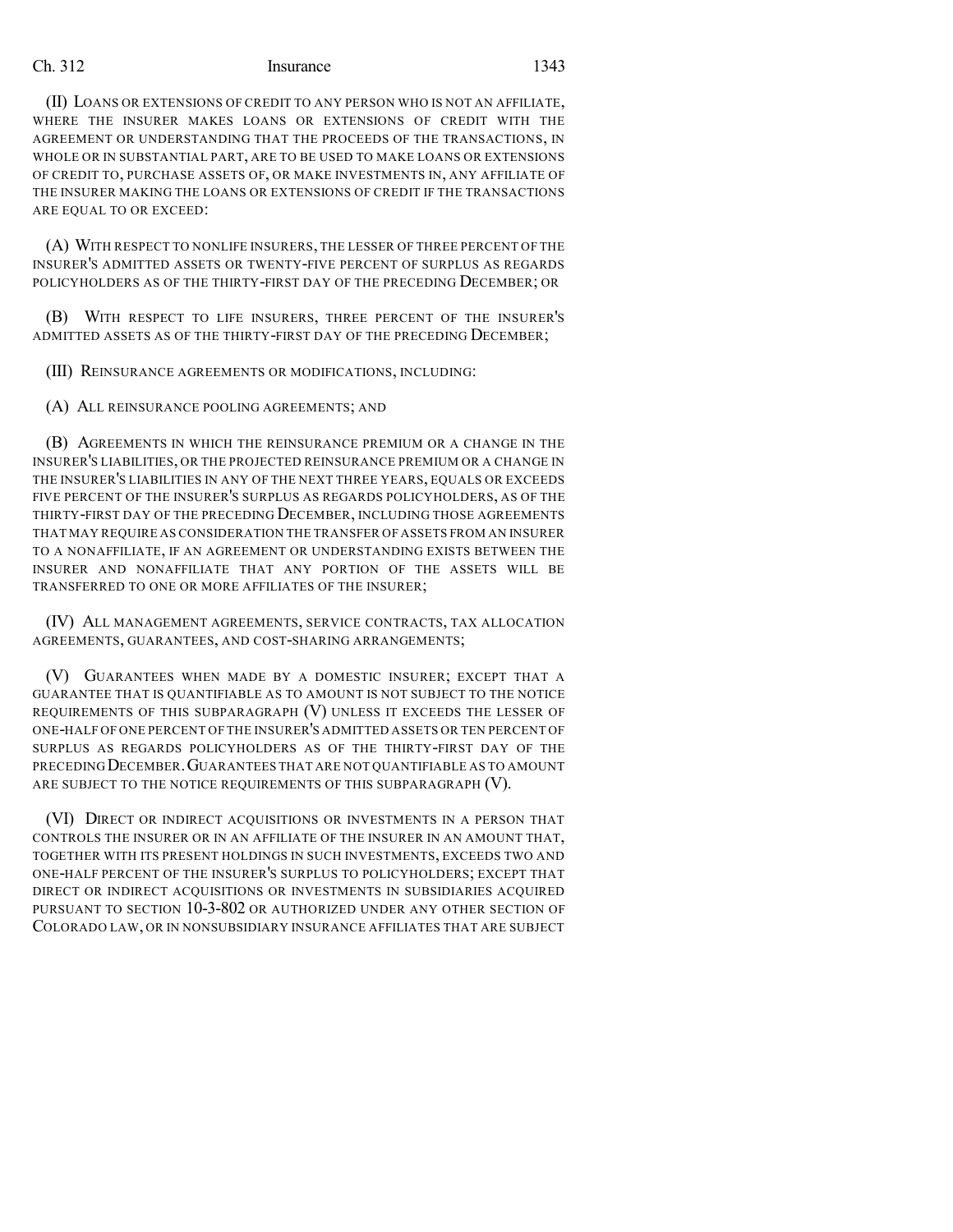TO THIS PART 8, ARE EXEMPT FROM THIS REQUIREMENT; AND

(VII) ANY MATERIAL TRANSACTIONS, SPECIFIED BY RULE, THAT THE COMMISSIONER DETERMINES MAY ADVERSELY AFFECT THE INTERESTS OF THE INSURER'S POLICYHOLDERS.

(c) THE NOTICE FOR AMENDMENTS OR MODIFICATIONS SPECIFIED IN PARAGRAPH (b) OF THIS SUBSECTION (1) MUST INCLUDE THE REASONS FOR THE CHANGE AND THE FINANCIAL IMPACT ON THE DOMESTIC INSURER. INFORMAL NOTICE SHALL BE REPORTED, WITHIN THIRTY DAYS AFTER A TERMINATION OF A PREVIOUSLY FILED AGREEMENT, TO THE COMMISSIONER FOR DETERMINATION OF THE TYPE OF FILING REQUIRED, IF ANY.

(d) NOTHING IN PARAGRAPH (b) OF THIS SUBSECTION (1)AUTHORIZES OR PERMITS ANY TRANSACTIONS THAT, IN THE CASE OF AN INSURER NOT A MEMBER OF THE SAME INSURANCE HOLDING COMPANY SYSTEM,WOULD BE OTHERWISE CONTRARY TO LAW.

(e) ADOMESTIC INSURER SHALL NOT ENTER INTO TRANSACTIONS THAT ARE PART OF A PLAN OR SERIES OF LIKE TRANSACTIONS WITH PERSONS WITHIN THE INSURANCE HOLDING COMPANY SYSTEM IF THE PURPOSE OF THOSE SEPARATE TRANSACTIONS IS TO AVOID THE STATUTORY THRESHOLD AMOUNT AND THUS AVOID THE REVIEW THAT WOULD OCCUR OTHERWISE. IF THE COMMISSIONER DETERMINES THAT SEPARATE TRANSACTIONS WERE ENTERED INTO OVER ANY TWELVE-MONTH PERIOD FOR THAT PURPOSE, THE COMMISSIONER MAY EXERCISE HIS OR HER AUTHORITY UNDER SECTION 10-3-811.

(f) THE COMMISSIONER,IN REVIEWING TRANSACTIONS PURSUANT TO PARAGRAPH (b) OF THIS SUBSECTION (1),SHALL CONSIDER WHETHER THE TRANSACTIONS COMPLY WITH THE STANDARDS SET FORTH IN PARAGRAPH (a) OF THIS SUBSECTION (1) AND WHETHER THEY MAY ADVERSELY AFFECT THE INTERESTS OF POLICYHOLDERS.

(g) ADOMESTIC INSURER SHALL NOTIFY THE COMMISSIONER WITHIN THIRTY DAYS AFTER ANY INVESTMENT OF THE DOMESTIC INSURER IN ANY ONE CORPORATION IF THE TOTAL INVESTMENT IN THE CORPORATION BY THE INSURANCE HOLDING COMPANY SYSTEM EXCEEDS TEN PERCENT OF THE CORPORATION'S VOTING SECURITIES.

(2) **Dividends and other distributions.** (a) A DOMESTIC INSURER SHALL NOT PAY ANY EXTRAORDINARY DIVIDEND OR MAKE ANY OTHER EXTRAORDINARY DISTRIBUTION TO ITS SHAREHOLDERS UNTIL THIRTY DAYS AFTER THE COMMISSIONER HASRECEIVED NOTICE OFTHE DECLARATION OFTHE DIVIDEND OR DISTRIBUTION AND HAS NOT WITHIN THAT PERIOD DISAPPROVED THE PAYMENT, OR UNTIL THE COMMISSIONER HAS APPROVED THE PAYMENT WITHIN THE THIRTY-DAY PERIOD.

(b) FOR PURPOSES OF THIS SECTION, AN EXTRAORDINARY DIVIDEND OR DISTRIBUTION INCLUDES ANY DIVIDEND OR DISTRIBUTION OF CASH OR OTHER PROPERTY WHOSE FAIR MARKET VALUE,TOGETHER WITH THAT OF OTHER DIVIDENDS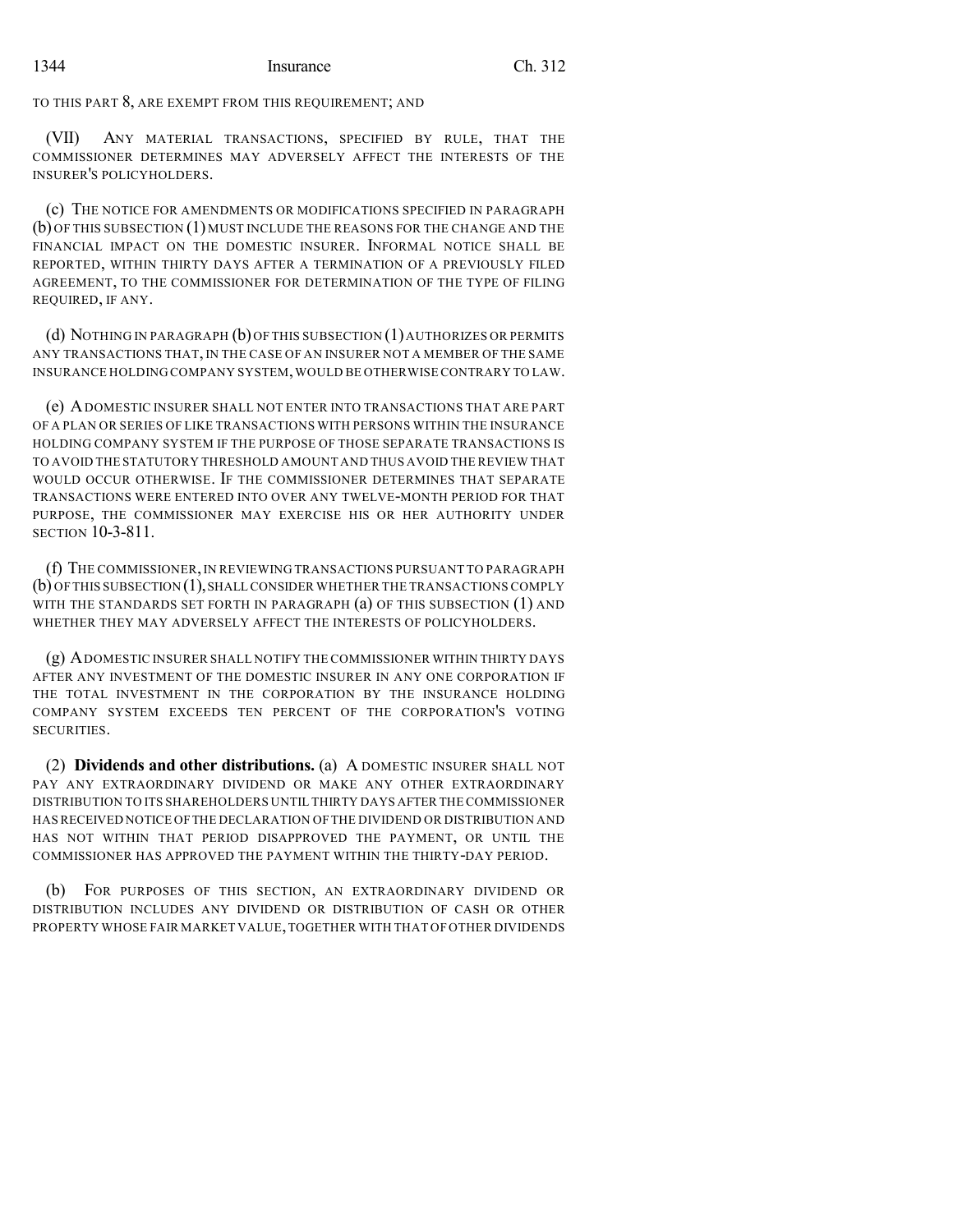OR DISTRIBUTIONS MADE WITHIN THE PRECEDING TWELVE MONTHS, EXCEEDS THE LESSER OF:

(I) TEN PERCENT OF THE INSURER'S SURPLUS AS REGARDS POLICYHOLDERS AS OF THE THIRTY-FIRST DAY OF THE PRECEDING DECEMBER; OR

(II) THE NET GAIN FROM OPERATIONS OF THE INSURER, IF THE INSURER IS A LIFE INSURER, OR THE NET INCOME, IF THE INSURER IS NOT A LIFE INSURER, NOT INCLUDING REALIZED CAPITAL GAINS, FOR THE TWELVE-MONTH PERIOD ENDING THE THIRTY-FIRST DAY OF THE PRECEDING DECEMBER, BUT NOT INCLUDING PRO RATA DISTRIBUTIONS OF ANY CLASS OF THE INSURER'S OWN SECURITIES.

(c) IN DETERMINING WHETHER A DIVIDEND OR DISTRIBUTION IS EXTRAORDINARY, AN INSURER OTHER THAN A LIFE INSURER MAY CARRY FORWARD NET INCOME FROM THE PREVIOUS TWO CALENDAR YEARS THAT HAS NOT ALREADY BEEN PAID OUT AS DIVIDENDS. THIS CARRY-FORWARD SHALL BE COMPUTED BY TAKING THE NET INCOME FROM THE SECOND AND THIRD PRECEDING CALENDAR YEARS, NOT INCLUDING REALIZED CAPITAL GAINS, LESS DIVIDENDS PAID IN THE SECOND AND IMMEDIATELY PRECEDING CALENDAR YEARS.

(d) NOTWITHSTANDING ANY OTHER PROVISION OF LAW, AN INSURER MAY DECLARE AN EXTRAORDINARY DIVIDEND OR DISTRIBUTION THAT IS CONDITIONAL UPON THE COMMISSIONER'S APPROVAL,AND THE DECLARATION CONFERS NO RIGHTS UPON SHAREHOLDERS UNTIL:

(I) THE COMMISSIONER HAS APPROVED THE PAYMENT OF THE DIVIDEND OR DISTRIBUTION; OR

(II) THE COMMISSIONER HAS NOT DISAPPROVED PAYMENT WITHIN THE THIRTY-DAY PERIOD REFERRED TO IN PARAGRAPH (a) OF THIS SUBSECTION (2).

(3) FOR PURPOSES OF THIS PART 8, IN DETERMINING WHETHER AN INSURER'S SURPLUS AS REGARDS POLICYHOLDERS IS REASONABLE IN RELATION TO THE INSURER'S OUTSTANDINGLIABILITIES AND ADEQUATE TO MEET ITS FINANCIAL NEEDS, THE COMMISSIONER SHALL CONSIDER THE FOLLOWING FACTORS, AMONG OTHERS:

(a) THE SIZE OF THE INSURER AS MEASURED BY ITS ASSETS, CAPITAL AND SURPLUS, RESERVES, PREMIUM WRITINGS, INSURANCE IN FORCE, AND OTHER APPROPRIATE CRITERIA;

(b) THE EXTENT TO WHICH THE INSURER'S BUSINESS IS DIVERSIFIED AMONG SEVERAL LINES OF INSURANCE;

(c) THE NUMBER AND SIZE OF RISKS INSURED IN EACH LINE OF BUSINESS;

(d) THE EXTENT OF THE GEOGRAPHICAL DISPERSION OF THE INSURER'S INSURED RISKS;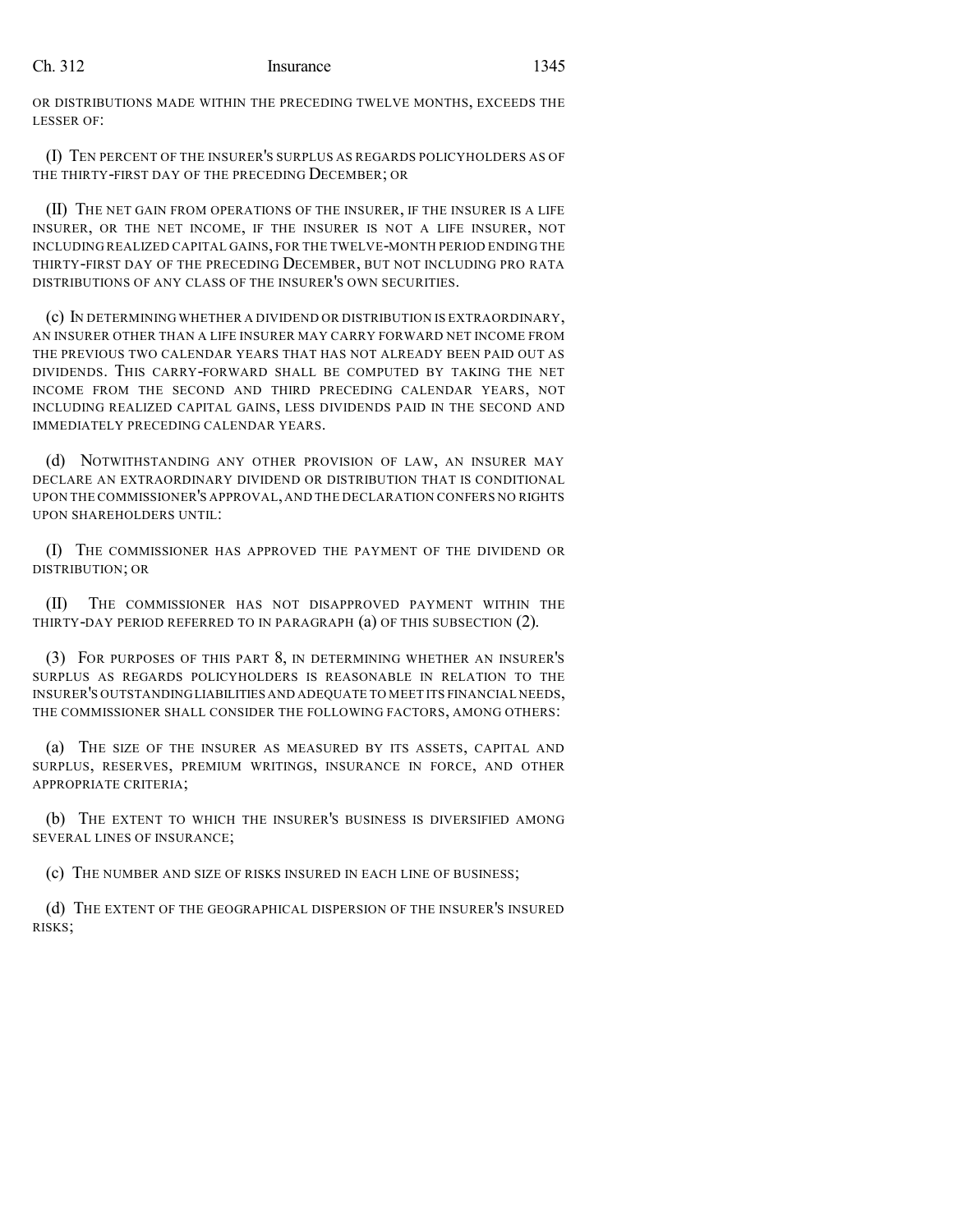(e) THE NATURE AND EXTENT OF THE INSURER'S REINSURANCE PROGRAM;

(f) THE QUALITY, DIVERSIFICATION, AND LIQUIDITY OF THE INSURER'S INVESTMENT PORTFOLIO;

(g) THE RECENT PAST AND PROJECTED FUTURE TREND IN THE SIZE OF THE INSURER'S INVESTMENT PORTFOLIO;

(h) THE SURPLUS AS REGARDS POLICYHOLDERS MAINTAINED BY OTHER COMPARABLE INSURERS;

(i) THE ADEQUACY OF THE INSURER'S RESERVES;

(j) THE QUALITY AND LIQUIDITY OF INVESTMENTS IN AFFILIATES. THE COMMISSIONER MAY TREAT ANY SUCH INVESTMENT AS A DISALLOWED ASSET FOR PURPOSES OF DETERMINING THE ADEQUACY OF SURPLUS AS REGARDS POLICYHOLDERS WHENEVER IN THE JUDGMENT OF THE COMMISSIONER THE INVESTMENT SO WARRANTS.

(k) THE QUALITY OF THE INSURER'S EARNINGS AND THE EXTENT TO WHICH THE REPORTED EARNINGS INCLUDE EXTRAORDINARY ITEMS, SUCH AS SURPLUS RELIEF REINSURANCE TRANSACTIONS; AND

(l) ANY OTHER SITUATION NOT DESCRIBED IN THIS SUBSECTION (3) THAT MAY RENDER THE OPERATIONS OF THE INSURER HAZARDOUS TO THE PUBLIC OR ITS POLICYHOLDERS.

**10-3-806. Examination.** (1) SUBJECT TO THE LIMITATION CONTAINED IN THIS SECTION AND IN ADDITION TO THE POWERS THAT THE COMMISSIONER HAS UNDER THIS TITLE RELATING TO THE EXAMINATION OF INSURERS, THE COMMISSIONER MAY EXAMINE ANY INSURER REGISTERED UNDER SECTION 10-3-804 AND ITS AFFILIATES TO ASCERTAIN THE FINANCIAL CONDITION OF THE INSURER, INCLUDING THE ENTERPRISE RISK TO THE INSURER BY THE ULTIMATE CONTROLLING PARTY, BY ANY ENTITY OR COMBINATION OF ENTITIES WITHIN THE INSURANCE HOLDING COMPANY SYSTEM, OR BY THE INSURANCE HOLDING COMPANY SYSTEM ON A CONSOLIDATED BASIS.

(2) **Access to books and records.** (a) THE COMMISSIONER MAY ORDER ANY INSURER REGISTERED UNDER SECTION 10-3-804TO PRODUCE SUCH RECORDS,BOOKS, OR OTHER INFORMATION PAPERS IN THE POSSESSION OF THE INSURER OR ITS AFFILIATES AS ARE REASONABLY NECESSARY TO DETERMINE COMPLIANCE WITH THIS SECTION.

(b) TO DETERMINE COMPLIANCE WITH THIS SECTION, THE COMMISSIONER MAY ORDER ANY INSURER REGISTERED UNDER SECTION 10-3-804 TO PRODUCE INFORMATION NOT IN THE POSSESSION OF THE INSURER IF THE INSURER CAN OBTAIN ACCESS TO THE INFORMATION PURSUANT TO CONTRACTUAL RELATIONSHIPS,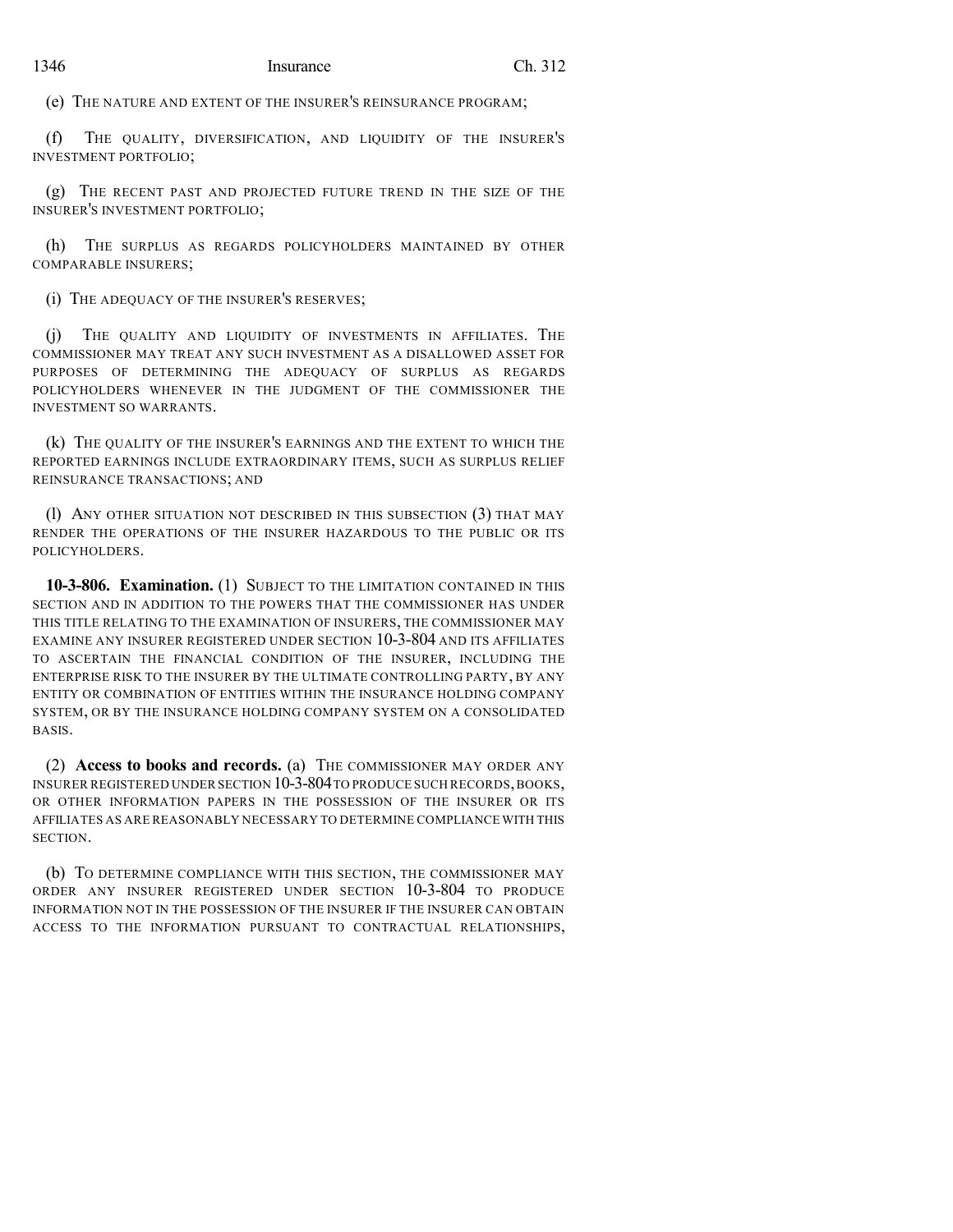STATUTORY OBLIGATIONS, OR OTHER METHODS. IF THE INSURER CANNOT OBTAIN THE INFORMATION REQUESTED BY THE COMMISSIONER,THE INSURER SHALL PROVIDE THE COMMISSIONER A DETAILED EXPLANATION OF THE REASON THAT THE INSURER CANNOT OBTAIN THE INFORMATION AND THE IDENTITY OF THE HOLDER OF THE INFORMATION.

(3) THE COMMISSIONER MAY RETAIN, AT THE REGISTERED INSURER'S EXPENSE, SUCH ATTORNEYS, ACTUARIES, ACCOUNTANTS, AND OTHER EXPERTS NOT OTHERWISE A PART OFTHE COMMISSIONER'S STAFF AS ARE REASONABLY NECESSARY TO ASSIST IN THE CONDUCT OF THE EXAMINATION UNDER SUBSECTION (1) OF THIS SECTION. EACH PERSON SO RETAINED IS UNDER THE DIRECTION AND CONTROL OF THE COMMISSIONER AND SHALL ACT IN A PURELY ADVISORY CAPACITY.

(4) EACH REGISTERED INSURER PRODUCING FOR EXAMINATION RECORDS, BOOKS, AND PAPERS PURSUANT TO SUBSECTION (1) OF THIS SECTION IS LIABLE FOR AND SHALL PAY THE EXPENSE OF EXAMINATION IN ACCORDANCE WITH PART 2OF ARTICLE 1 OF THIS TITLE.

**10-3-807. Supervisory colleges.** (1) WITH RESPECT TO ANY INSURER REGISTERED UNDER SECTION 10-3-804, AND IN ACCORDANCE WITH SUBSECTION (3) OF THIS SECTION,THE COMMISSIONER MAY PARTICIPATE IN A SUPERVISORY COLLEGE FOR ANY DOMESTIC INSURER THAT IS PART OF AN INSURANCE HOLDING COMPANY SYSTEM WITH INTERNATIONAL OPERATIONS IN ORDER TO DETERMINE COMPLIANCE BY THE INSURER WITH THIS SECTION. THE POWERS OF THE COMMISSIONER WITH RESPECT TO SUPERVISORY COLLEGES INCLUDE THE FOLLOWING:

(a) INITIATING THE ESTABLISHMENT OF A SUPERVISORY COLLEGE;

(b) CLARIFYING THE MEMBERSHIP AND PARTICIPATION OF OTHER SUPERVISORS IN THE SUPERVISORY COLLEGE;

(c) CLARIFYING THE FUNCTIONS OF THE SUPERVISORY COLLEGE AND THE ROLE OF OTHER REGULATORS, INCLUDING THE ESTABLISHMENT OF A GROUP-WIDE SUPERVISOR;

(d) COORDINATING THE ONGOING ACTIVITIES OF THE SUPERVISORY COLLEGE, INCLUDING PLANNING MEETINGS, SUPERVISORY ACTIVITIES, AND PROCESSES FOR INFORMATION SHARING; AND

(e) ESTABLISHING A CRISIS MANAGEMENT PLAN.

(2) EACH REGISTERED INSURER SUBJECT TO THIS SECTION IS LIABLE FOR AND SHALL PAY THE REASONABLE EXPENSES OF THE COMMISSIONER'S PARTICIPATION IN A SUPERVISORY COLLEGE IN ACCORDANCE WITH SUBSECTION (3) OF THIS SECTION, INCLUDING REASONABLE TRAVEL EXPENSES. FOR PURPOSES OF THIS SECTION, A SUPERVISORY COLLEGE MAY BE CONVENED AS EITHER A TEMPORARY OR PERMANENT FORUM FOR COMMUNICATION AND COOPERATION BETWEEN THE REGULATORS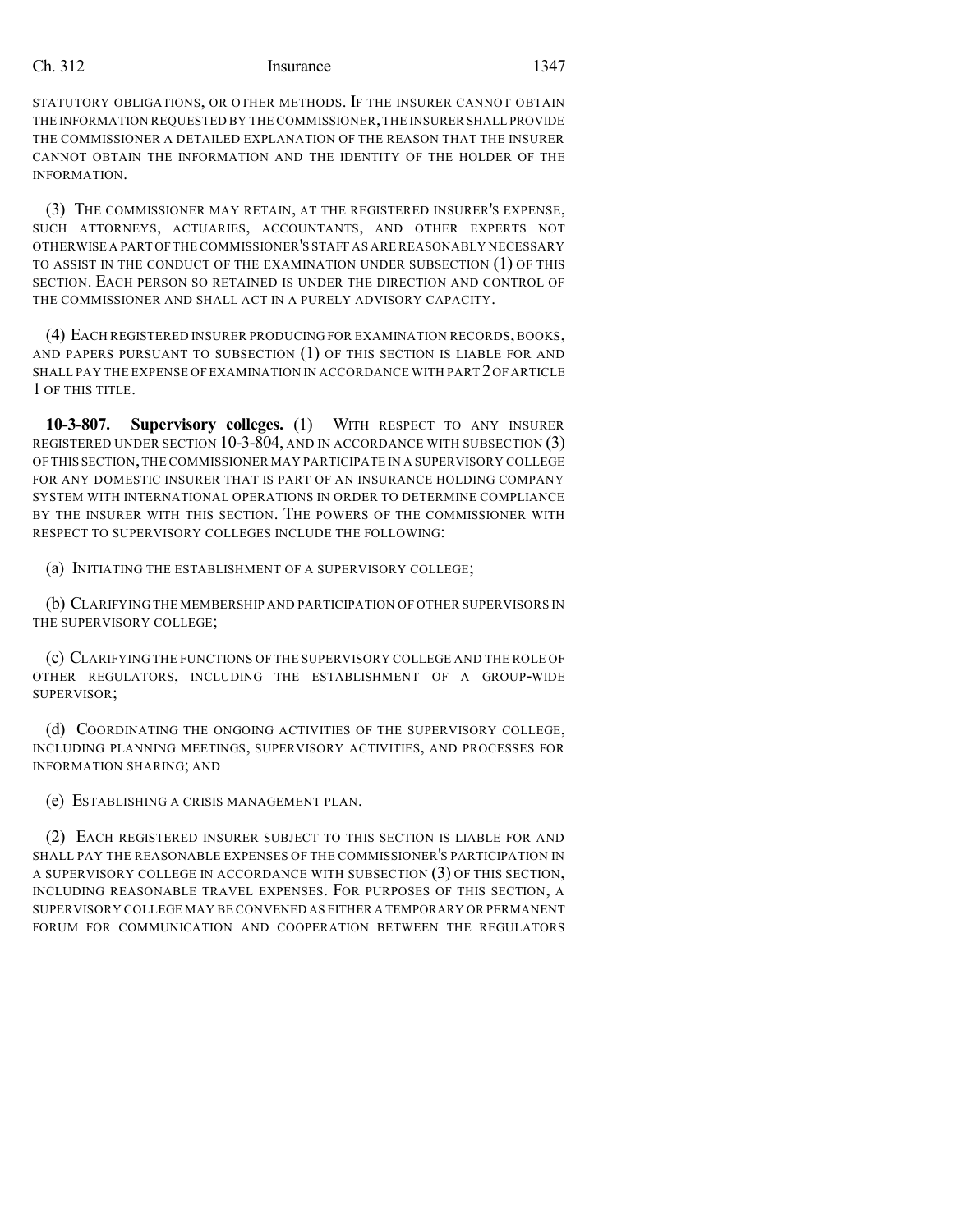1348 Insurance Ch. 312

CHARGED WITH THE SUPERVISION OF THE INSURER OR ITS AFFILIATES, AND THE COMMISSIONER MAY ESTABLISH A REGULAR ASSESSMENT TO THE INSURER FOR THE PAYMENT OF THESE EXPENSES.

(3) IN ORDER TO ASSESS THE BUSINESS STRATEGY, FINANCIAL POSITION, LEGAL AND REGULATORY POSITION, RISK EXPOSURE, AND RISK MANAGEMENT AND GOVERNANCE PROCESSES, AND AS PART OF THE EXAMINATION OF INDIVIDUAL INSURERS IN ACCORDANCE WITH SECTION 10-3-806, THE COMMISSIONER MAY PARTICIPATE IN A SUPERVISORY COLLEGE WITH OTHER REGULATORS CHARGED WITH SUPERVISION OFTHE INSURER OR ITS AFFILIATES,INCLUDING OTHER STATE,FEDERAL, AND INTERNATIONAL REGULATORY AGENCIES.THE COMMISSIONER MAY ENTER INTO AGREEMENTS, IN ACCORDANCE WITH SECTION 10-3-808 (3), PROVIDING THE BASIS FOR COOPERATION BETWEEN THE COMMISSIONER AND THE OTHER REGULATORY AGENCIES AND THE ACTIVITIES OF THE SUPERVISORY COLLEGE. NOTHING IN THIS SECTION DELEGATES TO THE SUPERVISORY COLLEGE THE COMMISSIONER'S AUTHORITY TO REGULATE OR SUPERVISE THE INSURER OR ITS AFFILIATES WITHIN HIS OR HER JURISDICTION.

**10-3-808. Confidential treatment.** (1) DOCUMENTS, MATERIALS, OR OTHER INFORMATION IN THE POSSESSION OR CONTROL OF THE DIVISION THAT ARE OBTAINED BY OR DISCLOSED TO THE COMMISSIONER OR ANY OTHER PERSON IN THE COURSE OF AN EXAMINATION OR INVESTIGATION MADE PURSUANT TO SECTION 10-3-806 AND ALL INFORMATION REPORTED PURSUANT TO SECTION  $10-3-803$  (2) (1) AND (2) (m), 10-3-804, OR 10-3-805 ARE CONFIDENTIAL BY LAW AND PRIVILEGED, ARE NOT SUBJECT TO THE "COLORADO OPEN RECORDS ACT", PART 2 OF ARTICLE 72 OF TITLE 24,C.R.S., ARE NOT SUBJECT TO SUBPOENA, AND ARE NOT SUBJECT TO DISCOVERY OR ADMISSIBLE IN EVIDENCE IN ANY PRIVATE CIVIL ACTION. HOWEVER, THE COMMISSIONER IS AUTHORIZED TO USE THE DOCUMENTS, MATERIALS, OR OTHER INFORMATION IN THE FURTHERANCE OF ANY REGULATORY OR LEGAL ACTION BROUGHT AS A PART OF THE COMMISSIONER'S OFFICIAL DUTIES.THE COMMISSIONER SHALL NOT OTHERWISE MAKE THE DOCUMENTS, MATERIALS, OR OTHER INFORMATION PUBLIC WITHOUT THE PRIOR WRITTEN CONSENT OF THE INSURER TO WHICH THEY PERTAIN UNLESS THE COMMISSIONER, AFTER GIVING THE INSURER AND ITS AFFILIATES WHO WOULD BE AFFECTED NOTICE AND OPPORTUNITY TO BE HEARD, DETERMINES THAT THE INTEREST OF POLICYHOLDERS, SHAREHOLDERS, OR THE PUBLIC WILL BE SERVED BY THE PUBLICATION, IN WHICH EVENT THE COMMISSIONER MAY PUBLISH ALL OR ANY PART IN SUCH MANNER AS THE COMMISSIONER DEEMS APPROPRIATE.

(2) NEITHER THE COMMISSIONER NOR ANY PERSON WHO RECEIVED DOCUMENTS, MATERIALS, OR OTHER INFORMATION WHILE ACTING UNDER THE AUTHORITY OF THE COMMISSIONER OR WITH WHOM THE DOCUMENTS, MATERIALS, OR OTHER INFORMATION ARE SHARED PURSUANT TO THIS PART 8 SHALL BE PERMITTED OR REQUIRED TO TESTIFY IN ANY PRIVATE CIVIL ACTION CONCERNING ANY CONFIDENTIAL DOCUMENTS,MATERIALS,OR INFORMATION SUBJECT TO SUBSECTION (1) OF THIS SECTION.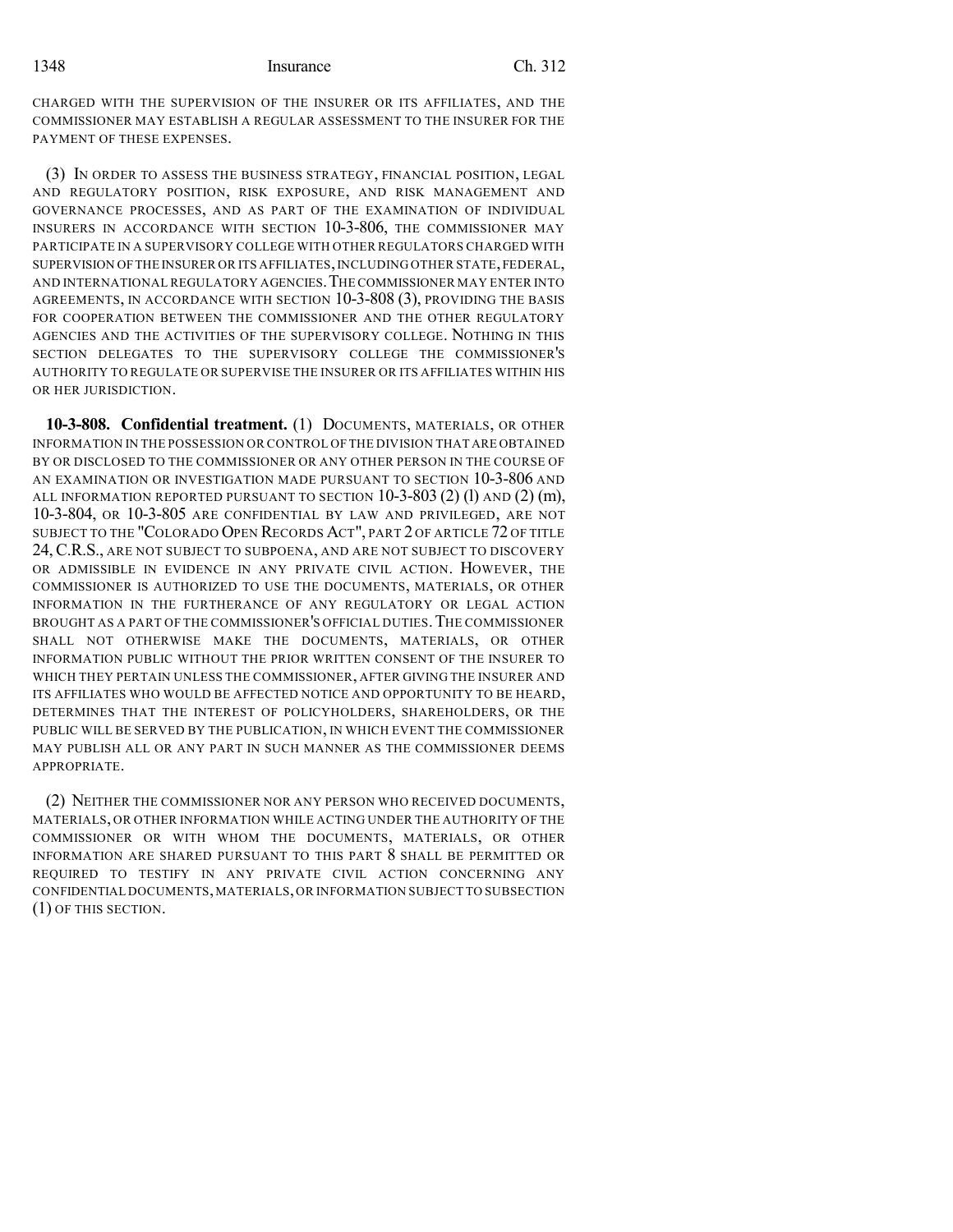(3) IN ORDER TO ASSIST IN THE PERFORMANCE OF THE COMMISSIONER'S DUTIES, THE COMMISSIONER:

(a) MAY SHARE DOCUMENTS, MATERIALS, OR OTHER INFORMATION, INCLUDING THE CONFIDENTIAL AND PRIVILEGED DOCUMENTS, MATERIALS, OR INFORMATION SUBJECT TO SUBSECTION (1) OF THIS SECTION, WITH OTHER STATE, FEDERAL, AND INTERNATIONAL REGULATORY AGENCIES, WITH THE NAIC AND ITS AFFILIATES AND SUBSIDIARIES,AND WITH STATE,FEDERAL,AND INTERNATIONAL LAW ENFORCEMENT AUTHORITIES, INCLUDING MEMBERS OF ANY SUPERVISORY COLLEGE DESCRIBED IN SECTION 10-3-807, IF THE RECIPIENT AGREES IN WRITING TO MAINTAIN THE CONFIDENTIALITY AND PRIVILEGED STATUS OF THE DOCUMENT, MATERIAL, OR OTHER INFORMATION AND HAS VERIFIED IN WRITING THE LEGAL AUTHORITY TO MAINTAIN CONFIDENTIALITY;

(b) NOTWITHSTANDING PARAGRAPH (a) OF THIS SUBSECTION (3), SHALL SHARE CONFIDENTIAL AND PRIVILEGED DOCUMENTS, MATERIAL, OR INFORMATION REPORTED PURSUANT TO SECTION 10-3-804 (12) ONLY WITH COMMISSIONERS OF STATES HAVING STATUTES OR REGULATIONS SUBSTANTIALLY SIMILAR TO SUBSECTION (1) OF THIS SECTION AND WHO HAVE AGREED IN WRITING NOT TO DISCLOSE SUCH INFORMATION;

(c) MAY RECEIVE DOCUMENTS, MATERIALS, OR INFORMATION, INCLUDING OTHERWISE CONFIDENTIAL AND PRIVILEGED DOCUMENTS, MATERIALS, OR INFORMATION FROM THE NAIC AND ITS AFFILIATES AND SUBSIDIARIES AND FROM REGULATORY AND LAW ENFORCEMENT OFFICIALS OF OTHER FOREIGN OR DOMESTIC JURISDICTIONS, AND SHALL MAINTAIN AS CONFIDENTIAL OR PRIVILEGED ANY DOCUMENT, MATERIAL, OR INFORMATION RECEIVED WITH NOTICE OR THE UNDERSTANDING THAT IT IS CONFIDENTIAL OR PRIVILEGED UNDER THE LAWS OF THE JURISDICTION THAT IS THE SOURCE OF THE DOCUMENT, MATERIAL, OR INFORMATION; AND

(d) SHALL ENTER INTO WRITTEN AGREEMENTS WITH THE NAIC GOVERNING THE SHARING AND USE OF INFORMATION PROVIDED PURSUANT TO THIS PART 8 CONSISTENT WITH THIS SUBSECTION (3) THAT MUST:

(I) SPECIFY PROCEDURES AND PROTOCOLS REGARDING THE CONFIDENTIALITY AND SECURITY OF INFORMATION SHARED WITH THE NAIC AND ITS AFFILIATES AND SUBSIDIARIES PURSUANT TO THIS PART 8, INCLUDING PROCEDURES AND PROTOCOLS FOR SHARING BY THE NAIC WITH OTHER STATE, FEDERAL, OR INTERNATIONAL REGULATORS;

(II) SPECIFY THAT OWNERSHIP OF INFORMATION SHARED WITH THE NAICAND ITS AFFILIATES AND SUBSIDIARIES PURSUANT TO THIS PART 8 REMAINS WITH THE COMMISSIONER AND THAT THE NAIC'S USE OF THE INFORMATION IS SUBJECT TO THE DIRECTION OF THE COMMISSIONER;

(III) REQUIRE PROMPT NOTICE TO BE GIVEN TO AN INSURER WHOSE CONFIDENTIAL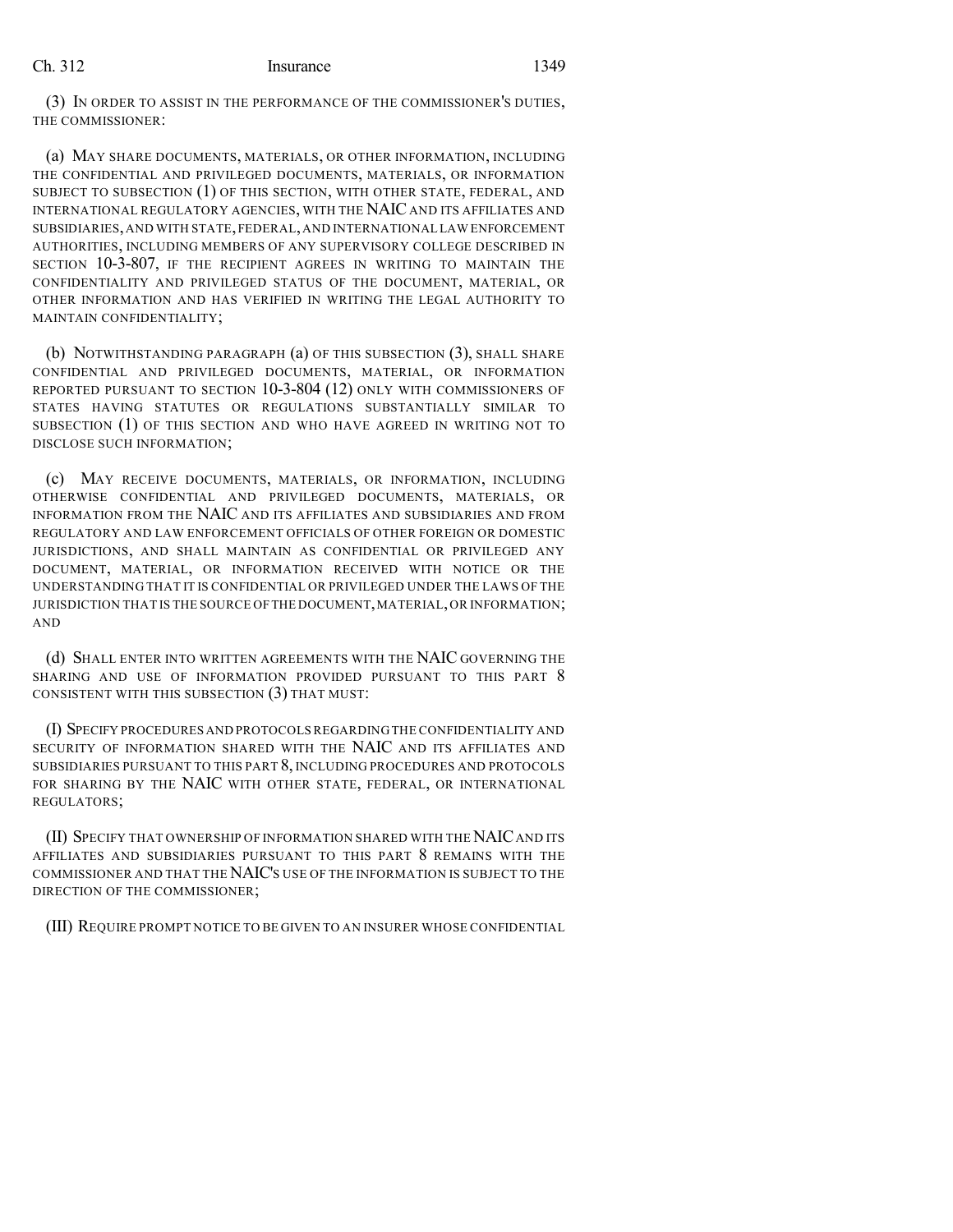INFORMATION IN THE POSSESSION OF THE NAIC PURSUANT TO THIS PART 8 IS SUBJECT TO A REQUEST OR SUBPOENA TO THE NAIC FOR DISCLOSURE OR PRODUCTION; AND

(IV) REQUIRE THE NAIC AND ITS AFFILIATES AND SUBSIDIARIES TO CONSENT TO INTERVENTION BY AN INSURER IN ANY JUDICIAL OR ADMINISTRATIVE ACTION IN WHICH THE NAIC AND ITS AFFILIATES AND SUBSIDIARIES MAY BE REQUIRED TO DISCLOSE CONFIDENTIAL INFORMATION ABOUT THE INSURER SHARED WITH THE NAIC AND ITS AFFILIATES AND SUBSIDIARIES PURSUANT TO THIS PART 8.

(4) THE SHARING OF INFORMATION BY THE COMMISSIONER PURSUANT TO THIS PART 8 DOES NOT CONSTITUTE A DELEGATION OF REGULATORY AUTHORITY OR RULE-MAKING, AND THE COMMISSIONER IS SOLELY RESPONSIBLE FOR THE ADMINISTRATION, EXECUTION, AND ENFORCEMENT OF THIS PART 8.

(5) NO WAIVER OF ANY APPLICABLE PRIVILEGE OR CLAIM OF CONFIDENTIALITY IN THE DOCUMENTS, MATERIALS, OR INFORMATION OCCURS AS A RESULT OF DISCLOSURE TO THE COMMISSIONER UNDER THIS SECTION OR AS A RESULT OF SHARING AS AUTHORIZED IN SUBSECTION (3) OF THIS SECTION.

(6) DOCUMENTS, MATERIALS, OR OTHER INFORMATION IN THE POSSESSION OR CONTROL OF THE NAIC PURSUANT TO THIS PART 8 ARE CONFIDENTIAL BY LAW AND PRIVILEGED, ARE NOT SUBJECT TO THE "COLORADO OPEN RECORDS ACT", PART 2 OF ARTICLE 72 OF TITLE 24, C.R.S., ARE NOT SUBJECT TO SUBPOENA, AND ARE NOT SUBJECT TO DISCOVERY OR ADMISSIBLE IN EVIDENCE IN ANY PRIVATE CIVIL ACTION.

**10-3-809. Rules.** THE COMMISSIONER MAY, UPON NOTICE AND OPPORTUNITY FOR ALL INTERESTED PERSONS TO BE HEARD, ISSUE SUCH RULES AND ORDERS AS ARE NECESSARY TO CARRY OUT THIS PART 8.

**10-3-810. Injunctions- prohibitions against voting securities-sequestration of voting securities.** (1) WHENEVER IT APPEARS TO THE COMMISSIONER THAT ANY INSURER OR ANY DIRECTOR, OFFICER, EMPLOYEE, OR AGENT OF AN INSURER HAS COMMITTED OR IS ABOUT TO COMMIT A VIOLATION OF THIS PART 8 OR OF ANY RULE OR ORDER ISSUED BY THE COMMISSIONER UNDER THIS PART 8, THE COMMISSIONER MAY APPLY TO THE DISTRICT COURT FOR THE COUNTY IN WHICH THE PRINCIPAL OFFICER OF THE INSURER IS LOCATED OR, IF THE INSURER HAS NO OFFICE IN THIS STATE, THEN TO THE DISTRICT COURT FOR THE CITY AND COUNTY OF DENVER, FOR AN ORDER ENJOINING THE INSURER OR DIRECTOR, OFFICER, EMPLOYEE, OR AGENT FROM VIOLATING OR CONTINUING TO VIOLATE THIS PART 8 OR ANY RULE OR ORDER, AND FOR SUCH OTHER EQUITABLE RELIEF AS THE NATURE OF THE CASE AND THE INTEREST OF THE INSURER'S POLICYHOLDERS, CREDITORS, AND SHAREHOLDERS OR THE PUBLIC MAY REQUIRE.

(2) (a) ASECURITY THAT IS THE SUBJECT OF ANY AGREEMENT OR ARRANGEMENT REGARDING ACQUISITION, OR THAT IS ACQUIRED OR TO BE ACQUIRED, IN CONTRAVENTION OF THIS PART 8 OR OF ANY RULE OR ORDER ISSUED BY THE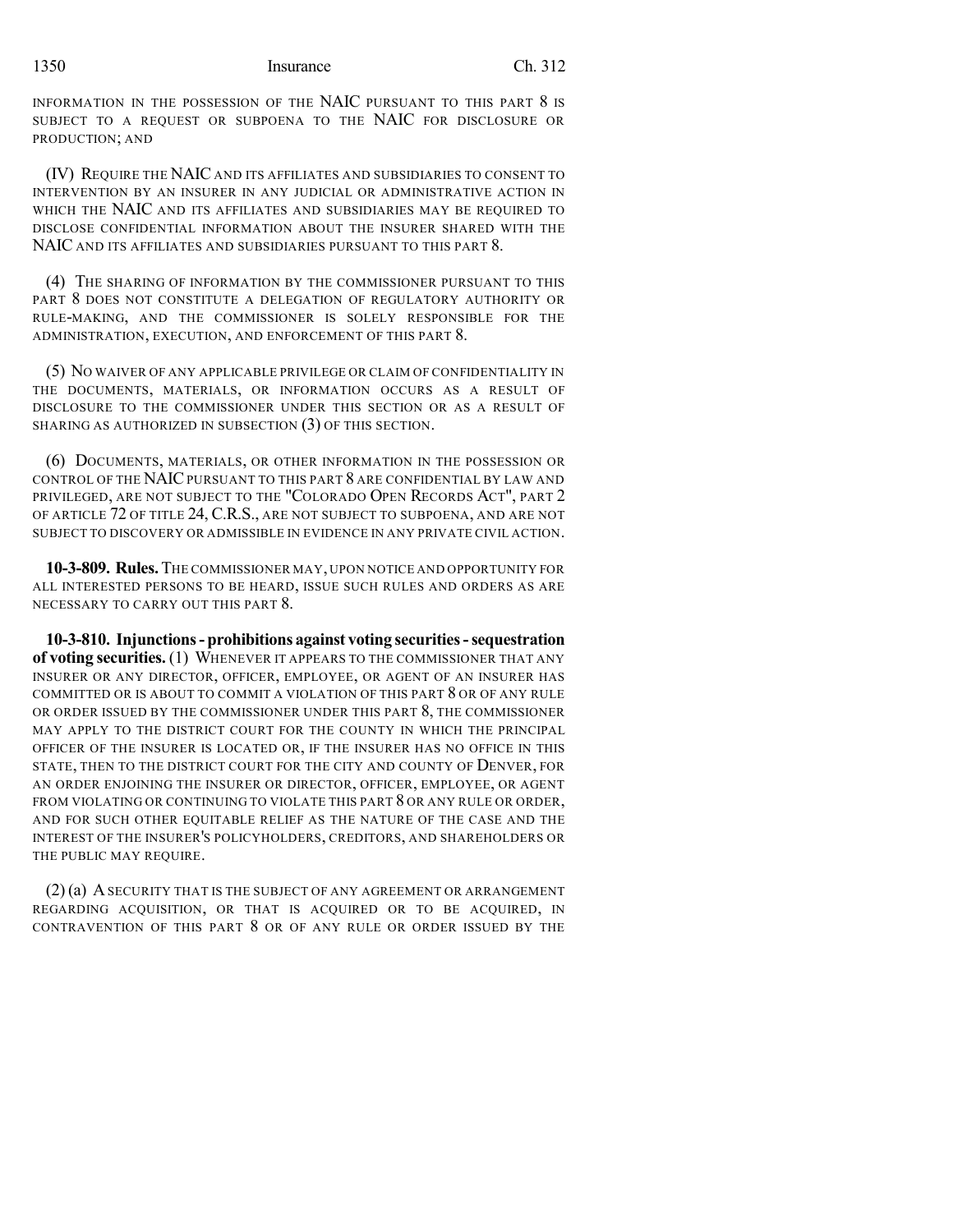COMMISSIONER UNDER THIS PART 8 SHALL NOT BE VOTED AT ANY SHAREHOLDER'S MEETINGOR COUNTED FOR QUORUM PURPOSES,AND ANY ACTION OF SHAREHOLDERS REQUIRING THE AFFIRMATIVE VOTE OF A PERCENTAGE OF SHARES MAY BE TAKEN AS THOUGH THE SECURITIES WERE NOT ISSUED AND OUTSTANDING; BUT AN ACTION TAKEN AT ANY SUCH MEETING SHALL NOT BE INVALIDATED BY THE VOTING OF THE SECURITIES UNLESS THE ACTION WOULD MATERIALLY AFFECT CONTROL OF THE INSURER OR UNLESS THE COURTS OF THIS STATE HAVE SO ORDERED.

(b) IF AN INSURER OR THE COMMISSIONER HAS REASON TO BELIEVE THAT ANY SECURITY OF THE INSURER HAS BEEN OR IS ABOUT TO BE ACQUIRED IN CONTRAVENTION OF THIS PART 8 OR OF ANY RULE OR ORDER ISSUED BY THE COMMISSIONER UNDER THIS PART 8, THE INSURER OR THE COMMISSIONER MAY APPLY TO THE DISTRICT COURT FOR THE COUNTY IN WHICH THE INSURER HAS ITS PRINCIPAL PLACE OF BUSINESS TO ENJOIN ANY OFFER, REQUEST, INVITATION, AGREEMENT, OR ACQUISITION MADE IN CONTRAVENTION OF SECTION 10-3-803 OR ANY RULE OR ORDER ISSUED BY THE COMMISSIONER UNDER SECTION 10-3-803 TO ENJOIN THE VOTING OF ANY SECURITY SO ACQUIRED, TO VOID ANY VOTE OF THE SECURITY ALREADY CAST AT ANY MEETING OF SHAREHOLDERS, AND FOR SUCH OTHER EQUITABLE RELIEF AS THE NATURE OF THE CASE AND THE INTEREST OF THE INSURER'S POLICYHOLDERS, CREDITORS, AND SHAREHOLDERS OR THE PUBLIC MAY REQUIRE.

(3) IF A PERSON HAS ACQUIRED OR IS PROPOSING TO ACQUIRE ANY VOTING SECURITIES IN VIOLATION OF THIS PART 8 OR ANY RULE OR ORDER ISSUED BY THE COMMISSIONER UNDER THIS PART 8,THE DISTRICTCOURT FOR THE COUNTY IN WHICH THE INSURER HAS ITS PRINCIPAL PLACE OF BUSINESS MAY, ON SUCH NOTICE AS THE COURT DEEMS APPROPRIATE, UPON THE APPLICATION OF THE INSURER OR THE COMMISSIONER, SEIZE OR SEQUESTER ANY VOTING SECURITIES OF THE INSURER OWNED DIRECTLY OR INDIRECTLY BY THE PERSON AND ISSUE SUCH ORDER AS MAY BE APPROPRIATE TO EFFECTUATE THIS PART 8. NOTWITHSTANDING ANY OTHER PROVISION OF LAW, FOR THE PURPOSES OF THIS PART 8,THE SITUS OF THE OWNERSHIP OF THE SECURITIES OF DOMESTIC INSURERS IS DEEMED TO BE IN THIS STATE.

**10-3-811. Criminal proceedings- civil penalties- definition.** (1) WHENEVER IT APPEARS TO THE COMMISSIONER THAT AN INSURER OR A DIRECTOR, OFFICER, EMPLOYEE,OR AGENT THEREOFHASCOMMITTED A WILLFUL VIOLATION OF THIS PART 8,THE COMMISSIONER MAY CAUSE CRIMINAL PROCEEDINGS TO BE INSTITUTED IN THE DISTRICT COURT FOR THE COUNTY IN WHICH THE PRINCIPAL OFFICE OF THE INSURER IS LOCATED OR, IF SUCH INSURER HAS NO SUCH OFFICE IN THIS STATE, IN THE DISTRICT COURT FOR THE CITY AND COUNTY OF DENVER AGAINST SUCH INSURER OR THE INSURER'S RESPONSIBLE DIRECTOR,OFFICER,EMPLOYEE,OR AGENT.AN INSURER OR INDIVIDUAL THAT WILLFULLY VIOLATES THIS PART 8COMMITS A CLASS 6 FELONY AND SHALL BE PUNISHED AS PROVIDED IN SECTION 18-1.3-401, C.R.S.

(2) (a) AN INSURER OR AN INSURER'S DIRECTOR, OFFICER, EMPLOYEE, OR AGENT THAT FAILS, WITHOUT JUST CAUSE, TO FILE ANY REGISTRATION STATEMENT, AMENDMENT,OR NOTICE OF SHAREHOLDER DISTRIBUTION AS REQUIRED IN THIS PART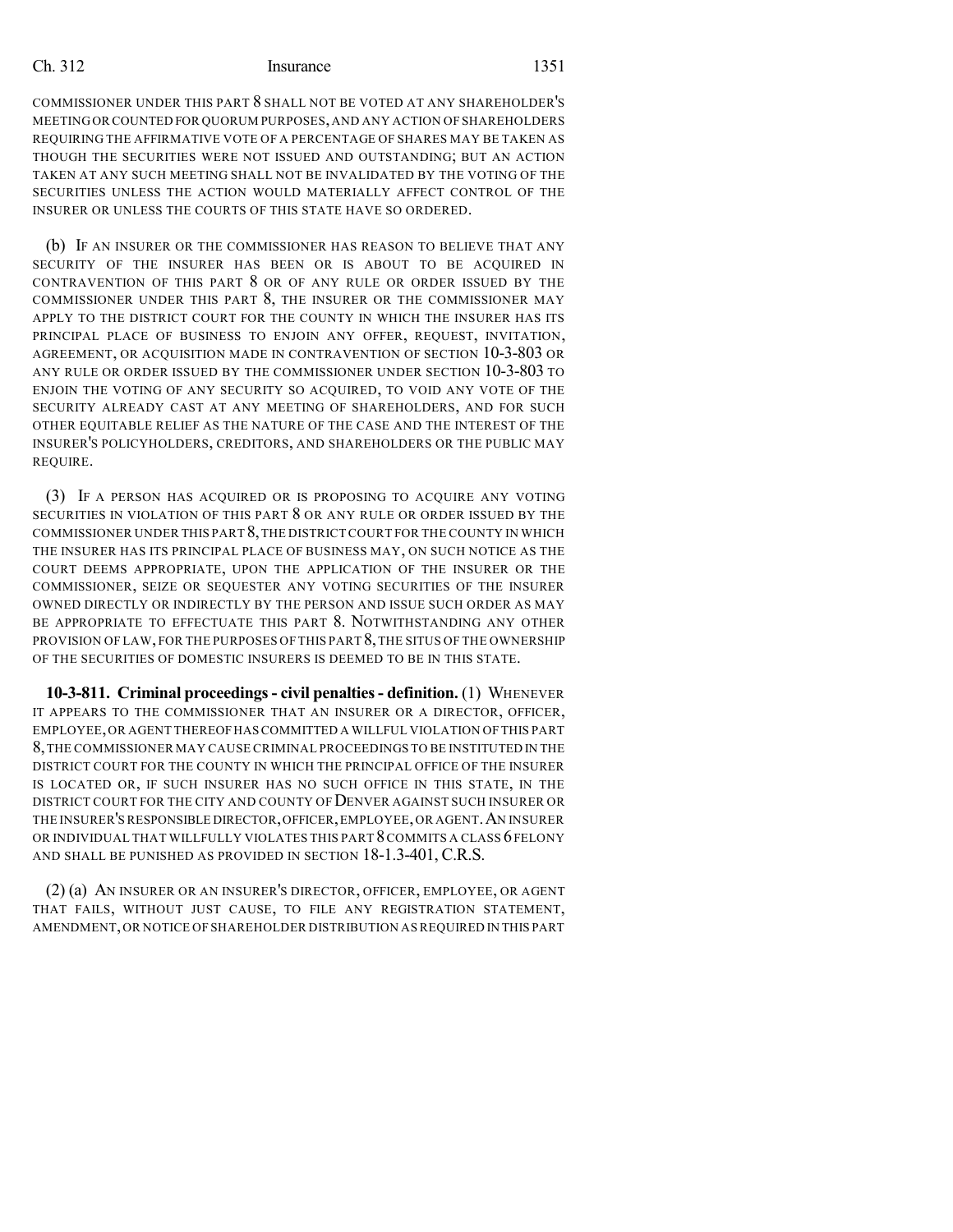#### 1352 Insurance Ch. 312

8 MAY BE REQUIRED, AFTER NOTICE AND HEARING, TO PAY A CIVIL PENALTY OF NOT MORE THAN FIVE THOUSAND DOLLARS FOR EACH VIOLATION. EACH VIOLATION IS A SEPARATE OFFENSE. THE COMMISSIONER SHALL ISSUE AN ORDER SETTING FORTH THE AMOUNT OF THE CIVIL PENALTY, WHICH AMOUNT MUST BE BASED ON THE ALLEGED VIOLATOR'S HISTORY OF PREVIOUS VIOLATIONS, THE GOOD FAITH OF THE ALLEGED VIOLATOR IN ATTEMPTING TO ACHIEVE RAPID COMPLIANCE AFTER NOTIFICATION OF THE VIOLATION,THE GRAVITY AND WILLFULNESS OF THE VIOLATION,THE POTENTIAL DETERRENT EFFECT OF THE CIVIL PENALTY, AND SUCH OTHER CONSIDERATIONS AS MAY BE SPECIFIED BY THE COMMISSIONER. THE COMMISSIONER MAY COMPROMISE, MITIGATE, OR REMIT ANY SUCH CIVIL PENALTY.

(b) FOR PURPOSES OF THIS SUBSECTION (2), "CIVIL PENALTY" MEANS ANY MONETARY PENALTY LEVIED AGAINST AN INSURER OR AN INSURER'S DIRECTOR, OFFICER, EMPLOYEE, OR AGENT BECAUSE OF A VIOLATION OF THIS PART 8. "CIVIL PENALTY" DOES NOT INCLUDE ANY CRIMINAL PENALTY LEVIED UNDER SUBSECTION (1) OF THIS SECTION.

(c) THE COMMISSIONER SHALL TRANSMIT ALL CIVIL PENALTIES COLLECTED PURSUANT TO THIS SUBSECTION (2) TO THE STATE TREASURER, WHO SHALL CREDIT THEM TO THE GENERAL FUND.

**10-3-812. Receivership.** WHENEVER IT APPEARS TO THE COMMISSIONER THAT ANY PERSON HAS COMMITTED A VIOLATION OF THIS PART 8 THAT SO IMPAIRS THE FINANCIAL CONDITION OF A DOMESTIC INSURER AS TO THREATEN INSOLVENCY OR MAKE THE FURTHER TRANSACTION OF BUSINESS BY IT HAZARDOUS TO ITS POLICYHOLDERS, CREDITORS, SHAREHOLDERS, OR THE PUBLIC, THE COMMISSIONER MAY PROCEED AS PROVIDED IN PART 4 OR 5 OF THIS ARTICLE.

**10-3-813. Revocation, suspension, or nonrenewal of insurer's license.** WHENEVER IT APPEARS TO THE COMMISSIONER THAT A PERSON HAS COMMITTED A VIOLATION OF THIS PART 8 THAT MAKES THE CONTINUED OPERATION OF AN INSURER CONTRARY TO THE INTERESTS OF POLICYHOLDERS OR THE PUBLIC, THE COMMISSIONER MAY, AFTER GIVING NOTICE AND AN OPPORTUNITY TO BE HEARD, SUSPEND, REVOKE, OR REFUSE TO RENEW THE INSURER'S LICENSE OR AUTHORITY TO DO BUSINESS IN THIS STATE FOR SUCH PERIOD AS THE COMMISSIONER FINDS IS REQUIRED FOR THE PROTECTION OF POLICYHOLDERS OR THE PUBLIC. THE DETERMINATION MUST BE ACCOMPANIED BY SPECIFIC FINDINGS OF FACT AND CONCLUSIONS OF LAW.

**10-3-814. Judicial review - mandamus.** (1) A PERSON AGGRIEVED BY AN ACT, DETERMINATION,RULE,ORDER,OR OTHER ACTION OF THE COMMISSIONER PURSUANT TO THIS PART 8 MAY APPEAL THE ACTION TO THE DISTRICT COURT FOR THE CITY AND COUNTY OF DENVER.THE COURT SHALL CONDUCT ITS REVIEW WITHOUT A JURY AND BY TRIAL DE NOVO; EXCEPT THAT, IF ALL PARTIES, INCLUDING THE COMMISSIONER, SO STIPULATE, THE REVIEW SHALL BE CONFINED TO THE RECORD. PORTIONS OF THE RECORD MAY BE INTRODUCED BY STIPULATION INTO EVIDENCE IN A TRIAL DE NOVO AS TO THOSE PARTIES SO STIPULATING.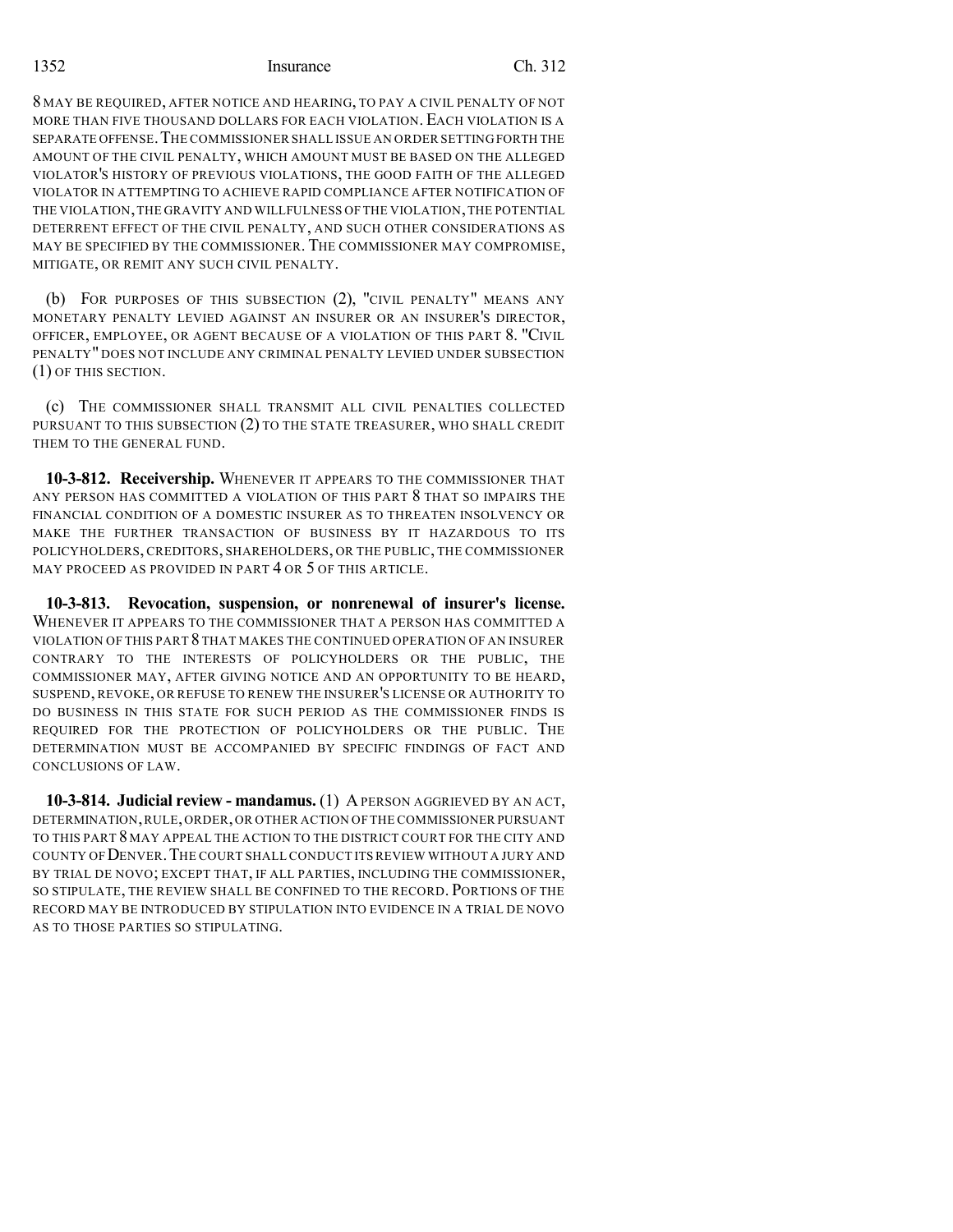(2) THE FILING OF AN APPEAL PURSUANT TO THIS SECTION STAYS THE APPLICATION OF THE ACT, RULE, ORDER, OR OTHER ACTION OF THE COMMISSIONER TO THE APPEALING PARTY UNLESS THE COURT, AFTER GIVING THE PARTIES NOTICE AND AN OPPORTUNITY TO BE HEARD, DETERMINES THAT A STAY WOULD BE DETRIMENTAL TO THE INTERESTS OF POLICYHOLDERS, SHAREHOLDERS, CREDITORS, OR THE PUBLIC.

(3) APERSON AGGRIEVED BY A FAILURE OF THE COMMISSIONER TO ACT OR MAKE A DETERMINATION REQUIRED BY THIS PART 8 MAY PETITION THE DISTRICT COURT FOR THE CITY AND COUNTY OF DENVER FOR AN ACTION IN THE NATURE OF A MANDAMUS OR A PEREMPTORY MANDAMUS DIRECTING THE COMMISSIONER TO ACT OR MAKE SUCH DETERMINATION FORTHWITH.

**10-3-815. Recovery of distributions or payments.** (1) SUBJECT TO THE LIMITATIONS OF THIS SECTION, WHERE A DISTRIBUTION OR PAYMENT PURSUANT TO PARAGRAPH  $(a)$  OR  $(b)$  OF THIS SUBSECTION  $(1)$  IS MADE AT ANY TIME DURING THE ONE YEAR PRECEDING A PETITION FOR LIQUIDATION, CONSERVATION, OR REHABILITATION, AS THE CASE MAY BE, IF AN ORDER FOR LIQUIDATION OR REHABILITATION OF A DOMESTIC INSURER HAS BEEN ENTERED, THE RECEIVER APPOINTED UNDER THE ORDER MAY RECOVER ON BEHALF OF THE INSURER:

(a) FROM ANY PARENT CORPORATION OR HOLDING COMPANY OR PERSON OR AFFILIATE WHO OTHERWISE CONTROLLED THE INSURER, THE AMOUNT OF DISTRIBUTIONS OTHER THAN DISTRIBUTIONS OF SHARES OF THE SAME CLASS OF STOCK PAID BY THE INSURER ON ITS CAPITAL STOCK; OR

(b) ANY PAYMENT IN THE FORM OF A BONUS, TERMINATION SETTLEMENT, OR EXTRAORDINARY LUMP SUM SALARY ADJUSTMENT MADE BY THE INSURER OR ITS SUBSIDIARY TO A DIRECTOR, OFFICER, OR EMPLOYEE.

(2) A DISTRIBUTION IS NOT RECOVERABLE IF THE PARENT OR AFFILIATE SHOWS THAT,WHEN PAID,THE DISTRIBUTION WAS LAWFUL AND REASONABLE AND THAT THE INSURER DID NOT KNOW AND COULD NOT REASONABLY HAVE KNOWN THAT THE DISTRIBUTION MIGHT ADVERSELY AFFECT THE ABILITY OF THE INSURER TO FULFILL ITS CONTRACTUAL OBLIGATIONS.

(3) A PERSON WHO WAS A PARENT CORPORATION OR HOLDING COMPANY OR A PERSON WHO OTHERWISE CONTROLLED THE INSURER OR AFFILIATE AT THE TIME THE DISTRIBUTIONS WERE PAID IS LIABLE UP TO THE AMOUNT OF DISTRIBUTIONS OR PAYMENTS UNDER SUBSECTION  $(1)$  OF THIS SECTION THAT THE PERSON RECEIVED. A PERSON WHO OTHERWISE CONTROLLED THE INSURER AT THE TIME THE DISTRIBUTIONS WERE DECLARED IS LIABLE UP TO THE AMOUNT OF DISTRIBUTIONS THAT WOULD HAVE BEEN RECEIVED IF THEY HAD BEEN PAID IMMEDIATELY. IF TWO OR MORE PERSONS ARE LIABLE WITH RESPECT TO THE SAME DISTRIBUTIONS, THEY ARE JOINTLY AND SEVERALLY LIABLE.

(4) THE MAXIMUM AMOUNT RECOVERABLE UNDER THIS SECTION IS THE AMOUNT